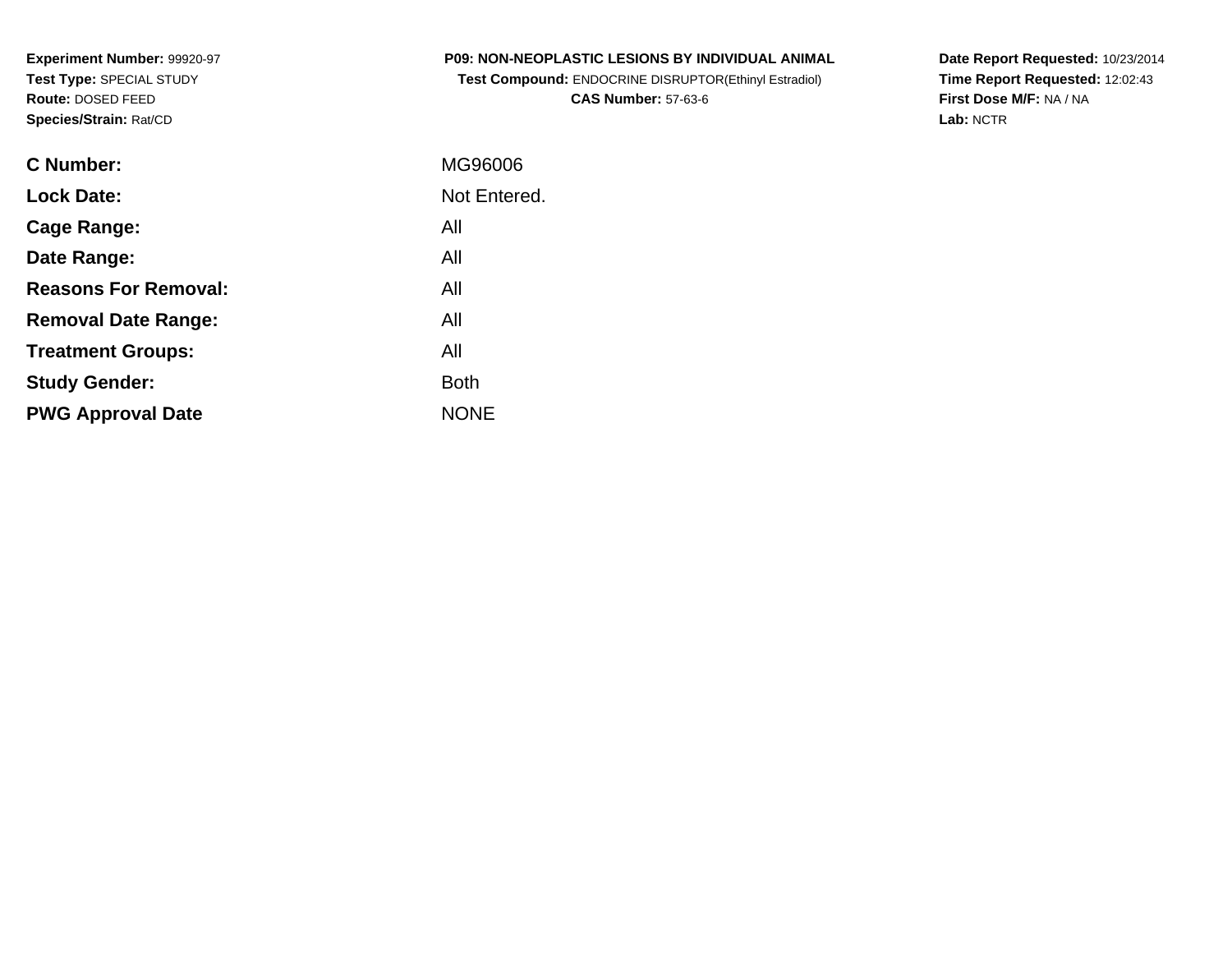**Test Compound:** ENDOCRINE DISRUPTOR(Ethinyl Estradiol)

# **CAS Number:** 57-63-6

**Date Report Requested:** 10/23/2014**Time Report Requested:** 12:02:43**First Dose M/F:** NA / NA**Lab:** NCTR

| <b>CD Rat Male</b><br><b>CONTROL</b><br>F <sub>2</sub>                                                     | DAY ON TEST<br><b>ANIMAL ID</b> | 0<br>1<br>6<br>1<br>$\mathbf 0$<br>0<br>4<br>9<br>4 | 0<br>$\boldsymbol{l}$<br>6<br>$\boldsymbol{l}$<br>$\mbox{O}$<br>0<br>$\overline{4}$<br>$\begin{array}{c} 9 \\ 5 \end{array}$ | 0<br>$\boldsymbol{l}$<br>6<br>$\boldsymbol{l}$<br>$\pmb{0}$<br>$\mathbf 0$<br>$\overline{4}$<br>$\boldsymbol{9}$<br>$\overline{7}$ | 0<br>$\boldsymbol{l}$<br>6<br>$\mathsf 0$<br>0<br>$\overline{4}$<br>9<br>$\bar{8}$ | 0<br>$\boldsymbol{l}$<br>6<br>$\boldsymbol{l}$<br>$\mathsf 0$<br>$\pmb{0}$<br>$\sqrt{5}$<br>$\overline{4}$<br>$\boldsymbol{\Lambda}$ | 0<br>$\boldsymbol{l}$<br>6<br>$\overline{c}$<br>$\mathsf 0$<br>0<br>$5\phantom{.0}$<br>4<br>5 | 0<br>$\boldsymbol{l}$<br>6<br>$\boldsymbol{2}$<br>$\mathsf 0$<br>$\mathbf 0$<br>$\sqrt{5}$<br>4<br>6 | 0<br>$\boldsymbol{l}$<br>6<br>$\boldsymbol{2}$<br>$\mathbf 0$<br>$\Omega$<br>5<br>4<br>$\overline{7}$ | 0<br>$\boldsymbol{l}$<br>6<br>1<br>$\mathbf 0$<br>$\mathbf 0$<br>5<br>4<br>8 | $\boldsymbol{\theta}$<br>$\boldsymbol{l}$<br>6<br>1<br>$\overline{0}$<br>$\Omega$<br>5<br>4<br>9 | 0<br>$\boldsymbol{l}$<br>6<br>3<br>$\overline{0}$<br>0<br>$\sqrt{5}$<br>8<br>$\overline{7}$ | 0<br>$\boldsymbol{l}$<br>6<br>$\boldsymbol{\beta}$<br>$\mathbf 0$<br>0<br>5<br>8<br>8 | 0<br>$\boldsymbol{l}$<br>6<br>$\boldsymbol{2}$<br>$\mathbf 0$<br>0<br>$\sqrt{5}$<br>8<br>9 | 0<br>$\boldsymbol{l}$<br>6<br>$\boldsymbol{2}$<br>$\mathsf 0$<br>$\mathbf 0$<br>$\sqrt{5}$<br>9<br>$\mathbf 0$ | 0<br>$\boldsymbol{l}$<br>6<br>$\mathfrak{z}$<br>$\mathbf 0$<br>0<br>6<br>$\sqrt{3}$ | 0<br>$\boldsymbol{l}$<br>6<br>$\boldsymbol{\beta}$<br>$\mathbf 0$<br>0<br>$\,6\,$<br>$\sqrt{3}$<br>$\overline{2}$ | 0<br>$\boldsymbol{l}$<br>6<br>$\mathfrak{z}$<br>$\mathbf 0$<br>0<br>$\,6\,$<br>$\frac{3}{3}$ | $\boldsymbol{\theta}$<br>$\boldsymbol{l}$<br>6<br>$\mathfrak{z}$<br>$\mathsf 0$<br>$\mathbf 0$<br>$\,6$<br>3<br>$\lambda$ | 0<br>$\boldsymbol{l}$<br>6<br>$\boldsymbol{\beta}$<br>0<br>0<br>6<br>3<br>$\overline{5}$ | 0<br>$\boldsymbol{l}$<br>6<br>$\boldsymbol{l}$<br>0<br>0<br>6<br>$\ensuremath{\mathsf{3}}$<br>6 | 0<br>$\boldsymbol{l}$<br>6<br>5<br>$\mathbf 0$<br>$\mathbf 0$<br>6<br>$\frac{5}{9}$ | 0<br>$\boldsymbol{l}$<br>6<br>$\boldsymbol{4}$<br>$\mathbf 0$<br>$\mathbf 0$<br>6<br>6<br>$\Omega$ | 0<br>$\boldsymbol{l}$<br>6<br>$\boldsymbol{\beta}$<br>$\mathsf 0$<br>$\mathbf 0$<br>6<br>6 | 0<br>$\boldsymbol{l}$<br>6<br>5<br>$\mathsf 0$<br>0<br>6<br>$\overline{7}$<br>$\overline{c}$ | $\boldsymbol{\theta}$<br>1<br>6<br>$\overline{2}$<br>$\mathbf 0$<br>$\Omega$<br>6<br>$\overline{7}$<br>$\mathbf{3}$ |    | <i><b>*TOTALS</b></i> |            |
|------------------------------------------------------------------------------------------------------------|---------------------------------|-----------------------------------------------------|------------------------------------------------------------------------------------------------------------------------------|------------------------------------------------------------------------------------------------------------------------------------|------------------------------------------------------------------------------------|--------------------------------------------------------------------------------------------------------------------------------------|-----------------------------------------------------------------------------------------------|------------------------------------------------------------------------------------------------------|-------------------------------------------------------------------------------------------------------|------------------------------------------------------------------------------|--------------------------------------------------------------------------------------------------|---------------------------------------------------------------------------------------------|---------------------------------------------------------------------------------------|--------------------------------------------------------------------------------------------|----------------------------------------------------------------------------------------------------------------|-------------------------------------------------------------------------------------|-------------------------------------------------------------------------------------------------------------------|----------------------------------------------------------------------------------------------|---------------------------------------------------------------------------------------------------------------------------|------------------------------------------------------------------------------------------|-------------------------------------------------------------------------------------------------|-------------------------------------------------------------------------------------|----------------------------------------------------------------------------------------------------|--------------------------------------------------------------------------------------------|----------------------------------------------------------------------------------------------|---------------------------------------------------------------------------------------------------------------------|----|-----------------------|------------|
| <b>Alimentary System</b>                                                                                   |                                 |                                                     |                                                                                                                              |                                                                                                                                    |                                                                                    |                                                                                                                                      |                                                                                               |                                                                                                      |                                                                                                       |                                                                              |                                                                                                  |                                                                                             |                                                                                       |                                                                                            |                                                                                                                |                                                                                     |                                                                                                                   |                                                                                              |                                                                                                                           |                                                                                          |                                                                                                 |                                                                                     |                                                                                                    |                                                                                            |                                                                                              |                                                                                                                     |    |                       |            |
| Liver<br>Infiltration Cellular, Lymphocyte<br>Inflammation, Chronic Active<br><b>Cardiovascular System</b> |                                 |                                                     | $\mathbf{1}$                                                                                                                 |                                                                                                                                    |                                                                                    | $\mathbf{1}$                                                                                                                         |                                                                                               |                                                                                                      |                                                                                                       |                                                                              |                                                                                                  | 1                                                                                           | -1                                                                                    |                                                                                            | $\mathbf{1}$                                                                                                   |                                                                                     |                                                                                                                   | $\mathbf{1}$                                                                                 |                                                                                                                           | $\mathbf{1}$                                                                             |                                                                                                 | $\mathbf{1}$                                                                        |                                                                                                    | 1                                                                                          | $\mathbf{1}$                                                                                 | 1                                                                                                                   | 25 | 3<br>10               | 1.0<br>1.0 |
| <b>NONE</b>                                                                                                |                                 |                                                     |                                                                                                                              |                                                                                                                                    |                                                                                    |                                                                                                                                      |                                                                                               |                                                                                                      |                                                                                                       |                                                                              |                                                                                                  |                                                                                             |                                                                                       |                                                                                            |                                                                                                                |                                                                                     |                                                                                                                   |                                                                                              |                                                                                                                           |                                                                                          |                                                                                                 |                                                                                     |                                                                                                    |                                                                                            |                                                                                              |                                                                                                                     |    |                       |            |
| <b>Endocrine System</b>                                                                                    |                                 |                                                     |                                                                                                                              |                                                                                                                                    |                                                                                    |                                                                                                                                      |                                                                                               |                                                                                                      |                                                                                                       |                                                                              |                                                                                                  |                                                                                             |                                                                                       |                                                                                            |                                                                                                                |                                                                                     |                                                                                                                   |                                                                                              |                                                                                                                           |                                                                                          |                                                                                                 |                                                                                     |                                                                                                    |                                                                                            |                                                                                              |                                                                                                                     |    |                       |            |
| <b>Adrenal Cortex</b><br>Vacuolization Cytoplasmic                                                         |                                 |                                                     |                                                                                                                              |                                                                                                                                    |                                                                                    |                                                                                                                                      |                                                                                               |                                                                                                      |                                                                                                       |                                                                              |                                                                                                  |                                                                                             |                                                                                       |                                                                                            |                                                                                                                |                                                                                     |                                                                                                                   |                                                                                              |                                                                                                                           |                                                                                          |                                                                                                 |                                                                                     |                                                                                                    |                                                                                            |                                                                                              |                                                                                                                     | 25 | $\mathbf{1}$          | 1.0        |
| Adrenal Medulla                                                                                            |                                 |                                                     |                                                                                                                              |                                                                                                                                    |                                                                                    |                                                                                                                                      |                                                                                               |                                                                                                      |                                                                                                       |                                                                              |                                                                                                  |                                                                                             |                                                                                       |                                                                                            |                                                                                                                |                                                                                     |                                                                                                                   |                                                                                              |                                                                                                                           |                                                                                          |                                                                                                 |                                                                                     |                                                                                                    |                                                                                            |                                                                                              |                                                                                                                     | 24 |                       |            |
| <b>Pituitary Gland</b><br>Pars Distalis, Cyst, Multiple                                                    |                                 |                                                     |                                                                                                                              |                                                                                                                                    |                                                                                    |                                                                                                                                      |                                                                                               |                                                                                                      |                                                                                                       |                                                                              |                                                                                                  |                                                                                             |                                                                                       |                                                                                            |                                                                                                                |                                                                                     |                                                                                                                   |                                                                                              |                                                                                                                           |                                                                                          |                                                                                                 |                                                                                     |                                                                                                    |                                                                                            | Χ                                                                                            |                                                                                                                     | 23 | -1                    |            |
| <b>Thyroid Gland</b><br>Cyst, Squamous<br><b>Ectopic Thymus</b>                                            |                                 |                                                     | Χ                                                                                                                            |                                                                                                                                    |                                                                                    |                                                                                                                                      |                                                                                               |                                                                                                      |                                                                                                       |                                                                              |                                                                                                  |                                                                                             | Χ                                                                                     |                                                                                            |                                                                                                                |                                                                                     | X                                                                                                                 |                                                                                              |                                                                                                                           |                                                                                          | X                                                                                               |                                                                                     | Χ                                                                                                  |                                                                                            |                                                                                              | $\ddot{}$                                                                                                           | 24 |                       |            |
| <b>General Body System</b>                                                                                 |                                 |                                                     |                                                                                                                              |                                                                                                                                    |                                                                                    |                                                                                                                                      |                                                                                               |                                                                                                      |                                                                                                       |                                                                              |                                                                                                  |                                                                                             |                                                                                       |                                                                                            |                                                                                                                |                                                                                     |                                                                                                                   |                                                                                              |                                                                                                                           |                                                                                          |                                                                                                 |                                                                                     |                                                                                                    |                                                                                            |                                                                                              |                                                                                                                     |    |                       |            |
| <b>NONE</b><br><b>Genital System</b>                                                                       |                                 |                                                     |                                                                                                                              |                                                                                                                                    |                                                                                    |                                                                                                                                      |                                                                                               |                                                                                                      |                                                                                                       |                                                                              |                                                                                                  |                                                                                             |                                                                                       |                                                                                            |                                                                                                                |                                                                                     |                                                                                                                   |                                                                                              |                                                                                                                           |                                                                                          |                                                                                                 |                                                                                     |                                                                                                    |                                                                                            |                                                                                              |                                                                                                                     |    |                       |            |
| <b>Coagulating Gland</b><br>Developmental Malformation                                                     |                                 |                                                     |                                                                                                                              |                                                                                                                                    |                                                                                    | $\pmb{\times}$                                                                                                                       |                                                                                               |                                                                                                      |                                                                                                       | $\sf X$                                                                      |                                                                                                  |                                                                                             |                                                                                       | X                                                                                          |                                                                                                                | X                                                                                   |                                                                                                                   | $\mathsf{X}$                                                                                 | $X$ $X$                                                                                                                   |                                                                                          |                                                                                                 |                                                                                     |                                                                                                    | $\boldsymbol{\mathsf{X}}$                                                                  |                                                                                              |                                                                                                                     | 25 | 8                     |            |

\* ..Total animals with tissue examined microscopically; Total animals with lesion and mean severity grade

| + Tissue examined microscopically | M Missing tissue                   | 1-4 Lesion qualified as: |                        |
|-----------------------------------|------------------------------------|--------------------------|------------------------|
| X Lesion present                  | A Autolysis precludes evaluation   |                          | 1) Minimal 3) Moderate |
| Insufficient tissue               | BLANK Not examined microscopically | 2) Mild                  | 4) Marked              |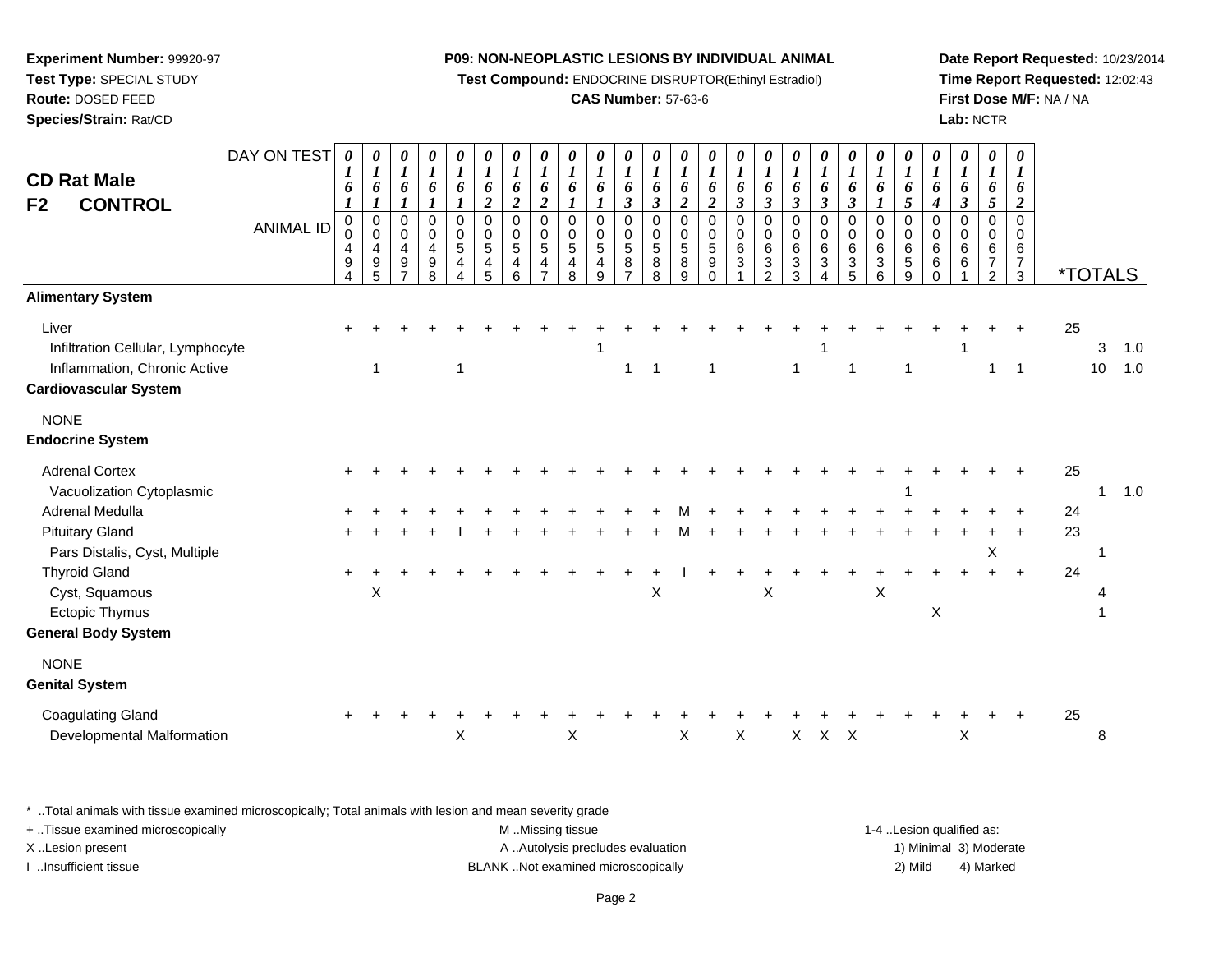**Test Compound:** ENDOCRINE DISRUPTOR(Ethinyl Estradiol)

#### **CAS Number:** 57-63-6

**Date Report Requested:** 10/23/2014**Time Report Requested:** 12:02:44**First Dose M/F:** NA / NA**Lab:** NCTR

DAY ON TEST**CD Rat Male F2 CONTROL**ANIMAL ID*0 1 6 1* 0 0 4 9 4 $\ddot{}$ *0 1 6 1* 0 0 4 9 5 $+$ *0 1 6 1* 0 0 4 9 7*0 1 6 1* 0 0 4 9 8*0 1 6 1* 0 0 5 4 4*0 1 6 2* 0 0 5 4 5*0 1 6 2* 0 0 5 4 6*0 1 6 2* 0 0 5 4 7*0 1 6 1* 0 0 5 4 8 $\ddot{}$ *0 1 6 1* 0 0 5 4 9*0 1 6 3* 0 0 5 8 7 $\ddot{}$ *0 1 6 3* 0 0 5 8 8*0 1 6 2* 0 0 5 8 9*0 1 6 2* 0 0 5 9 0*0 1 6 3* 0 0 6 3 1*0 1 6 3* 0 0 6 3 2*0 1 6 3* 0 0 6 3 3*0 1 6 3* 0 0 6 3 4 $\ddot{}$ *0 1 6 3* 0 0 6 3 5*0 1 6 1* 0 0 6 3 6*0 1 6 5* 0 0 6 5 9*0 1 6 4* 0 0 6 6 0*0 1 6 3* 0 0 6 6 1 $\ddot{}$ *0 1 6 5* 0 0 6 7 2*0 1 6 2* 0 0 6 7 $\overline{3}$ 3 \*TOTALSEpididymis $\mathsf{S}$  + <sup>+</sup> <sup>+</sup> <sup>+</sup> <sup>+</sup> <sup>+</sup> <sup>+</sup> <sup>+</sup> <sup>+</sup> <sup>+</sup> <sup>+</sup> <sup>+</sup> <sup>+</sup> <sup>+</sup> <sup>+</sup> <sup>+</sup> <sup>+</sup> <sup>+</sup> <sup>+</sup> <sup>+</sup> <sup>+</sup> <sup>+</sup> <sup>+</sup> <sup>+</sup> + 25 Atrophy $\mathsf{y}$  <sup>2</sup> <sup>2</sup> 2.0 Hypospermiaa a  $4 \t3 \t4 \t3 \t4.0$ Infiltration Cellular, Lymphocytee the contract of  $\frac{1}{1}$  and  $\frac{1}{1}$  and  $\frac{1}{1}$  and  $\frac{1}{1}$  and  $\frac{1}{1}$  and  $\frac{1}{1}$  and  $\frac{1}{1}$  and  $\frac{1}{1}$  and  $\frac{1}{1}$  and  $\frac{1}{1}$  and  $\frac{1}{1}$  and  $\frac{1}{1}$  and  $\frac{1}{1}$  and  $\frac{1}{1}$  and  $\frac{1}{1$ Prostate, Dorsal/Lateral Lobee + <sup>+</sup> <sup>+</sup> <sup>+</sup> <sup>+</sup> <sup>+</sup> <sup>+</sup> <sup>+</sup> <sup>+</sup> <sup>+</sup> <sup>+</sup> <sup>+</sup> + 25 Infiltration Cellular, Lymphocytee 2 1 2 1 2 1 1 2 3 1.4 Inflammation, Suppurativee 1 1 1 1 2 4 1.3 Prostate, Ventral Lobee + <sup>+</sup> <sup>+</sup> <sup>+</sup> <sup>+</sup> <sup>+</sup> <sup>+</sup> <sup>+</sup> <sup>+</sup> <sup>+</sup> <sup>+</sup> <sup>+</sup> <sup>+</sup> <sup>+</sup> <sup>+</sup> <sup>+</sup> <sup>+</sup> <sup>+</sup> <sup>+</sup> <sup>+</sup> <sup>+</sup> <sup>+</sup> <sup>+</sup> <sup>+</sup> + 25 Infiltration Cellular, Lymphocytee 1 1 1 1 1 1 1 1 1 2 2 1 9 1.2 Rete Testes <sup>+</sup> <sup>+</sup> <sup>+</sup> <sup>+</sup> <sup>+</sup> <sup>+</sup> <sup>+</sup> <sup>+</sup> <sup>+</sup> <sup>+</sup> <sup>I</sup> <sup>+</sup> <sup>+</sup> <sup>+</sup> <sup>+</sup> <sup>+</sup> <sup>+</sup> <sup>+</sup> <sup>+</sup> <sup>+</sup> <sup>+</sup> <sup>+</sup> <sup>+</sup> <sup>+</sup> + 24 **Dilatation** n  $3 \t2 \t2 \t2 \t3$ Seminal Vesiclee + <sup>+</sup> <sup>+</sup> <sup>+</sup> <sup>+</sup> <sup>+</sup> <sup>+</sup> <sup>+</sup> <sup>+</sup> <sup>+</sup> <sup>+</sup> <sup>+</sup> <sup>+</sup> <sup>+</sup> <sup>+</sup> <sup>+</sup> <sup>+</sup> <sup>+</sup> <sup>+</sup> <sup>+</sup> <sup>+</sup> <sup>+</sup> <sup>+</sup> <sup>+</sup> + 25 Depletion Secretory $\mathsf y$  3  $1 \t3.0$ **Testes**  <sup>+</sup> <sup>+</sup> <sup>+</sup> <sup>+</sup> <sup>+</sup> <sup>+</sup> <sup>+</sup> <sup>+</sup> <sup>+</sup> <sup>+</sup> <sup>+</sup> <sup>+</sup> <sup>+</sup> <sup>+</sup> <sup>+</sup> <sup>+</sup> <sup>+</sup> <sup>+</sup> <sup>+</sup> <sup>+</sup> <sup>+</sup> <sup>+</sup> <sup>+</sup> <sup>+</sup> + 25 Seminif Tub, Degenerationn and  $4$  4  $4$  1  $4$  3.3 **Hematopoietic System**Bone Marrow <sup>+</sup> <sup>+</sup> <sup>+</sup> <sup>+</sup> <sup>+</sup> <sup>+</sup> <sup>+</sup> <sup>+</sup> <sup>+</sup> <sup>+</sup> <sup>+</sup> <sup>+</sup> <sup>+</sup> <sup>+</sup> <sup>+</sup> <sup>+</sup> <sup>+</sup> <sup>+</sup> <sup>+</sup> <sup>+</sup> <sup>+</sup> <sup>+</sup> <sup>+</sup> <sup>+</sup> + 25 Myeloid Cell, Hyperplasiaa 2 2 2.0 Spleenn  $+$  <sup>+</sup> <sup>+</sup> <sup>+</sup> <sup>+</sup> <sup>+</sup> <sup>+</sup> <sup>+</sup> <sup>+</sup> <sup>+</sup> <sup>+</sup> <sup>+</sup> <sup>+</sup> <sup>+</sup> <sup>+</sup> <sup>+</sup> <sup>+</sup> <sup>+</sup> <sup>+</sup> <sup>+</sup> <sup>+</sup> <sup>+</sup> <sup>+</sup> <sup>+</sup> + 25 Hematopoietic Cell Proliferationn and  $\frac{1}{1}$  1.0 Pigmentationn and  $1$  1.0 **Thymus**  <sup>+</sup><sup>+</sup> <sup>+</sup> <sup>+</sup> <sup>+</sup> <sup>+</sup> <sup>+</sup> <sup>+</sup> <sup>+</sup> <sup>+</sup> <sup>+</sup> <sup>+</sup> <sup>+</sup> <sup>+</sup> <sup>+</sup> <sup>+</sup> <sup>+</sup> <sup>+</sup> <sup>+</sup> <sup>+</sup> <sup>+</sup> <sup>+</sup> <sup>+</sup> <sup>+</sup> + 25

\* ..Total animals with tissue examined microscopically; Total animals with lesion and mean severity grade

**Experiment Number:** 99920-97**Test Type:** SPECIAL STUDY**Route:** DOSED FEED**Species/Strain:** Rat/CD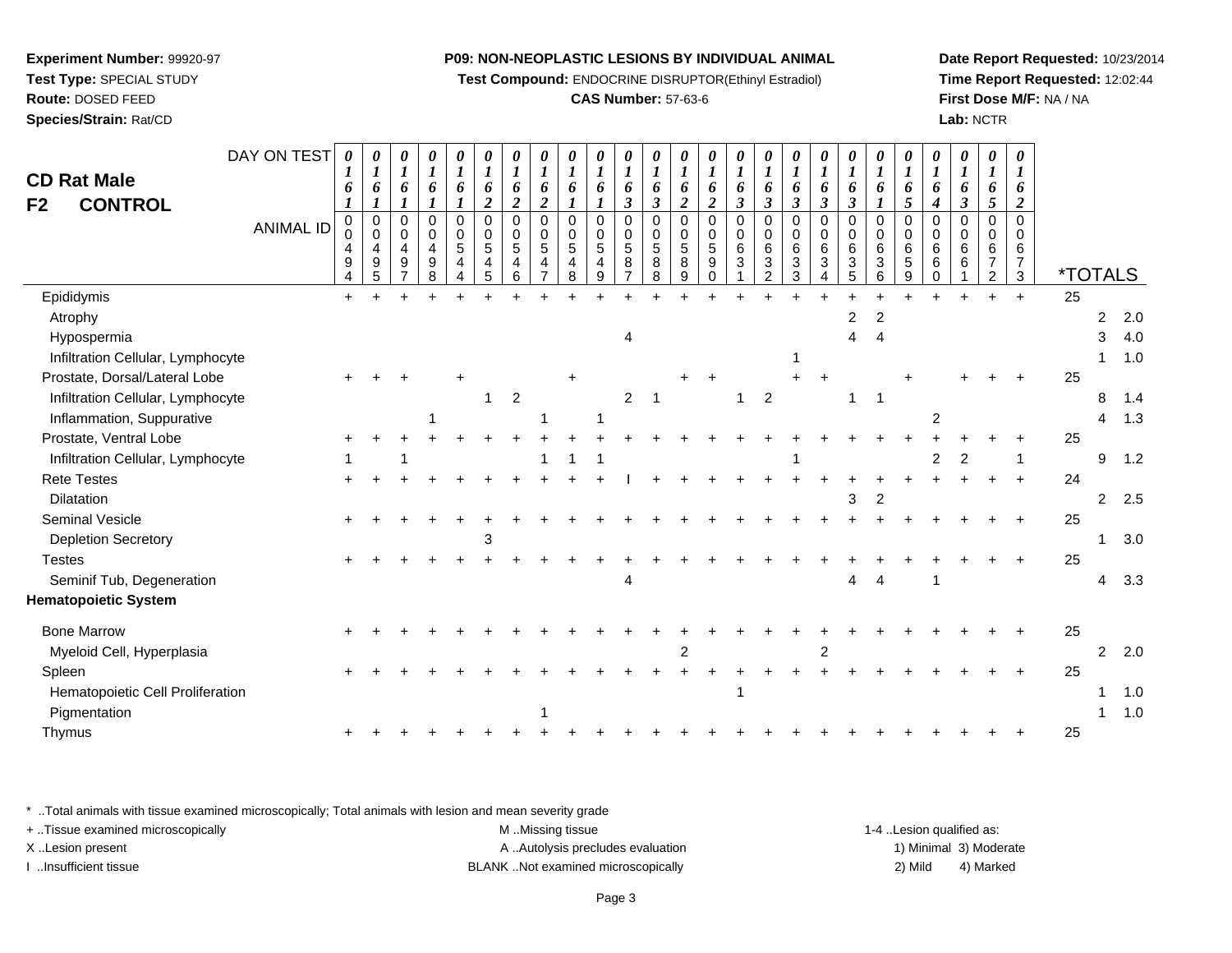**Test Compound:** ENDOCRINE DISRUPTOR(Ethinyl Estradiol)

# **CAS Number:** 57-63-6

**Date Report Requested:** 10/23/2014**Time Report Requested:** 12:02:44**First Dose M/F:** NA / NA**Lab:** NCTR

| F <sub>2</sub> | <b>CD Rat Male</b><br><b>CONTROL</b><br>Hemorrhage<br><b>Integumentary System</b>                      | DAY ON TEST<br><b>ANIMAL ID</b> | $\boldsymbol{\theta}$<br>1<br>6<br>$\boldsymbol{l}$<br>$\pmb{0}$<br>$\mathbf 0$<br>$\overline{4}$<br>9<br>4 | 0<br>$\boldsymbol{l}$<br>6<br>$\boldsymbol{l}$<br>$\pmb{0}$<br>$\mathbf 0$<br>$\overline{4}$<br>9<br>5 | 0<br>$\boldsymbol{l}$<br>6<br>$\boldsymbol{l}$<br>$\pmb{0}$<br>0<br>$\overline{4}$<br>9<br>$\overline{7}$ | 0<br>$\boldsymbol{l}$<br>6<br>$\boldsymbol{l}$<br>0<br>$\mathbf 0$<br>$\overline{4}$<br>9<br>8 | 0<br>$\boldsymbol{l}$<br>6<br>$\boldsymbol{l}$<br>$\pmb{0}$<br>$\pmb{0}$<br>$\,$ 5 $\,$<br>$\overline{\mathbf{4}}$<br>4 | 0<br>$\boldsymbol{l}$<br>6<br>$\boldsymbol{2}$<br>$\pmb{0}$<br>$\pmb{0}$<br>$\sqrt{5}$<br>4<br>5 | $\pmb{\theta}$<br>$\boldsymbol{l}$<br>6<br>$\overline{2}$<br>$\pmb{0}$<br>$\pmb{0}$<br>$\sqrt{5}$<br>4<br>6 | $\boldsymbol{\theta}$<br>$\boldsymbol{l}$<br>6<br>$\boldsymbol{2}$<br>$\mathbf 0$<br>0<br>$5\phantom{.0}$<br>4<br>$\overline{7}$ | 0<br>$\boldsymbol{l}$<br>6<br>$\boldsymbol{I}$<br>$\Omega$<br>0<br>$\sqrt{5}$<br>$\overline{\mathbf{4}}$<br>8 | 0<br>$\bm{l}$<br>6<br>1<br>$\Omega$<br>$\mathbf 0$<br>$\sqrt{5}$<br>4<br>9 | 0<br>$\boldsymbol{I}$<br>6<br>$\boldsymbol{\beta}$<br>$\Omega$<br>$\mathbf 0$<br>$5\phantom{.0}$<br>8<br>$\overline{7}$ | 0<br>1<br>6<br>3<br>0<br>0<br>$\sqrt{5}$<br>8<br>8 | 0<br>$\boldsymbol{l}$<br>6<br>$\boldsymbol{2}$<br>$\mathbf 0$<br>0<br>$\sqrt{5}$<br>$\bf 8$<br>9 | 0<br>$\boldsymbol{l}$<br>6<br>$\boldsymbol{2}$<br>$\mathbf 0$<br>0<br>$\sqrt{5}$<br>$\boldsymbol{9}$<br>$\mathbf 0$ | 0<br>1<br>6<br>$\mathfrak{z}$<br>$\mathbf 0$<br>$\mathbf 0$<br>6<br>3 | 0<br>$\boldsymbol{l}$<br>6<br>$\boldsymbol{\beta}$<br>$\mathbf 0$<br>0<br>6<br>$\ensuremath{\mathsf{3}}$<br>$\overline{2}$ | 0<br>$\boldsymbol{l}$<br>6<br>$\boldsymbol{\beta}$<br>$\mathbf 0$<br>$\mathbf 0$<br>$\,6\,$<br>$\sqrt{3}$<br>3 | 0<br>$\boldsymbol{l}$<br>6<br>$\boldsymbol{\beta}$<br>0<br>0<br>$\,6\,$<br>3<br>4 | 0<br>$\boldsymbol{l}$<br>6<br>$\boldsymbol{\beta}$<br>$\mathbf 0$<br>$\pmb{0}$<br>$\,6\,$<br>$\sqrt{3}$<br>$\sqrt{5}$ | 0<br>$\bm{l}$<br>6<br>$\boldsymbol{l}$<br>$\pmb{0}$<br>$\pmb{0}$<br>6<br>$\mathbf{3}$<br>6<br>3 | $\pmb{\theta}$<br>$\boldsymbol{l}$<br>6<br>$\overline{5}$<br>$\mathbf 0$<br>$\mathbf 0$<br>$\,6\,$<br>$\sqrt{5}$<br>9 | 0<br>$\bm{l}$<br>6<br>$\boldsymbol{4}$<br>$\Omega$<br>$\mathbf 0$<br>6<br>6<br>$\mathbf 0$ | 0<br>$\boldsymbol{l}$<br>6<br>$\boldsymbol{\beta}$<br>$\Omega$<br>$\mathbf 0$<br>6<br>$\,6\,$ | 0<br>$\boldsymbol{l}$<br>6<br>$\sqrt{5}$<br>$\mathbf 0$<br>$\mathbf 0$<br>6<br>$\overline{7}$<br>$\overline{2}$ | $\boldsymbol{\theta}$<br>1<br>6<br>$\boldsymbol{2}$<br>$\mathbf 0$<br>$\mathbf 0$<br>6<br>$\overline{7}$<br>$\mathbf{3}$ |    | <i><b>*TOTALS</b></i><br>1     | 3.0               |
|----------------|--------------------------------------------------------------------------------------------------------|---------------------------------|-------------------------------------------------------------------------------------------------------------|--------------------------------------------------------------------------------------------------------|-----------------------------------------------------------------------------------------------------------|------------------------------------------------------------------------------------------------|-------------------------------------------------------------------------------------------------------------------------|--------------------------------------------------------------------------------------------------|-------------------------------------------------------------------------------------------------------------|----------------------------------------------------------------------------------------------------------------------------------|---------------------------------------------------------------------------------------------------------------|----------------------------------------------------------------------------|-------------------------------------------------------------------------------------------------------------------------|----------------------------------------------------|--------------------------------------------------------------------------------------------------|---------------------------------------------------------------------------------------------------------------------|-----------------------------------------------------------------------|----------------------------------------------------------------------------------------------------------------------------|----------------------------------------------------------------------------------------------------------------|-----------------------------------------------------------------------------------|-----------------------------------------------------------------------------------------------------------------------|-------------------------------------------------------------------------------------------------|-----------------------------------------------------------------------------------------------------------------------|--------------------------------------------------------------------------------------------|-----------------------------------------------------------------------------------------------|-----------------------------------------------------------------------------------------------------------------|--------------------------------------------------------------------------------------------------------------------------|----|--------------------------------|-------------------|
|                | Mammary Gland<br>Alveolus, Hyperplasia<br><b>Musculoskeletal System</b>                                |                                 | $\ddot{}$                                                                                                   |                                                                                                        | $\overline{2}$                                                                                            |                                                                                                |                                                                                                                         |                                                                                                  |                                                                                                             |                                                                                                                                  |                                                                                                               |                                                                            |                                                                                                                         |                                                    |                                                                                                  | -1                                                                                                                  |                                                                       |                                                                                                                            |                                                                                                                |                                                                                   |                                                                                                                       |                                                                                                 |                                                                                                                       |                                                                                            | $\overline{2}$                                                                                |                                                                                                                 |                                                                                                                          | 25 | 3                              | 1.7               |
| <b>Bone</b>    | <b>Nervous System</b>                                                                                  |                                 |                                                                                                             |                                                                                                        |                                                                                                           |                                                                                                |                                                                                                                         |                                                                                                  |                                                                                                             |                                                                                                                                  |                                                                                                               |                                                                            |                                                                                                                         |                                                    |                                                                                                  |                                                                                                                     |                                                                       |                                                                                                                            |                                                                                                                |                                                                                   |                                                                                                                       |                                                                                                 |                                                                                                                       |                                                                                            |                                                                                               |                                                                                                                 |                                                                                                                          | 25 |                                |                   |
|                | <b>NONE</b><br><b>Respiratory System</b>                                                               |                                 |                                                                                                             |                                                                                                        |                                                                                                           |                                                                                                |                                                                                                                         |                                                                                                  |                                                                                                             |                                                                                                                                  |                                                                                                               |                                                                            |                                                                                                                         |                                                    |                                                                                                  |                                                                                                                     |                                                                       |                                                                                                                            |                                                                                                                |                                                                                   |                                                                                                                       |                                                                                                 |                                                                                                                       |                                                                                            |                                                                                               |                                                                                                                 |                                                                                                                          |    |                                |                   |
|                | <b>NONE</b><br><b>Special Senses System</b>                                                            |                                 |                                                                                                             |                                                                                                        |                                                                                                           |                                                                                                |                                                                                                                         |                                                                                                  |                                                                                                             |                                                                                                                                  |                                                                                                               |                                                                            |                                                                                                                         |                                                    |                                                                                                  |                                                                                                                     |                                                                       |                                                                                                                            |                                                                                                                |                                                                                   |                                                                                                                       |                                                                                                 |                                                                                                                       |                                                                                            |                                                                                               |                                                                                                                 |                                                                                                                          |    |                                |                   |
|                | <b>NONE</b><br><b>Urinary System</b>                                                                   |                                 |                                                                                                             |                                                                                                        |                                                                                                           |                                                                                                |                                                                                                                         |                                                                                                  |                                                                                                             |                                                                                                                                  |                                                                                                               |                                                                            |                                                                                                                         |                                                    |                                                                                                  |                                                                                                                     |                                                                       |                                                                                                                            |                                                                                                                |                                                                                   |                                                                                                                       |                                                                                                 |                                                                                                                       |                                                                                            |                                                                                               |                                                                                                                 |                                                                                                                          |    |                                |                   |
|                | Kidney<br>Casts Protein<br>Cortex, Cyst<br><b>Hyaline Droplet</b><br>Infiltration Cellular, Lymphocyte |                                 | $\mathsf{X}$                                                                                                | -1                                                                                                     | $X$ $X$                                                                                                   | $\mathbf{1}$                                                                                   | $\mathbf{1}$                                                                                                            | 2                                                                                                | $\mathsf X$<br>$\mathbf{1}$                                                                                 | $\overline{1}$                                                                                                                   |                                                                                                               | $\mathbf{1}$                                                               | 2<br>$\mathbf{1}$                                                                                                       | $\overline{1}$                                     | $\overline{2}$                                                                                   | 2                                                                                                                   |                                                                       |                                                                                                                            | 1<br>1                                                                                                         | $\overline{1}$                                                                    | $\overline{c}$<br>2<br>$\mathbf{1}$                                                                                   | $\overline{c}$                                                                                  | $\overline{2}$                                                                                                        |                                                                                            | $\overline{2}$                                                                                | 1                                                                                                               | $\overline{c}$<br>$\overline{2}$                                                                                         | 25 | 1<br>4<br>$\overline{7}$<br>21 | 2.0<br>1.7<br>1.2 |
|                | Inflammation, Chronic                                                                                  |                                 | $\overline{2}$                                                                                              |                                                                                                        |                                                                                                           |                                                                                                |                                                                                                                         |                                                                                                  |                                                                                                             |                                                                                                                                  |                                                                                                               |                                                                            |                                                                                                                         |                                                    |                                                                                                  |                                                                                                                     |                                                                       |                                                                                                                            |                                                                                                                |                                                                                   |                                                                                                                       |                                                                                                 |                                                                                                                       |                                                                                            |                                                                                               |                                                                                                                 |                                                                                                                          |    | $\mathbf 1$                    | 2.0               |

\* ..Total animals with tissue examined microscopically; Total animals with lesion and mean severity grade

| + Tissue examined microscopically | M Missing tissue                   | 1-4 Lesion qualified as: |                        |
|-----------------------------------|------------------------------------|--------------------------|------------------------|
| X Lesion present                  | A Autolysis precludes evaluation   |                          | 1) Minimal 3) Moderate |
| Insufficient tissue               | BLANK Not examined microscopically | 2) Mild                  | 4) Marked              |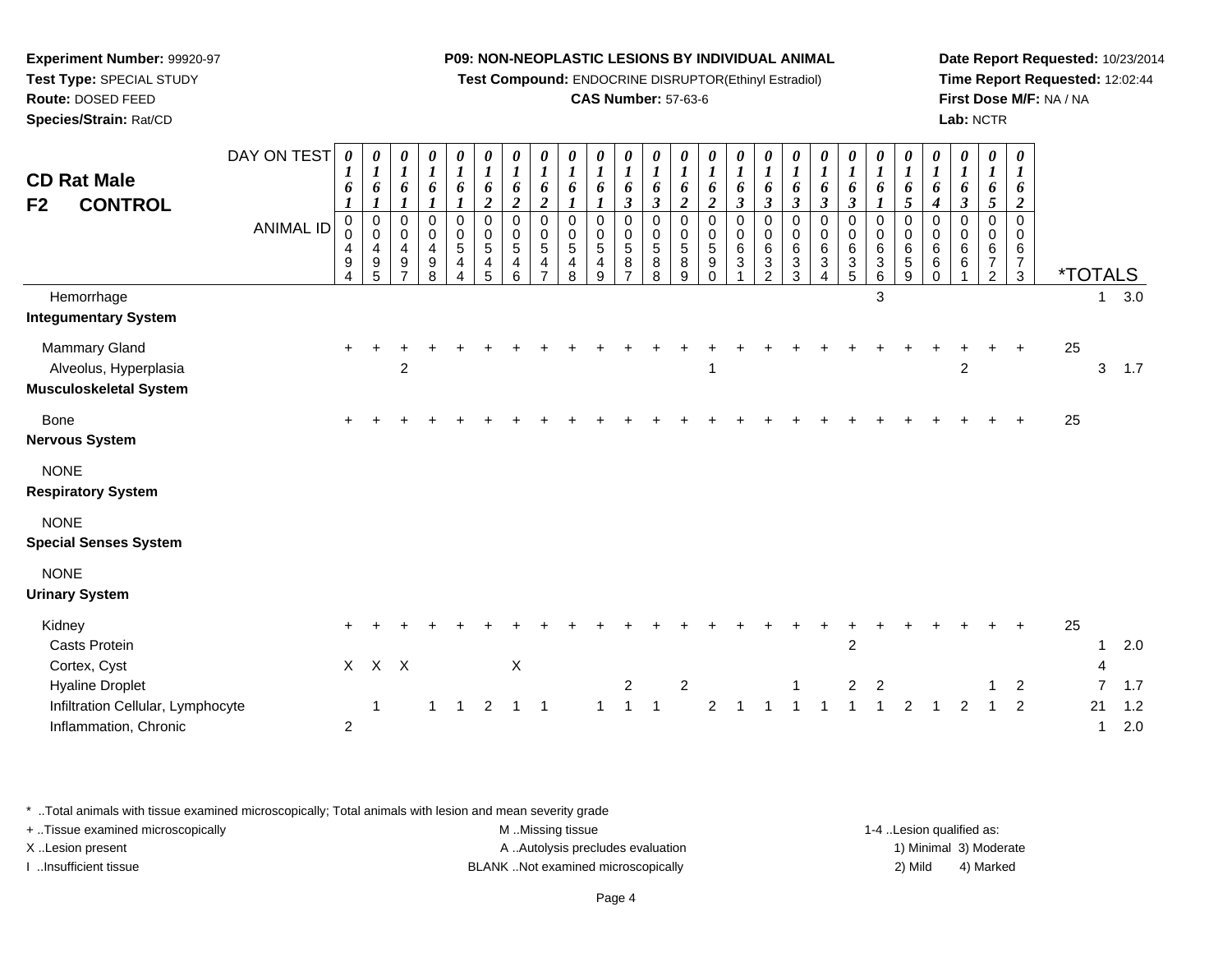**Experiment Number:** 99920-97**Test Type:** SPECIAL STUDY**Route:** DOSED FEED **Species/Strain:** Rat/CD**P09: NON-NEOPLASTIC LESIONS BY INDIVIDUAL ANIMALTest Compound:** ENDOCRINE DISRUPTOR(Ethinyl Estradiol)**CAS Number:** 57-63-6**Date Report Requested:** 10/23/2014**Time Report Requested:** 12:02:44**First Dose M/F:** NA / NA**Lab:** NCTRDAY ON TEST**CD Rat Male F2 CONTROL**ANIMAL ID*0 1 6 1* 0 0 4 9 4 $\overline{2}$ *0 1 6 1* 0 0 4 9 5 $\overline{2}$ *0 1 6 1* 0 0 4 9 7*0 1 6 1* 0 0 4 9 8*0 1 6 1* 0 0 5 4 4*0 1 6 2* 0 0 5 4 5*0 1 6 2* 0 0 5 4 6*0 1 6 2* 0 0 5 4 7 $\overline{2}$ *0 1 6 1* 0 0 5 4 8*0 1 6 1* 0 0 5 4 9*0 1 6 3* 0 0 5 8 7*0 1 6 3* 0 0 5 8 8*0 1 6 2* 0 0 5 8 9*0 1 6 2* 0 0 5 9 0*0 1 6 3*0<br>0<br>6<br>3<br>1 *0 1 6 3* 0 0 6 3 2*0 1 6 3* 0 0 6 3 3*0 1 6 3* 0 0 6 3 4*0 1 6 3* 0 0 6 3 5*0 1 6 1* 0 0 6 3 6 $\overline{2}$ *0 1 6 5* 0 0 6 5 9*0 1 6 4* 00<br>6<br>6<br>0 *0 1 6 3* 0 0 6 6 1*0 1 6 5* 0 0 6 7 2*0 1 6 2* 0 0 67<br>? 3 \*TOTALS $5 - 1.8$ Renal Tubule, Dilatationn 2 2 2 2 2 2 2 2 2 2 2 1 5 1.8 Renal Tubule, Mineralizationn and  $1$  1.0 Renal Tubule, Regeneration<sup>1</sup> <sup>1</sup> <sup>1</sup> <sup>1</sup> <sup>1</sup> <sup>1</sup> <sup>2</sup> <sup>2</sup> <sup>1</sup> <sup>1</sup> <sup>1</sup> <sup>2</sup> <sup>12</sup> 1.3

\* ..Total animals with tissue examined microscopically; Total animals with lesion and mean severity grade

+ ..Tissue examined microscopically examined microscopically examined as: M ..Missing tissue 1-4 ..Lesion qualified as:

X..Lesion present **A ..**Autolysis precludes evaluation A ..Autolysis precludes evaluation 1) Minimal 3) Moderate I ..Insufficient tissue BLANK ..Not examined microscopically 2) Mild 4) Marked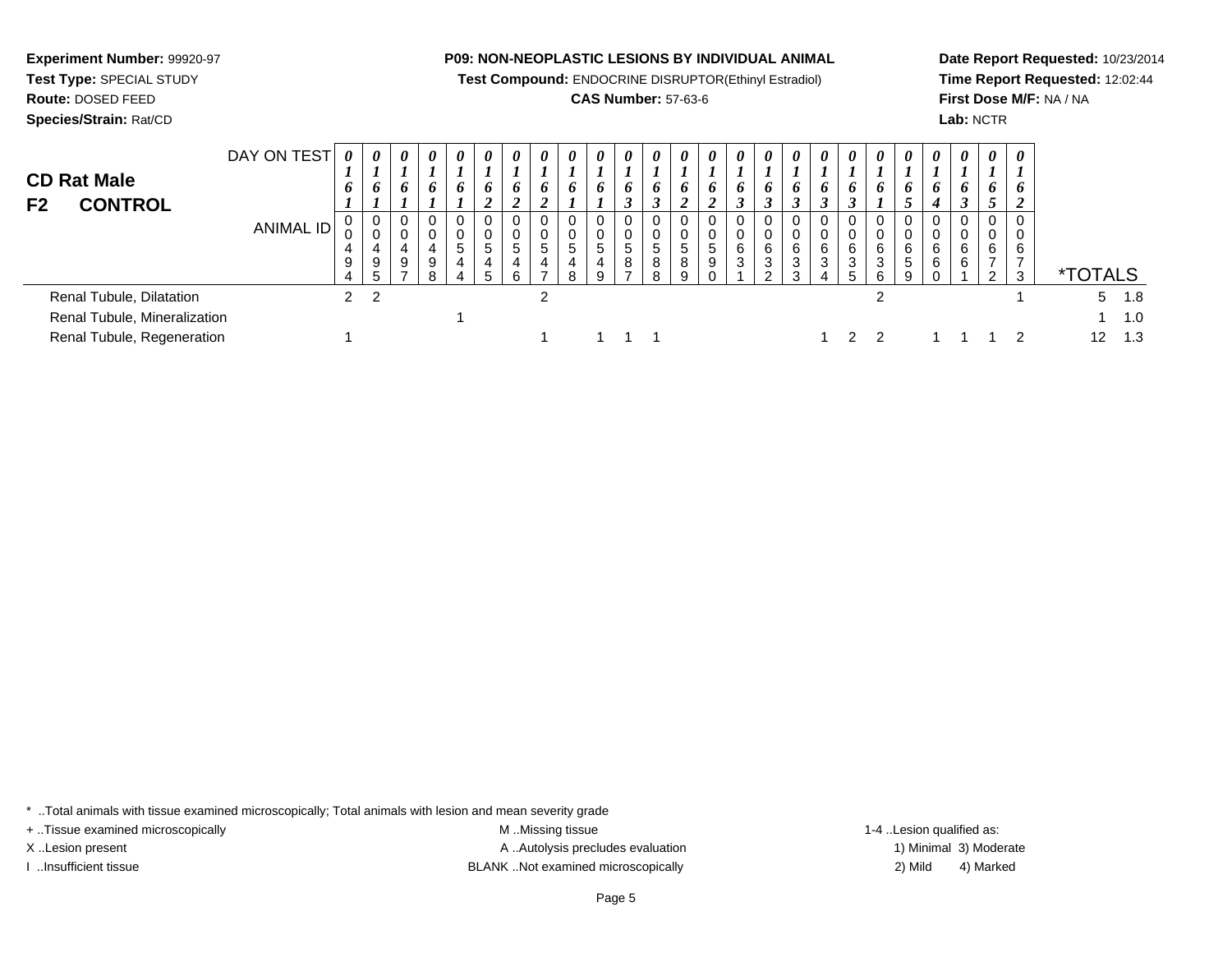# **Experiment Number:** 99920-97**Test Type:** SPECIAL STUDY**Route:** DOSED FEED

**Species/Strain:** Rat/CD

# **P09: NON-NEOPLASTIC LESIONS BY INDIVIDUAL ANIMAL**

**Test Compound:** ENDOCRINE DISRUPTOR(Ethinyl Estradiol)

# **CAS Number:** 57-63-6

**Date Report Requested:** 10/23/2014**Time Report Requested:** 12:02:44**First Dose M/F:** NA / NA**Lab:** NCTR

| <b>CD Rat Male</b><br><b>2.0 PPB</b><br>F <sub>2</sub>                                                                 | DAY ON TEST<br><b>ANIMAL ID</b> | 0<br>$\boldsymbol{l}$<br>6<br>0<br>$\mathsf 0$<br>4<br>9<br>9 | 0<br>$\boldsymbol{l}$<br>6<br>$\boldsymbol{\mathit{1}}$<br>$\mathbf 0$<br>0<br>$\sqrt{5}$<br>$\mathbf 0$<br>$\Omega$ | 0<br>$\boldsymbol{l}$<br>6<br>1<br>$\mathbf 0$<br>0<br>5<br>0 | 0<br>$\boldsymbol{l}$<br>6<br>$\mathbf 0$<br>0<br>$\overline{5}$<br>$\pmb{0}$<br>$\overline{2}$ | 0<br>$\boldsymbol{l}$<br>6<br>0<br>$\pmb{0}$<br>$\overline{5}$<br>$\pmb{0}$<br>3 | 0<br>$\boldsymbol{l}$<br>6<br>$\pmb{0}$<br>0<br>$\overline{5}$<br>$\pmb{0}$<br>$\overline{4}$ | $\boldsymbol{\theta}$<br>$\boldsymbol{l}$<br>6<br>$\boldsymbol{\theta}$<br>$\mathbf 0$<br>$\mathbf 0$<br>$\sqrt{5}$<br>$\pmb{0}$<br>$\overline{5}$ | 0<br>$\boldsymbol{l}$<br>6<br>$\boldsymbol{2}$<br>$\mathbf 0$<br>0<br>5<br>$\sqrt{5}$<br>$\mathbf 0$ | 0<br>$\boldsymbol{l}$<br>6<br>$\mathbf 0$<br>0<br>$\sqrt{5}$<br>5 | 0<br>$\boldsymbol{l}$<br>6<br>$\boldsymbol{l}$<br>$\Omega$<br>0<br>5<br>$\sqrt{5}$<br>$\overline{2}$ | $\pmb{\theta}$<br>$\boldsymbol{l}$<br>6<br>$\pmb{0}$<br>$\begin{array}{c} 0 \\ 5 \\ 5 \end{array}$<br>3 | 0<br>$\boldsymbol{l}$<br>6<br>0<br>0<br>$\overline{5}$<br>$\boldsymbol{9}$<br>1 | 0<br>$\boldsymbol{l}$<br>6<br>$\boldsymbol{l}$<br>0<br>0<br>$\sqrt{5}$<br>9<br>$\overline{c}$ | 0<br>$\boldsymbol{l}$<br>6<br>$\mathbf{I}$<br>$\mathbf 0$<br>0<br>$\overline{5}$<br>9<br>$\mathbf{3}$ | $\pmb{\theta}$<br>$\boldsymbol{l}$<br>6<br>$\mathbf 0$<br>0<br>6<br>3<br>$\overline{7}$ | 0<br>$\boldsymbol{l}$<br>6<br>1<br>$\mathbf 0$<br>0<br>$\,6\,$<br>$\ensuremath{\mathsf{3}}$<br>$\,8\,$ | 0<br>$\boldsymbol{l}$<br>6<br>1<br>$\mathbf 0$<br>0<br>6<br>$\ensuremath{\mathsf{3}}$<br>9 | 0<br>$\boldsymbol{l}$<br>6<br>$\mathbf 0$<br>$_{6}^{\rm 0}$<br>$\overline{4}$<br>$\mathbf 0$ | 0<br>$\boldsymbol{l}$<br>$\pmb{6}$<br>$\sqrt{5}$<br>$\mathbf 0$<br>0<br>$6\phantom{a}$<br>$\,6\,$<br>$\overline{2}$ | 0<br>$\bm{l}$<br>6<br>$\boldsymbol{2}$<br>$\mathbf 0$<br>0<br>6<br>6<br>$\mathbf{3}$ | 0<br>$\boldsymbol{l}$<br>6<br>$\boldsymbol{2}$<br>$\mathbf 0$<br>0<br>6<br>6<br>4 | 0<br>$\boldsymbol{l}$<br>6<br>$\overline{2}$<br>$\Omega$<br>0<br>6<br>$\,6$<br>5 | 0<br>$\boldsymbol{l}$<br>6<br>$\boldsymbol{2}$<br>$\Omega$<br>0<br>6<br>6<br>6 | $\boldsymbol{\theta}$<br>$\boldsymbol{l}$<br>6<br>$\boldsymbol{2}$<br>$\mathbf 0$<br>0<br>6<br>$\overline{7}$<br>$\overline{4}$ | 0<br>1<br>6<br>$\overline{c}$<br>0<br>0<br>6<br>$7\over 5$ | <i><b>*TOTALS</b></i> |                          |                   |
|------------------------------------------------------------------------------------------------------------------------|---------------------------------|---------------------------------------------------------------|----------------------------------------------------------------------------------------------------------------------|---------------------------------------------------------------|-------------------------------------------------------------------------------------------------|----------------------------------------------------------------------------------|-----------------------------------------------------------------------------------------------|----------------------------------------------------------------------------------------------------------------------------------------------------|------------------------------------------------------------------------------------------------------|-------------------------------------------------------------------|------------------------------------------------------------------------------------------------------|---------------------------------------------------------------------------------------------------------|---------------------------------------------------------------------------------|-----------------------------------------------------------------------------------------------|-------------------------------------------------------------------------------------------------------|-----------------------------------------------------------------------------------------|--------------------------------------------------------------------------------------------------------|--------------------------------------------------------------------------------------------|----------------------------------------------------------------------------------------------|---------------------------------------------------------------------------------------------------------------------|--------------------------------------------------------------------------------------|-----------------------------------------------------------------------------------|----------------------------------------------------------------------------------|--------------------------------------------------------------------------------|---------------------------------------------------------------------------------------------------------------------------------|------------------------------------------------------------|-----------------------|--------------------------|-------------------|
| <b>Alimentary System</b>                                                                                               |                                 |                                                               |                                                                                                                      |                                                               |                                                                                                 |                                                                                  |                                                                                               |                                                                                                                                                    |                                                                                                      |                                                                   |                                                                                                      |                                                                                                         |                                                                                 |                                                                                               |                                                                                                       |                                                                                         |                                                                                                        |                                                                                            |                                                                                              |                                                                                                                     |                                                                                      |                                                                                   |                                                                                  |                                                                                |                                                                                                                                 |                                                            |                       |                          |                   |
| Intestine Small, Ileum<br>Hyperplasia, Lymphoid<br>Liver<br>Hepatodiaphragmatic Nodule<br><b>Cardiovascular System</b> |                                 |                                                               |                                                                                                                      |                                                               | $\ddot{}$<br>$\overline{c}$                                                                     |                                                                                  |                                                                                               |                                                                                                                                                    |                                                                                                      |                                                                   |                                                                                                      |                                                                                                         |                                                                                 |                                                                                               | $\ddot{}$<br>X                                                                                        |                                                                                         |                                                                                                        |                                                                                            |                                                                                              |                                                                                                                     |                                                                                      |                                                                                   |                                                                                  |                                                                                |                                                                                                                                 |                                                            | 1<br>1                | 1<br>1                   | 2.0               |
| <b>NONE</b><br><b>Endocrine System</b>                                                                                 |                                 |                                                               |                                                                                                                      |                                                               |                                                                                                 |                                                                                  |                                                                                               |                                                                                                                                                    |                                                                                                      |                                                                   |                                                                                                      |                                                                                                         |                                                                                 |                                                                                               |                                                                                                       |                                                                                         |                                                                                                        |                                                                                            |                                                                                              |                                                                                                                     |                                                                                      |                                                                                   |                                                                                  |                                                                                |                                                                                                                                 |                                                            |                       |                          |                   |
| <b>NONE</b><br><b>General Body System</b>                                                                              |                                 |                                                               |                                                                                                                      |                                                               |                                                                                                 |                                                                                  |                                                                                               |                                                                                                                                                    |                                                                                                      |                                                                   |                                                                                                      |                                                                                                         |                                                                                 |                                                                                               |                                                                                                       |                                                                                         |                                                                                                        |                                                                                            |                                                                                              |                                                                                                                     |                                                                                      |                                                                                   |                                                                                  |                                                                                |                                                                                                                                 |                                                            |                       |                          |                   |
| <b>NONE</b><br><b>Genital System</b>                                                                                   |                                 |                                                               |                                                                                                                      |                                                               |                                                                                                 |                                                                                  |                                                                                               |                                                                                                                                                    |                                                                                                      |                                                                   |                                                                                                      |                                                                                                         |                                                                                 |                                                                                               |                                                                                                       |                                                                                         |                                                                                                        |                                                                                            |                                                                                              |                                                                                                                     |                                                                                      |                                                                                   |                                                                                  |                                                                                |                                                                                                                                 |                                                            |                       |                          |                   |
| <b>Coagulating Gland</b><br>Developmental Malformation<br>Epididymis                                                   |                                 | $\ddot{}$                                                     | X                                                                                                                    |                                                               |                                                                                                 |                                                                                  |                                                                                               |                                                                                                                                                    |                                                                                                      |                                                                   |                                                                                                      |                                                                                                         | Χ                                                                               |                                                                                               |                                                                                                       |                                                                                         |                                                                                                        | X                                                                                          |                                                                                              | $\sf X$                                                                                                             |                                                                                      |                                                                                   |                                                                                  | Χ                                                                              |                                                                                                                                 | $\ddot{}$                                                  | 23<br>25              | 5                        |                   |
| Atrophy<br>Hypospermia<br>Infiltration Cellular, Lymphocyte                                                            |                                 |                                                               |                                                                                                                      | 3<br>4                                                        |                                                                                                 |                                                                                  |                                                                                               |                                                                                                                                                    |                                                                                                      |                                                                   |                                                                                                      |                                                                                                         |                                                                                 |                                                                                               | -1                                                                                                    |                                                                                         |                                                                                                        |                                                                                            |                                                                                              |                                                                                                                     | $\overline{4}$                                                                       |                                                                                   |                                                                                  |                                                                                |                                                                                                                                 |                                                            |                       | 2<br>$\overline{2}$<br>1 | 3.5<br>4.0<br>1.0 |
| <b>Preputial Gland</b><br>Duct, Dilatation                                                                             |                                 |                                                               |                                                                                                                      |                                                               |                                                                                                 |                                                                                  |                                                                                               |                                                                                                                                                    |                                                                                                      |                                                                   |                                                                                                      |                                                                                                         |                                                                                 |                                                                                               |                                                                                                       |                                                                                         |                                                                                                        | $\ddot{}$                                                                                  |                                                                                              |                                                                                                                     |                                                                                      |                                                                                   |                                                                                  |                                                                                | $\ddot{}$<br>3                                                                                                                  |                                                            | $\overline{c}$        | 1                        | 3.0               |

\* ..Total animals with tissue examined microscopically; Total animals with lesion and mean severity grade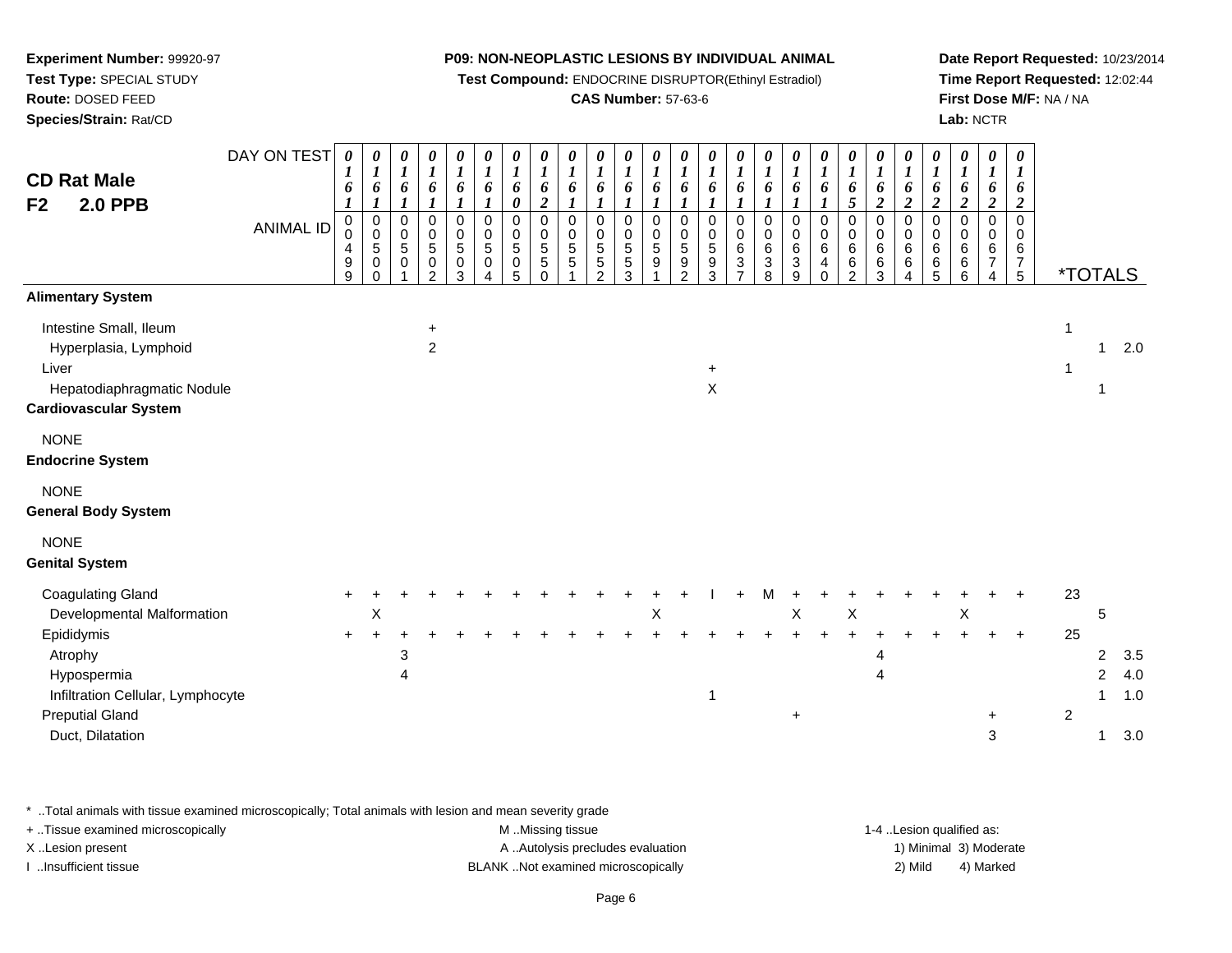**Test Compound:** ENDOCRINE DISRUPTOR(Ethinyl Estradiol)

# **CAS Number:** 57-63-6

**Date Report Requested:** 10/23/2014**Time Report Requested:** 12:02:44**First Dose M/F:** NA / NA**Lab:** NCTR

| <b>CD Rat Male</b><br>F <sub>2</sub><br><b>2.0 PPB</b> | DAY ON TEST<br><b>ANIMAL ID</b> | 6<br>0<br>9<br>9 | 0<br>6<br>0<br>$\mathbf 0$<br>5<br>$\mathbf 0$<br>∩ | 0<br>$\boldsymbol{l}$<br>6<br>0<br>$\mathsf 0$<br>5<br>0 | 0<br>$\boldsymbol{l}$<br>6<br>0<br>$\pmb{0}$<br>$\sqrt{5}$<br>0<br>2 | 0<br>$\boldsymbol{l}$<br>6<br>0<br>$\pmb{0}$<br>5<br>$\mathbf 0$<br>3 | 0<br>$\boldsymbol{l}$<br>6<br>0<br>$\pmb{0}$<br>$\sqrt{5}$<br>$\mathbf 0$ | 0<br>$\boldsymbol{l}$<br>6<br>0<br>0<br>$\mathbf 0$<br>5<br>0<br>5 | 0<br>$\boldsymbol{l}$<br>6<br>$\overline{c}$<br>$\mathbf 0$<br>$\mathbf 0$<br>$\sqrt{5}$<br>$\,$ 5 $\,$<br>$\Omega$ | $\boldsymbol{\theta}$<br>$\boldsymbol{l}$<br>6<br>$\Omega$<br>$\Omega$<br>5<br>5 | $\boldsymbol{\theta}$<br>6<br>0<br>$\mathbf 0$<br>$\sqrt{5}$<br>$\,$ 5 $\,$<br>$\mathfrak{p}$ | 0<br>$\boldsymbol{l}$<br>6<br>0<br>$\mathbf 0$<br>5<br>$\sqrt{5}$<br>3 | 0<br>$\boldsymbol{l}$<br>6<br>0<br>$\mathbf 0$<br>$\,$ 5 $\,$<br>9 | 0<br>$\boldsymbol{l}$<br>6<br>$\mathbf 0$<br>$\mathbf 0$<br>5<br>9<br>$\overline{2}$ | 0<br>$\boldsymbol{l}$<br>6<br>0<br>$\mathbf 0$<br>$\sqrt{5}$<br>9<br>3 | $\boldsymbol{\theta}$<br>6<br>0<br>0<br>6<br>3<br>$\overline{7}$ | $\theta$<br>6<br>0<br>$\mathbf 0$<br>6<br>3<br>8 | $\boldsymbol{\theta}$<br>6<br>0<br>$\Omega$<br>6<br>3<br>9 | 0<br>6<br>0<br>$\mathbf 0$<br>6<br>4<br>$\Omega$ | 0<br>$\boldsymbol{l}$<br>6<br>$5\overline{)}$<br>0<br>0<br>6<br>6<br>$\overline{2}$ | 0<br>$\boldsymbol{l}$<br>6<br>$\overline{c}$<br>0<br>0<br>6<br>6<br>3 | 0<br>$\boldsymbol{l}$<br>6<br>$\boldsymbol{2}$<br>0<br>$\pmb{0}$<br>$\,6$<br>6<br>4 | 0<br>$\boldsymbol{l}$<br>6<br>$\overline{2}$<br>0<br>$\pmb{0}$<br>6<br>6<br>5 | 0<br>$\boldsymbol{l}$<br>6<br>$\overline{2}$<br>0<br>$\Omega$<br>6<br>$\,6$<br>6 | 0<br>$\boldsymbol{l}$<br>6<br>$\boldsymbol{2}$<br>0<br>6<br>$\overline{7}$<br>4 | $\boldsymbol{\theta}$<br>6<br>$\overline{2}$<br>$\Omega$<br>$\Omega$<br>6<br>$\overline{7}$<br>5 | <i><b>*TOTALS</b></i> |    |        |
|--------------------------------------------------------|---------------------------------|------------------|-----------------------------------------------------|----------------------------------------------------------|----------------------------------------------------------------------|-----------------------------------------------------------------------|---------------------------------------------------------------------------|--------------------------------------------------------------------|---------------------------------------------------------------------------------------------------------------------|----------------------------------------------------------------------------------|-----------------------------------------------------------------------------------------------|------------------------------------------------------------------------|--------------------------------------------------------------------|--------------------------------------------------------------------------------------|------------------------------------------------------------------------|------------------------------------------------------------------|--------------------------------------------------|------------------------------------------------------------|--------------------------------------------------|-------------------------------------------------------------------------------------|-----------------------------------------------------------------------|-------------------------------------------------------------------------------------|-------------------------------------------------------------------------------|----------------------------------------------------------------------------------|---------------------------------------------------------------------------------|--------------------------------------------------------------------------------------------------|-----------------------|----|--------|
| Inflammation, Suppurative                              |                                 |                  |                                                     |                                                          |                                                                      |                                                                       |                                                                           |                                                                    |                                                                                                                     |                                                                                  |                                                                                               |                                                                        |                                                                    |                                                                                      |                                                                        |                                                                  |                                                  |                                                            |                                                  |                                                                                     |                                                                       |                                                                                     |                                                                               |                                                                                  |                                                                                 |                                                                                                  |                       |    | 2, 4.0 |
| Prostate, Dorsal/Lateral Lobe                          |                                 | $\ddot{}$        |                                                     |                                                          |                                                                      |                                                                       |                                                                           |                                                                    |                                                                                                                     |                                                                                  |                                                                                               |                                                                        |                                                                    |                                                                                      |                                                                        |                                                                  |                                                  |                                                            |                                                  |                                                                                     |                                                                       |                                                                                     |                                                                               |                                                                                  |                                                                                 |                                                                                                  | 25                    |    |        |
| Infiltration Cellular, Lymphocyte                      |                                 |                  | 2                                                   |                                                          |                                                                      |                                                                       |                                                                           |                                                                    |                                                                                                                     |                                                                                  |                                                                                               |                                                                        | $\overline{c}$                                                     |                                                                                      |                                                                        |                                                                  |                                                  | 2                                                          |                                                  |                                                                                     |                                                                       |                                                                                     |                                                                               |                                                                                  |                                                                                 |                                                                                                  |                       | 10 | 1.4    |
| Inflammation, Suppurative                              |                                 |                  |                                                     |                                                          |                                                                      |                                                                       |                                                                           |                                                                    |                                                                                                                     |                                                                                  |                                                                                               |                                                                        |                                                                    |                                                                                      | $\overline{c}$                                                         |                                                                  |                                                  |                                                            |                                                  |                                                                                     |                                                                       |                                                                                     |                                                                               |                                                                                  |                                                                                 |                                                                                                  |                       |    | 2.0    |
| Prostate, Ventral Lobe                                 |                                 |                  |                                                     |                                                          |                                                                      |                                                                       |                                                                           |                                                                    |                                                                                                                     |                                                                                  |                                                                                               |                                                                        |                                                                    |                                                                                      |                                                                        |                                                                  |                                                  |                                                            |                                                  |                                                                                     |                                                                       |                                                                                     |                                                                               |                                                                                  |                                                                                 |                                                                                                  | 25                    |    |        |
| Infiltration Cellular, Lymphocyte                      |                                 |                  |                                                     |                                                          |                                                                      |                                                                       |                                                                           |                                                                    |                                                                                                                     |                                                                                  |                                                                                               |                                                                        |                                                                    |                                                                                      |                                                                        |                                                                  | 2                                                |                                                            |                                                  | 2                                                                                   | 2                                                                     |                                                                                     |                                                                               |                                                                                  |                                                                                 |                                                                                                  |                       | 8  | 1.5    |
| Inflammation, Suppurative                              |                                 |                  |                                                     |                                                          |                                                                      |                                                                       |                                                                           |                                                                    |                                                                                                                     |                                                                                  |                                                                                               |                                                                        |                                                                    |                                                                                      |                                                                        |                                                                  |                                                  |                                                            |                                                  |                                                                                     |                                                                       |                                                                                     |                                                                               |                                                                                  |                                                                                 |                                                                                                  |                       | 4  | 1.0    |
| <b>Rete Testes</b>                                     |                                 |                  |                                                     |                                                          |                                                                      |                                                                       |                                                                           |                                                                    |                                                                                                                     |                                                                                  |                                                                                               |                                                                        |                                                                    |                                                                                      |                                                                        |                                                                  |                                                  |                                                            |                                                  |                                                                                     |                                                                       |                                                                                     |                                                                               |                                                                                  |                                                                                 |                                                                                                  | 24                    |    |        |
| Seminal Vesicle                                        |                                 |                  |                                                     |                                                          |                                                                      |                                                                       |                                                                           |                                                                    |                                                                                                                     |                                                                                  |                                                                                               |                                                                        |                                                                    |                                                                                      |                                                                        |                                                                  |                                                  |                                                            |                                                  |                                                                                     |                                                                       |                                                                                     |                                                                               |                                                                                  |                                                                                 |                                                                                                  | 25                    |    |        |
| <b>Depletion Secretory</b>                             |                                 | 3                |                                                     |                                                          |                                                                      |                                                                       |                                                                           |                                                                    |                                                                                                                     |                                                                                  |                                                                                               |                                                                        |                                                                    |                                                                                      |                                                                        |                                                                  |                                                  |                                                            |                                                  |                                                                                     |                                                                       |                                                                                     |                                                                               |                                                                                  |                                                                                 |                                                                                                  |                       |    | 3.0    |
| <b>Testes</b>                                          |                                 |                  |                                                     |                                                          |                                                                      |                                                                       |                                                                           |                                                                    |                                                                                                                     |                                                                                  |                                                                                               |                                                                        |                                                                    |                                                                                      |                                                                        |                                                                  |                                                  |                                                            |                                                  |                                                                                     |                                                                       |                                                                                     |                                                                               |                                                                                  |                                                                                 |                                                                                                  | 25                    |    |        |
| Seminif Tub, Degeneration                              |                                 |                  |                                                     |                                                          |                                                                      |                                                                       |                                                                           |                                                                    |                                                                                                                     |                                                                                  |                                                                                               |                                                                        |                                                                    |                                                                                      |                                                                        |                                                                  |                                                  |                                                            |                                                  |                                                                                     | 4                                                                     |                                                                                     |                                                                               |                                                                                  |                                                                                 |                                                                                                  |                       | 3  | 3.0    |
| <b>Hematopoietic System</b>                            |                                 |                  |                                                     |                                                          |                                                                      |                                                                       |                                                                           |                                                                    |                                                                                                                     |                                                                                  |                                                                                               |                                                                        |                                                                    |                                                                                      |                                                                        |                                                                  |                                                  |                                                            |                                                  |                                                                                     |                                                                       |                                                                                     |                                                                               |                                                                                  |                                                                                 |                                                                                                  |                       |    |        |
| Thymus                                                 |                                 |                  |                                                     |                                                          |                                                                      |                                                                       |                                                                           |                                                                    |                                                                                                                     |                                                                                  |                                                                                               |                                                                        |                                                                    |                                                                                      |                                                                        |                                                                  |                                                  |                                                            |                                                  |                                                                                     |                                                                       |                                                                                     |                                                                               |                                                                                  |                                                                                 |                                                                                                  |                       |    |        |
| Hemorrhage                                             |                                 |                  |                                                     |                                                          |                                                                      |                                                                       |                                                                           |                                                                    |                                                                                                                     |                                                                                  |                                                                                               |                                                                        |                                                                    |                                                                                      |                                                                        |                                                                  |                                                  | $\overline{c}$                                             |                                                  |                                                                                     |                                                                       |                                                                                     |                                                                               |                                                                                  |                                                                                 |                                                                                                  |                       |    | 2.0    |
| <b>Integumentary System</b>                            |                                 |                  |                                                     |                                                          |                                                                      |                                                                       |                                                                           |                                                                    |                                                                                                                     |                                                                                  |                                                                                               |                                                                        |                                                                    |                                                                                      |                                                                        |                                                                  |                                                  |                                                            |                                                  |                                                                                     |                                                                       |                                                                                     |                                                                               |                                                                                  |                                                                                 |                                                                                                  |                       |    |        |
| Mammary Gland                                          |                                 |                  |                                                     |                                                          |                                                                      |                                                                       |                                                                           |                                                                    |                                                                                                                     |                                                                                  |                                                                                               |                                                                        |                                                                    |                                                                                      |                                                                        |                                                                  |                                                  |                                                            |                                                  |                                                                                     |                                                                       |                                                                                     |                                                                               |                                                                                  |                                                                                 |                                                                                                  | 25                    |    |        |
| Alveolus, Hyperplasia                                  |                                 |                  |                                                     |                                                          | 2                                                                    |                                                                       |                                                                           |                                                                    |                                                                                                                     |                                                                                  |                                                                                               |                                                                        |                                                                    |                                                                                      |                                                                        |                                                                  |                                                  |                                                            |                                                  |                                                                                     |                                                                       |                                                                                     |                                                                               | 2                                                                                |                                                                                 |                                                                                                  |                       | 3  | 1.7    |
| Duct, Hyperplasia                                      |                                 |                  |                                                     |                                                          |                                                                      | 2                                                                     |                                                                           |                                                                    |                                                                                                                     |                                                                                  |                                                                                               |                                                                        |                                                                    |                                                                                      |                                                                        |                                                                  |                                                  |                                                            |                                                  |                                                                                     |                                                                       |                                                                                     |                                                                               |                                                                                  |                                                                                 |                                                                                                  |                       | 5  | 1.2    |

NONE

\* ..Total animals with tissue examined microscopically; Total animals with lesion and mean severity grade

**Musculoskeletal System**

**Experiment Number:** 99920-97**Test Type:** SPECIAL STUDY**Route:** DOSED FEED**Species/Strain:** Rat/CD

+ ..Tissue examined microscopically examined microscopically examined as:  $M$  ..Missing tissue 1-4 ..Lesion qualified as: X..Lesion present **A ..Autolysis precludes evaluation** A ..Autolysis precludes evaluation 1) Minimal 3) Moderate

I ..Insufficient tissue BLANK ..Not examined microscopically 2) Mild 4) Marked

a 2 1 1 1 1 5 1.2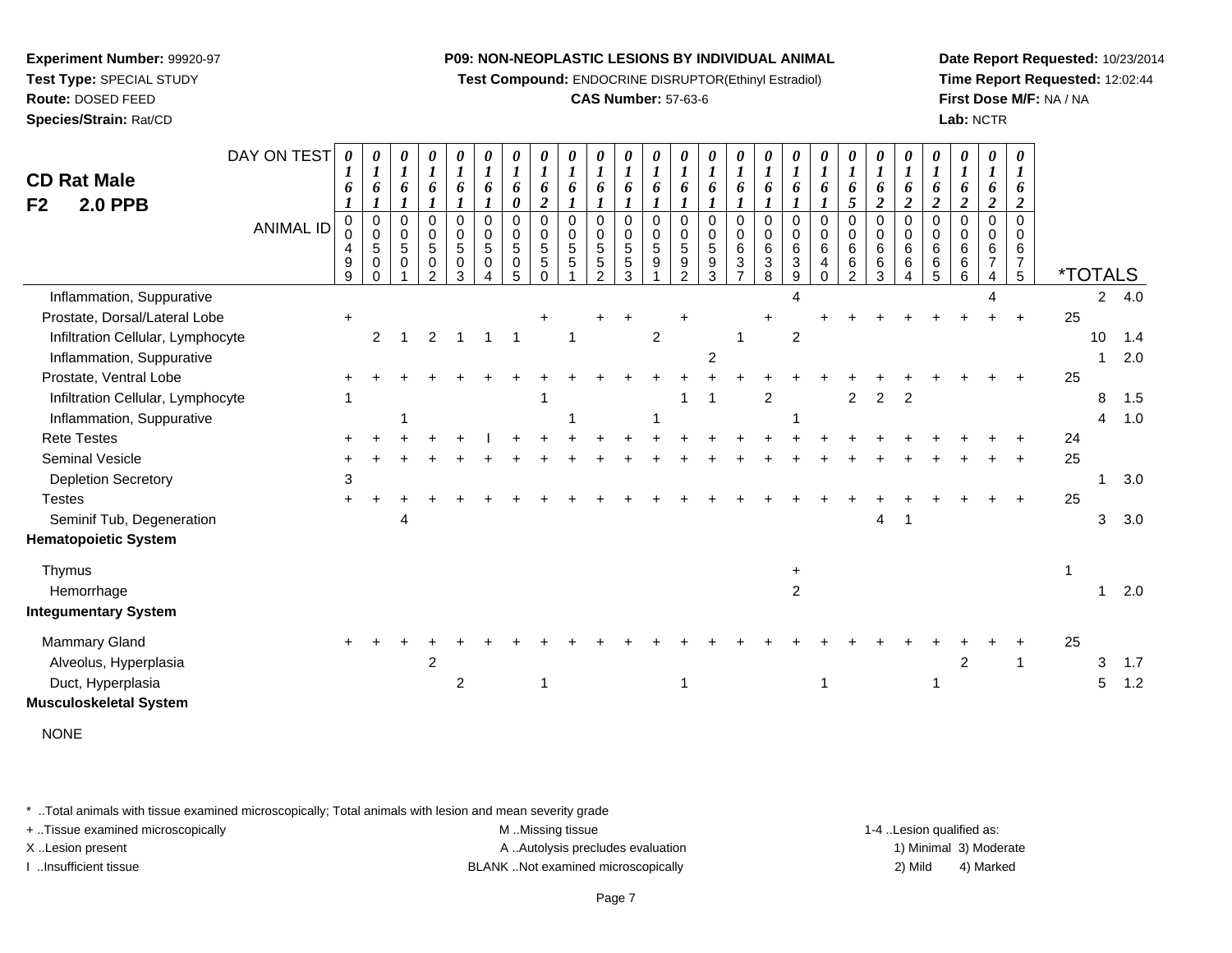**Test Compound:** ENDOCRINE DISRUPTOR(Ethinyl Estradiol)

#### **CAS Number:** 57-63-6

**Date Report Requested:** 10/23/2014**Time Report Requested:** 12:02:44**First Dose M/F:** NA / NA**Lab:** NCTR

#### **Species/Strain:** Rat/CDDAY ON TEST*0000000000000000000000000***CD Rat Male**

**F2 2.0 PPB**

**Experiment Number:** 99920-97**Test Type:** SPECIAL STUDY**Route:** DOSED FEED

| .<br>-------- |                |        |                                                  |        | . . |   |        |                               |      |   |        |        | . .      |        |             |        |        |            | . .         |            |                 | . .    |          | . .    | $\cdot$     |           |
|---------------|----------------|--------|--------------------------------------------------|--------|-----|---|--------|-------------------------------|------|---|--------|--------|----------|--------|-------------|--------|--------|------------|-------------|------------|-----------------|--------|----------|--------|-------------|-----------|
|               |                |        |                                                  |        |     |   |        |                               |      |   |        |        |          |        |             |        |        |            |             |            |                 |        |          |        | Æ           |           |
|               | 0              |        | n                                                |        |     |   |        | O                             | n    |   | 0      | 0      | $\bm{o}$ | n      |             | o      | o      | O          | п           | 0          | o               | o      | O        |        | O           |           |
|               |                |        |                                                  |        |     | - |        | $\overline{\phantom{a}}$<br>∼ | - 20 |   | -      |        |          |        |             |        |        |            | ັ           |            | $\sim$<br>∠     | $\sim$ |          | ◠<br>∼ | $\sim$<br>◢ |           |
| <b>ANIMAL</b> | U              | u      |                                                  |        |     |   |        |                               | ັ    |   | v      |        |          | ν      |             | ╰      |        |            |             |            | U               |        |          |        |             |           |
| ID            | 0              | u      |                                                  |        |     |   |        | 0                             |      |   | v      | ∼      | 0        | ν      |             |        |        | υ          |             |            | $\sqrt{2}$<br>u |        |          |        |             |           |
|               | $\overline{ }$ | ∽<br>ບ | $\ddot{\phantom{1}}$<br>$\overline{\phantom{a}}$ | 5      |     | G | ∽<br>ັ | đ                             | G    |   | -<br>đ | ∽<br>ັ | ა        | G      |             | 6      | ຨ      | 6          | $\sim$<br>ь | ຨ          | 6               | 6      | <b>G</b> | 6      | 6           |           |
|               | 9              | ◡      |                                                  |        |     |   |        | G                             | G    | ∽ | 5      | 9      | 9        | 9      | $\sim$<br>J | ີ<br>ت | ⌒<br>ບ | 4          | $\sim$<br>ь | $\epsilon$ | 6               | 6      | <b>6</b> | –      | -           |           |
|               | $\sim$<br>У    |        |                                                  | $\sim$ | c   |   | ∽      | $\sqrt{ }$                    |      |   | $\sim$ |        | $\sim$   | $\sim$ | -           | я      | a      | $\epsilon$ | $\sim$      |            | 4               | -<br>b | $\sim$   | 4      | ೦           | ALS<br>∗⊤ |
|               |                |        |                                                  |        |     |   |        |                               |      |   |        |        |          |        |             |        |        |            |             |            |                 |        |          |        |             |           |

**Nervous System**

NONE

**Respiratory System**

NONE

**Special Senses System**

NONE

**Urinary System**

NONE

\* ..Total animals with tissue examined microscopically; Total animals with lesion and mean severity grade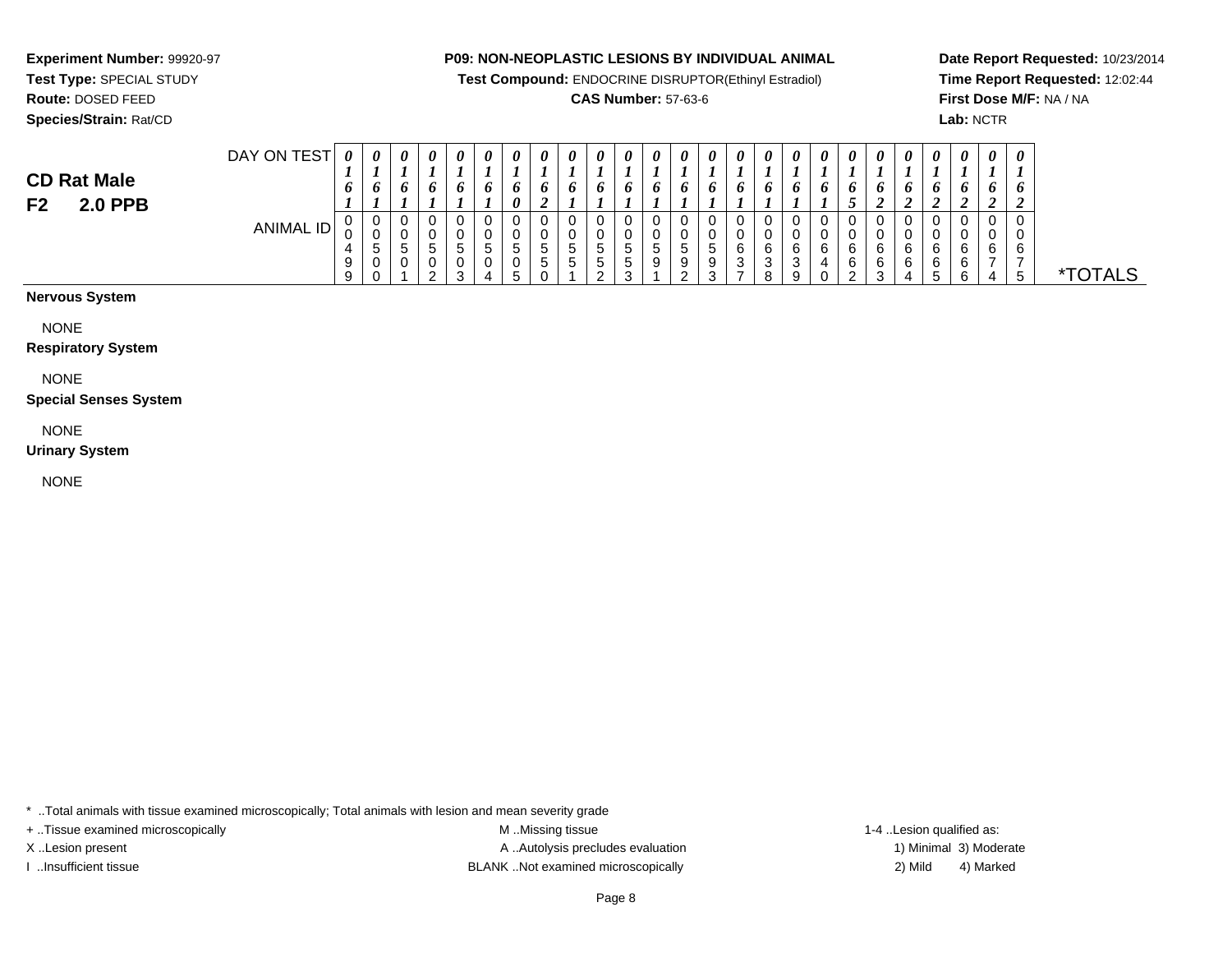**Test Compound:** ENDOCRINE DISRUPTOR(Ethinyl Estradiol)

# **CAS Number:** 57-63-6

**Date Report Requested:** 10/23/2014**Time Report Requested:** 12:02:45**First Dose M/F:** NA / NA**Lab:** NCTR

| <b>CD Rat Male</b><br>F2<br><b>10 PPB</b>                           | DAY ON TEST<br><b>ANIMAL ID</b> | $\boldsymbol{\theta}$<br>6<br>$\pmb{0}$<br>$\mathbf 0$<br>$\,$ 5 $\,$<br>$\,0\,$<br>6 | 0<br>1<br>6<br>$\mathbf 0$<br>$\mathsf 0$<br>5<br>0 | 0<br>$\boldsymbol{I}$<br>6<br>1<br>$\pmb{0}$<br>$\pmb{0}$<br>$\sqrt{5}$<br>$\pmb{0}$<br>8 | 0<br>$\boldsymbol{l}$<br>6<br>1<br>0<br>$\pmb{0}$<br>$\sqrt{5}$<br>0<br>9 | 0<br>$\boldsymbol{l}$<br>6<br>$\pmb{0}$<br>0<br>$\sqrt{5}$<br>$\mathbf 1$<br>0 | 0<br>$\boldsymbol{l}$<br>6<br>$\mathbf 0$<br>$\Omega$<br>5<br>1 | 0<br>$\boldsymbol{l}$<br>6<br>$\boldsymbol{l}$<br>$\mathbf 0$<br>$\Omega$<br>5<br>$\mathcal{P}$ | 0<br>$\boldsymbol{l}$<br>6<br>$\boldsymbol{l}$<br>$\mathbf 0$<br>0<br>5<br>1<br>3 | 0<br>$\boldsymbol{l}$<br>6<br>1<br>$\mathbf 0$<br>$\Omega$<br>5<br>5 | 0<br>$\boldsymbol{l}$<br>6<br>$\boldsymbol{l}$<br>0<br>0<br>$\,$ 5 $\,$<br>$\sqrt{5}$<br>5 | 0<br>$\boldsymbol{l}$<br>6<br>$\boldsymbol{l}$<br>0<br>0<br>$\sqrt{5}$<br>$\sqrt{5}$<br>6 | 0<br>$\boldsymbol{l}$<br>6<br>$\boldsymbol{l}$<br>$\pmb{0}$<br>$\mathbf 0$<br>$\sqrt{5}$<br>$\sqrt{5}$<br>7 | 0<br>$\boldsymbol{l}$<br>6<br>$\boldsymbol{l}$<br>$\pmb{0}$<br>$\mathbf 0$<br>$\sqrt{5}$<br>5<br>8 | 0<br>$\boldsymbol{l}$<br>6<br>$\boldsymbol{l}$<br>$\mathbf 0$<br>$\mathbf 0$<br>5<br>5<br>9 | 0<br>$\boldsymbol{l}$<br>6<br>$\boldsymbol{l}$<br>$\mathsf 0$<br>$\mathbf 0$<br>$\sqrt{5}$<br>9<br>4 | $\boldsymbol{\theta}$<br>$\boldsymbol{l}$<br>6<br>$\boldsymbol{l}$<br>$\mathbf 0$<br>$\mathbf 0$<br>$\sqrt{5}$<br>$\boldsymbol{9}$<br>5 | 0<br>$\boldsymbol{l}$<br>6<br>$\mathsf 0$<br>$\pmb{0}$<br>$\mathbf 5$<br>$\boldsymbol{9}$<br>6 | $\begin{matrix} 0 \ 1 \end{matrix}$<br>6<br>$\pmb{0}$<br>$\begin{array}{c} 0 \\ 5 \end{array}$<br>9<br>7 | $\pmb{\theta}$<br>$\boldsymbol{l}$<br>6<br>$\pmb{0}$<br>$\pmb{0}$<br>$\mathbf 5$<br>9<br>8 | 0<br>$\boldsymbol{l}$<br>6<br>$\boldsymbol{2}$<br>$\mathbf 0$<br>$\mathbf 0$<br>$\,6\,$<br>$\overline{\mathbf{4}}$ | 0<br>$\boldsymbol{l}$<br>6<br>$\boldsymbol{2}$<br>$\mathbf 0$<br>$\pmb{0}$<br>$\,6\,$<br>$\overline{\mathbf{4}}$<br>$\overline{2}$ | 0<br>$\boldsymbol{I}$<br>6<br>$\pmb{0}$<br>$\Omega$<br>6<br>4<br>3 | 0<br>$\boldsymbol{l}$<br>6<br>0<br>0<br>6<br>4<br>$\overline{4}$ | 0<br>$\boldsymbol{l}$<br>6<br>$\mathbf 0$<br>0<br>6<br>4<br>5 | 0<br>1<br>6<br>3<br>0<br>0<br>6<br>$\frac{6}{7}$ | <i><b>*TOTALS</b></i> |                |     |
|---------------------------------------------------------------------|---------------------------------|---------------------------------------------------------------------------------------|-----------------------------------------------------|-------------------------------------------------------------------------------------------|---------------------------------------------------------------------------|--------------------------------------------------------------------------------|-----------------------------------------------------------------|-------------------------------------------------------------------------------------------------|-----------------------------------------------------------------------------------|----------------------------------------------------------------------|--------------------------------------------------------------------------------------------|-------------------------------------------------------------------------------------------|-------------------------------------------------------------------------------------------------------------|----------------------------------------------------------------------------------------------------|---------------------------------------------------------------------------------------------|------------------------------------------------------------------------------------------------------|-----------------------------------------------------------------------------------------------------------------------------------------|------------------------------------------------------------------------------------------------|----------------------------------------------------------------------------------------------------------|--------------------------------------------------------------------------------------------|--------------------------------------------------------------------------------------------------------------------|------------------------------------------------------------------------------------------------------------------------------------|--------------------------------------------------------------------|------------------------------------------------------------------|---------------------------------------------------------------|--------------------------------------------------|-----------------------|----------------|-----|
| <b>Alimentary System</b>                                            |                                 |                                                                                       |                                                     |                                                                                           |                                                                           |                                                                                |                                                                 |                                                                                                 |                                                                                   |                                                                      |                                                                                            |                                                                                           |                                                                                                             |                                                                                                    |                                                                                             |                                                                                                      |                                                                                                                                         |                                                                                                |                                                                                                          |                                                                                            |                                                                                                                    |                                                                                                                                    |                                                                    |                                                                  |                                                               |                                                  |                       |                |     |
| Liver<br>Hepatodiaphragmatic Nodule<br><b>Cardiovascular System</b> |                                 |                                                                                       |                                                     |                                                                                           |                                                                           |                                                                                |                                                                 |                                                                                                 |                                                                                   |                                                                      |                                                                                            |                                                                                           |                                                                                                             |                                                                                                    |                                                                                             |                                                                                                      |                                                                                                                                         |                                                                                                |                                                                                                          |                                                                                            | $\ddot{}$<br>$\sf X$                                                                                               |                                                                                                                                    |                                                                    |                                                                  |                                                               |                                                  |                       | $\mathbf 1$    |     |
| <b>NONE</b><br><b>Endocrine System</b>                              |                                 |                                                                                       |                                                     |                                                                                           |                                                                           |                                                                                |                                                                 |                                                                                                 |                                                                                   |                                                                      |                                                                                            |                                                                                           |                                                                                                             |                                                                                                    |                                                                                             |                                                                                                      |                                                                                                                                         |                                                                                                |                                                                                                          |                                                                                            |                                                                                                                    |                                                                                                                                    |                                                                    |                                                                  |                                                               |                                                  |                       |                |     |
| <b>NONE</b><br><b>General Body System</b>                           |                                 |                                                                                       |                                                     |                                                                                           |                                                                           |                                                                                |                                                                 |                                                                                                 |                                                                                   |                                                                      |                                                                                            |                                                                                           |                                                                                                             |                                                                                                    |                                                                                             |                                                                                                      |                                                                                                                                         |                                                                                                |                                                                                                          |                                                                                            |                                                                                                                    |                                                                                                                                    |                                                                    |                                                                  |                                                               |                                                  |                       |                |     |
| <b>NONE</b><br><b>Genital System</b>                                |                                 |                                                                                       |                                                     |                                                                                           |                                                                           |                                                                                |                                                                 |                                                                                                 |                                                                                   |                                                                      |                                                                                            |                                                                                           |                                                                                                             |                                                                                                    |                                                                                             |                                                                                                      |                                                                                                                                         |                                                                                                |                                                                                                          |                                                                                            |                                                                                                                    |                                                                                                                                    |                                                                    |                                                                  |                                                               |                                                  |                       |                |     |
| <b>Coagulating Gland</b>                                            |                                 |                                                                                       |                                                     |                                                                                           |                                                                           |                                                                                |                                                                 |                                                                                                 |                                                                                   |                                                                      |                                                                                            |                                                                                           |                                                                                                             |                                                                                                    |                                                                                             |                                                                                                      |                                                                                                                                         |                                                                                                |                                                                                                          |                                                                                            |                                                                                                                    |                                                                                                                                    |                                                                    |                                                                  |                                                               |                                                  | 25                    |                |     |
| Developmental Malformation                                          |                                 |                                                                                       | Χ                                                   |                                                                                           |                                                                           |                                                                                |                                                                 | Χ                                                                                               |                                                                                   |                                                                      |                                                                                            |                                                                                           |                                                                                                             |                                                                                                    | Х                                                                                           | Χ                                                                                                    | X                                                                                                                                       | X                                                                                              |                                                                                                          |                                                                                            |                                                                                                                    |                                                                                                                                    |                                                                    |                                                                  | X                                                             | $\boldsymbol{X}$                                 |                       | 8              |     |
| Epididymis                                                          |                                 |                                                                                       |                                                     |                                                                                           |                                                                           |                                                                                |                                                                 |                                                                                                 |                                                                                   |                                                                      |                                                                                            |                                                                                           |                                                                                                             |                                                                                                    |                                                                                             |                                                                                                      |                                                                                                                                         |                                                                                                |                                                                                                          |                                                                                            |                                                                                                                    |                                                                                                                                    |                                                                    |                                                                  |                                                               | $\ddot{}$                                        | 25                    | 1              | 3.0 |
| Atrophy<br>Hypospermia                                              |                                 |                                                                                       |                                                     | 3<br>Δ                                                                                    |                                                                           |                                                                                |                                                                 |                                                                                                 |                                                                                   |                                                                      |                                                                                            |                                                                                           |                                                                                                             |                                                                                                    |                                                                                             |                                                                                                      |                                                                                                                                         |                                                                                                |                                                                                                          |                                                                                            |                                                                                                                    |                                                                                                                                    |                                                                    |                                                                  |                                                               |                                                  |                       | 1              | 4.0 |
| Prostate, Dorsal/Lateral Lobe                                       |                                 |                                                                                       |                                                     |                                                                                           |                                                                           |                                                                                |                                                                 |                                                                                                 |                                                                                   |                                                                      |                                                                                            |                                                                                           |                                                                                                             |                                                                                                    |                                                                                             |                                                                                                      |                                                                                                                                         |                                                                                                |                                                                                                          |                                                                                            |                                                                                                                    |                                                                                                                                    |                                                                    |                                                                  |                                                               | $\ddot{}$                                        | 25                    |                |     |
| Infiltration Cellular, Lymphocyte                                   |                                 | $\overline{a}$                                                                        | $\overline{2}$                                      | $\overline{1}$                                                                            | $\overline{2}$                                                            | $\overline{2}$                                                                 |                                                                 |                                                                                                 |                                                                                   |                                                                      | 3                                                                                          |                                                                                           |                                                                                                             | 2                                                                                                  |                                                                                             |                                                                                                      | $\overline{2}$                                                                                                                          | $\mathbf{1}$                                                                                   | -1                                                                                                       |                                                                                            |                                                                                                                    |                                                                                                                                    |                                                                    |                                                                  |                                                               |                                                  |                       | 15             | 1.5 |
| Inflammation, Suppurative                                           |                                 |                                                                                       |                                                     |                                                                                           |                                                                           |                                                                                |                                                                 |                                                                                                 |                                                                                   |                                                                      |                                                                                            |                                                                                           |                                                                                                             |                                                                                                    |                                                                                             |                                                                                                      |                                                                                                                                         |                                                                                                |                                                                                                          |                                                                                            |                                                                                                                    |                                                                                                                                    |                                                                    |                                                                  | $\overline{\mathbf{c}}$                                       |                                                  |                       | $\overline{c}$ | 1.5 |
| Prostate, Ventral Lobe                                              |                                 |                                                                                       |                                                     |                                                                                           |                                                                           |                                                                                |                                                                 |                                                                                                 |                                                                                   |                                                                      |                                                                                            |                                                                                           |                                                                                                             |                                                                                                    |                                                                                             |                                                                                                      |                                                                                                                                         |                                                                                                |                                                                                                          |                                                                                            |                                                                                                                    |                                                                                                                                    |                                                                    |                                                                  |                                                               | $\ddot{}$                                        | 25                    |                |     |
| Infiltration Cellular, Lymphocyte                                   |                                 |                                                                                       |                                                     |                                                                                           |                                                                           |                                                                                |                                                                 |                                                                                                 |                                                                                   |                                                                      |                                                                                            |                                                                                           |                                                                                                             |                                                                                                    |                                                                                             |                                                                                                      |                                                                                                                                         |                                                                                                |                                                                                                          |                                                                                            |                                                                                                                    |                                                                                                                                    | $\overline{c}$                                                     |                                                                  | $\overline{c}$                                                |                                                  |                       | 8              | 1.3 |

\* ..Total animals with tissue examined microscopically; Total animals with lesion and mean severity grade

**Experiment Number:** 99920-97**Test Type:** SPECIAL STUDY**Route:** DOSED FEED**Species/Strain:** Rat/CD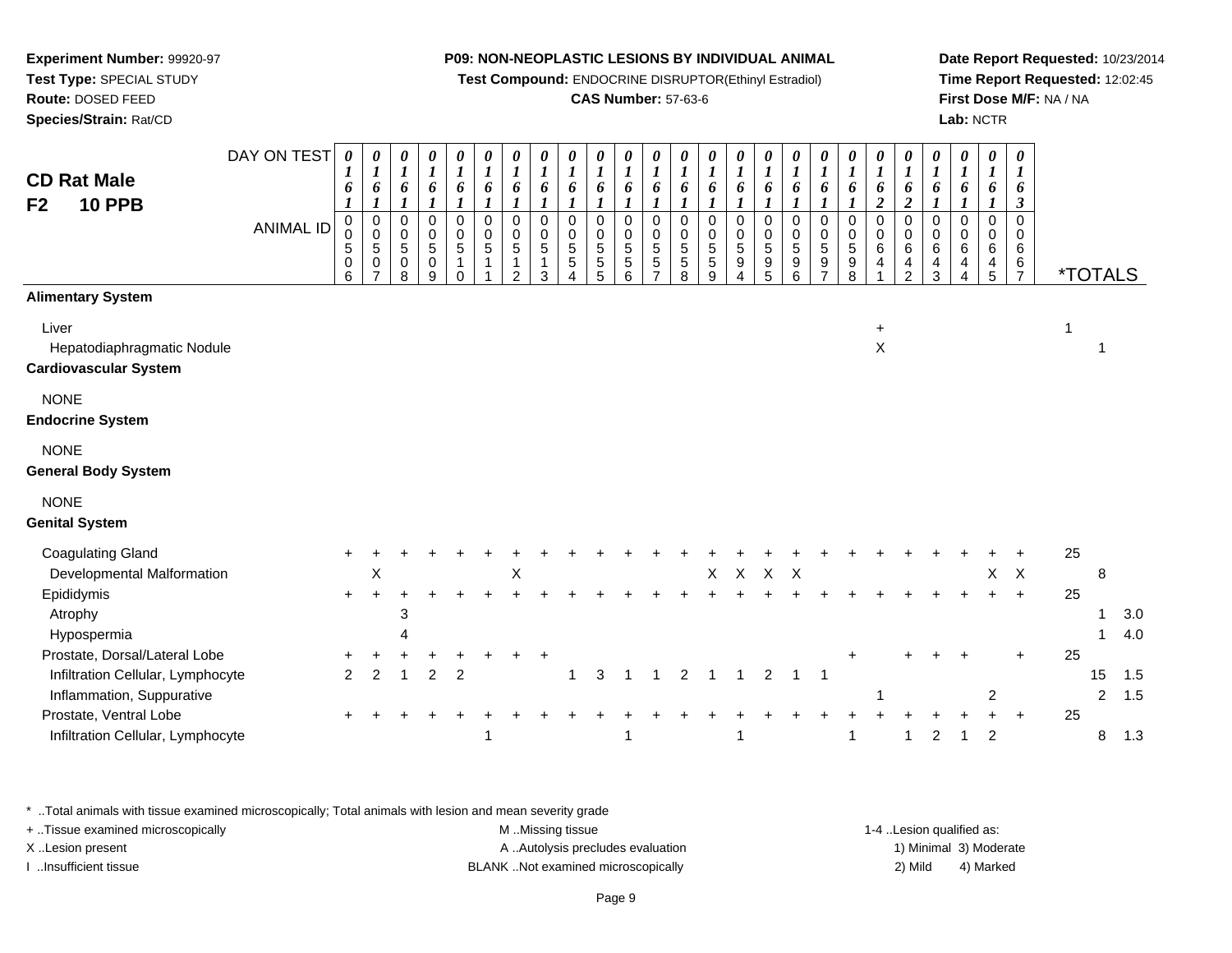**Test Compound:** ENDOCRINE DISRUPTOR(Ethinyl Estradiol)

# **CAS Number:** 57-63-6

**Date Report Requested:** 10/23/2014**Time Report Requested:** 12:02:45**First Dose M/F:** NA / NA**Lab:** NCTR

| <b>CD Rat Male</b><br><b>10 PPB</b><br>F2                | DAY ON TEST<br><b>ANIMAL ID</b> | 0<br>6<br>$\boldsymbol{l}$<br>0<br>0<br>5<br>$\pmb{0}$<br>6 | 0<br>$\boldsymbol{l}$<br>6<br>1<br>$\mathbf 0$<br>0<br>$\sqrt{5}$<br>$\pmb{0}$<br>$\overline{7}$ | 0<br>$\boldsymbol{l}$<br>6<br>1<br>$\pmb{0}$<br>$\pmb{0}$<br>$\mathbf 5$<br>$_{\rm 8}^{\rm 0}$ | 0<br>$\boldsymbol{l}$<br>6<br>1<br>0<br>$\pmb{0}$<br>$\sqrt{5}$<br>$_{9}^{\rm o}$ | 0<br>$\boldsymbol{l}$<br>6<br>$\boldsymbol{l}$<br>0<br>$\boldsymbol{0}$<br>$\sqrt{5}$<br>$\mathbf 0$ | 0<br>$\boldsymbol{l}$<br>6<br>$\boldsymbol{l}$<br>$\mathbf 0$<br>0<br>$\sqrt{5}$<br>1 | 0<br>$\boldsymbol{l}$<br>6<br>$\mathbf{I}$<br>$\pmb{0}$<br>0<br>$\sqrt{5}$<br>$\mathbf{1}$<br>$\overline{2}$ | 0<br>$\boldsymbol{\mathit{1}}$<br>6<br>$\boldsymbol{l}$<br>$\mathbf 0$<br>0<br>5<br>1<br>3 | 0<br>$\boldsymbol{l}$<br>6<br>$\boldsymbol{l}$<br>0<br>0<br>5<br>5<br>4 | 0<br>$\boldsymbol{l}$<br>6<br>$\boldsymbol{l}$<br>$\Omega$<br>0<br>5<br>5<br>5 | 0<br>1<br>6<br>1<br>$\mathbf 0$<br>0<br>$\mathbf 5$<br>$\,$ 5 $\,$<br>6 | 0<br>1<br>6<br>0<br>0<br>$\frac{5}{7}$ | 0<br>$\boldsymbol{l}$<br>6<br>1<br>0<br>0<br>$\mathbf 5$<br>$\begin{array}{c} 5 \\ 8 \end{array}$ | 0<br>$\boldsymbol{l}$<br>6<br>$\boldsymbol{l}$<br>$\mathbf 0$<br>0<br>$\mathbf 5$<br>$\mathbf 5$<br>$\boldsymbol{9}$ | 0<br>$\boldsymbol{l}$<br>6<br>$\boldsymbol{l}$<br>$\mathbf 0$<br>0<br>$\mathbf 5$<br>9<br>4 | 0<br>$\boldsymbol{l}$<br>6<br>$\mathbf 0$<br>0<br>$\mathbf 5$<br>$\frac{9}{5}$ | 0<br>$\boldsymbol{l}$<br>6<br>$\boldsymbol{l}$<br>$\mathbf 0$<br>0<br>$\,$ 5 $\,$<br>9<br>6 | 0<br>1<br>6<br>$\boldsymbol{l}$<br>0<br>0<br>5<br>$\frac{9}{7}$ | $\boldsymbol{\theta}$<br>$\boldsymbol{l}$<br>6<br>1<br>$\mathbf 0$<br>0<br>$\sqrt{5}$<br>9<br>8 | 0<br>$\boldsymbol{l}$<br>6<br>$\boldsymbol{2}$<br>$\mathsf 0$<br>0<br>6<br>4 | $\boldsymbol{\theta}$<br>$\boldsymbol{l}$<br>6<br>$\boldsymbol{2}$<br>$\,0\,$<br>$\mathsf 0$<br>$\,6$<br>$\frac{4}{2}$ | 0<br>$\boldsymbol{l}$<br>6<br>$\boldsymbol{l}$<br>0<br>0<br>6<br>$\frac{4}{3}$ | 0<br>$\boldsymbol{l}$<br>6<br>$\boldsymbol{l}$<br>0<br>$\mathbf 0$<br>$\,6$<br>$\frac{4}{4}$ | 0<br>$\boldsymbol{l}$<br>6<br>$\boldsymbol{\mathcal{I}}$<br>$\,0\,$<br>0<br>6<br>$\frac{4}{5}$ | 0<br>$\boldsymbol{I}$<br>6<br>3<br>0<br>0<br>6<br>$\frac{6}{7}$ | <i><b>*TOTALS</b></i> |                |               |
|----------------------------------------------------------|---------------------------------|-------------------------------------------------------------|--------------------------------------------------------------------------------------------------|------------------------------------------------------------------------------------------------|-----------------------------------------------------------------------------------|------------------------------------------------------------------------------------------------------|---------------------------------------------------------------------------------------|--------------------------------------------------------------------------------------------------------------|--------------------------------------------------------------------------------------------|-------------------------------------------------------------------------|--------------------------------------------------------------------------------|-------------------------------------------------------------------------|----------------------------------------|---------------------------------------------------------------------------------------------------|----------------------------------------------------------------------------------------------------------------------|---------------------------------------------------------------------------------------------|--------------------------------------------------------------------------------|---------------------------------------------------------------------------------------------|-----------------------------------------------------------------|-------------------------------------------------------------------------------------------------|------------------------------------------------------------------------------|------------------------------------------------------------------------------------------------------------------------|--------------------------------------------------------------------------------|----------------------------------------------------------------------------------------------|------------------------------------------------------------------------------------------------|-----------------------------------------------------------------|-----------------------|----------------|---------------|
| Inflammation, Suppurative                                |                                 |                                                             |                                                                                                  |                                                                                                |                                                                                   |                                                                                                      |                                                                                       |                                                                                                              |                                                                                            |                                                                         |                                                                                |                                                                         |                                        |                                                                                                   |                                                                                                                      |                                                                                             |                                                                                |                                                                                             |                                                                 |                                                                                                 |                                                                              |                                                                                                                        |                                                                                |                                                                                              |                                                                                                |                                                                 |                       |                | $1 \quad 1.0$ |
| <b>Rete Testes</b><br>Dilatation                         |                                 | $\ddot{}$                                                   |                                                                                                  | $\overline{c}$                                                                                 |                                                                                   |                                                                                                      |                                                                                       |                                                                                                              |                                                                                            |                                                                         |                                                                                |                                                                         |                                        |                                                                                                   |                                                                                                                      |                                                                                             |                                                                                |                                                                                             |                                                                 |                                                                                                 |                                                                              |                                                                                                                        |                                                                                |                                                                                              |                                                                                                |                                                                 | 23                    | $\mathbf{1}$   | 2.0           |
| Seminal Vesicle                                          |                                 |                                                             |                                                                                                  |                                                                                                |                                                                                   |                                                                                                      |                                                                                       |                                                                                                              |                                                                                            |                                                                         |                                                                                |                                                                         |                                        |                                                                                                   |                                                                                                                      |                                                                                             |                                                                                |                                                                                             |                                                                 |                                                                                                 |                                                                              |                                                                                                                        |                                                                                |                                                                                              |                                                                                                |                                                                 | 25                    |                |               |
| <b>Testes</b>                                            |                                 |                                                             |                                                                                                  |                                                                                                |                                                                                   |                                                                                                      |                                                                                       |                                                                                                              |                                                                                            |                                                                         |                                                                                |                                                                         |                                        |                                                                                                   |                                                                                                                      |                                                                                             |                                                                                |                                                                                             |                                                                 |                                                                                                 |                                                                              |                                                                                                                        |                                                                                |                                                                                              |                                                                                                | $\ddot{}$                                                       | 25                    |                |               |
| Seminif Tub, Degeneration<br><b>Hematopoietic System</b> |                                 |                                                             |                                                                                                  | 4                                                                                              |                                                                                   |                                                                                                      |                                                                                       |                                                                                                              |                                                                                            |                                                                         |                                                                                |                                                                         |                                        |                                                                                                   |                                                                                                                      |                                                                                             |                                                                                |                                                                                             |                                                                 |                                                                                                 |                                                                              |                                                                                                                        |                                                                                |                                                                                              |                                                                                                | $\mathbf 1$                                                     |                       | $\overline{2}$ | 2.5           |
| <b>NONE</b><br><b>Integumentary System</b>               |                                 |                                                             |                                                                                                  |                                                                                                |                                                                                   |                                                                                                      |                                                                                       |                                                                                                              |                                                                                            |                                                                         |                                                                                |                                                                         |                                        |                                                                                                   |                                                                                                                      |                                                                                             |                                                                                |                                                                                             |                                                                 |                                                                                                 |                                                                              |                                                                                                                        |                                                                                |                                                                                              |                                                                                                |                                                                 |                       |                |               |
| Mammary Gland                                            |                                 |                                                             |                                                                                                  |                                                                                                |                                                                                   |                                                                                                      |                                                                                       |                                                                                                              |                                                                                            |                                                                         |                                                                                |                                                                         |                                        |                                                                                                   |                                                                                                                      |                                                                                             |                                                                                |                                                                                             |                                                                 |                                                                                                 |                                                                              |                                                                                                                        |                                                                                |                                                                                              |                                                                                                |                                                                 | 25                    |                |               |
| Alveolus, Hyperplasia                                    |                                 |                                                             |                                                                                                  |                                                                                                |                                                                                   | $\overline{c}$                                                                                       |                                                                                       |                                                                                                              |                                                                                            |                                                                         |                                                                                |                                                                         | $\boldsymbol{2}$                       |                                                                                                   |                                                                                                                      |                                                                                             | $\overline{c}$                                                                 |                                                                                             |                                                                 |                                                                                                 |                                                                              |                                                                                                                        | $\overline{c}$                                                                 | $\overline{2}$                                                                               |                                                                                                | $\overline{c}$                                                  |                       | $\overline{7}$ | 1.9           |
| Duct, Hyperplasia<br>Musculoskeletal System              |                                 |                                                             | $\mathbf{1}$                                                                                     | $\overline{2}$                                                                                 | $\overline{1}$                                                                    |                                                                                                      |                                                                                       |                                                                                                              | 3                                                                                          | 2                                                                       | $\overline{2}$                                                                 | $\overline{\phantom{0}}$ 1                                              |                                        |                                                                                                   | $\overline{c}$                                                                                                       |                                                                                             |                                                                                |                                                                                             |                                                                 |                                                                                                 |                                                                              |                                                                                                                        |                                                                                |                                                                                              |                                                                                                |                                                                 |                       | 8              | 1.8           |
| <b>NONE</b><br>Nervous System                            |                                 |                                                             |                                                                                                  |                                                                                                |                                                                                   |                                                                                                      |                                                                                       |                                                                                                              |                                                                                            |                                                                         |                                                                                |                                                                         |                                        |                                                                                                   |                                                                                                                      |                                                                                             |                                                                                |                                                                                             |                                                                 |                                                                                                 |                                                                              |                                                                                                                        |                                                                                |                                                                                              |                                                                                                |                                                                 |                       |                |               |
| <b>NONE</b><br><b>Respiratory System</b>                 |                                 |                                                             |                                                                                                  |                                                                                                |                                                                                   |                                                                                                      |                                                                                       |                                                                                                              |                                                                                            |                                                                         |                                                                                |                                                                         |                                        |                                                                                                   |                                                                                                                      |                                                                                             |                                                                                |                                                                                             |                                                                 |                                                                                                 |                                                                              |                                                                                                                        |                                                                                |                                                                                              |                                                                                                |                                                                 |                       |                |               |
|                                                          |                                 |                                                             |                                                                                                  |                                                                                                |                                                                                   |                                                                                                      |                                                                                       |                                                                                                              |                                                                                            |                                                                         |                                                                                |                                                                         |                                        |                                                                                                   |                                                                                                                      |                                                                                             |                                                                                |                                                                                             |                                                                 |                                                                                                 |                                                                              |                                                                                                                        |                                                                                |                                                                                              |                                                                                                |                                                                 |                       |                |               |
| <b>NONE</b><br><b>Special Senses System</b>              |                                 |                                                             |                                                                                                  |                                                                                                |                                                                                   |                                                                                                      |                                                                                       |                                                                                                              |                                                                                            |                                                                         |                                                                                |                                                                         |                                        |                                                                                                   |                                                                                                                      |                                                                                             |                                                                                |                                                                                             |                                                                 |                                                                                                 |                                                                              |                                                                                                                        |                                                                                |                                                                                              |                                                                                                |                                                                 |                       |                |               |
|                                                          |                                 |                                                             |                                                                                                  |                                                                                                |                                                                                   |                                                                                                      |                                                                                       |                                                                                                              |                                                                                            |                                                                         |                                                                                |                                                                         |                                        |                                                                                                   |                                                                                                                      |                                                                                             |                                                                                |                                                                                             |                                                                 |                                                                                                 |                                                                              |                                                                                                                        |                                                                                |                                                                                              |                                                                                                |                                                                 |                       |                |               |

\* ..Total animals with tissue examined microscopically; Total animals with lesion and mean severity grade

+ ..Tissue examined microscopically examined microscopically examined as:  $M$  ..Missing tissue 1-4 ..Lesion qualified as:

**Experiment Number:** 99920-97**Test Type:** SPECIAL STUDY**Route:** DOSED FEED**Species/Strain:** Rat/CD

X..Lesion present **A ..Autolysis precludes evaluation** A ..Autolysis precludes evaluation 1) Minimal 3) Moderate

I ..Insufficient tissue BLANK ..Not examined microscopically 2) Mild 4) Marked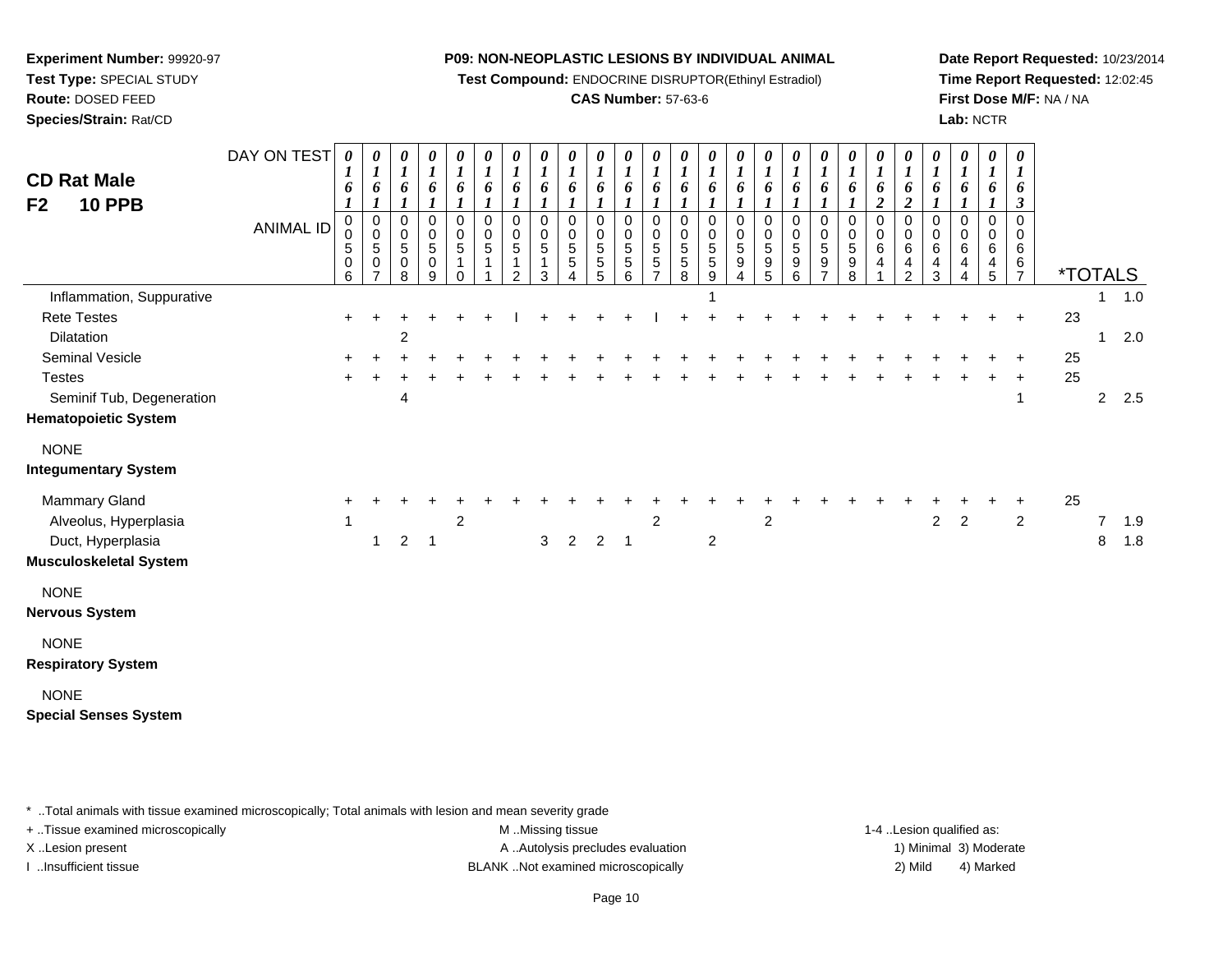**Test Compound:** ENDOCRINE DISRUPTOR(Ethinyl Estradiol)

# **CAS Number:** 57-63-6

**Date Report Requested:** 10/23/2014**Time Report Requested:** 12:02:45**First Dose M/F:** NA / NA**Lab:** NCTR

| <b>CD Rat Male</b>              | DAY ON TEST      | 0<br>o           | 0<br>6           | $\boldsymbol{\theta}$<br>o       | $\boldsymbol{\theta}$<br>o | 0<br>o      | 0<br>6      | 0<br>6           | $\boldsymbol{\theta}$<br>6 | 0<br>o                | $\theta$<br>6         | 0<br>6                | $\theta$<br>o    | 0<br>6                | 0<br>6                | 0<br>6                | 0<br>6                | 0<br>O                | 0<br>O      |  |
|---------------------------------|------------------|------------------|------------------|----------------------------------|----------------------------|-------------|-------------|------------------|----------------------------|-----------------------|-----------------------|-----------------------|------------------|-----------------------|-----------------------|-----------------------|-----------------------|-----------------------|-------------|--|
| <b>10 PPB</b><br>F <sub>2</sub> |                  |                  |                  |                                  |                            |             |             |                  |                            |                       |                       |                       |                  |                       |                       |                       |                       |                       |             |  |
|                                 | <b>ANIMAL ID</b> | 0<br>5<br>0<br>6 | 0<br>0<br>5<br>0 | $\mathbf{0}$<br>0<br>5<br>0<br>8 | 0<br>0<br>5<br>0<br>9      | 0<br>0<br>5 | 0<br>0<br>5 | 0<br>0<br>5<br>ົ | 0<br>0<br>5<br>3           | 0<br>0<br>5<br>5<br>4 | 0<br>0<br>5<br>5<br>5 | 0<br>0<br>5<br>5<br>6 | 0<br>0<br>5<br>5 | 0<br>0<br>5<br>5<br>8 | 0<br>0<br>5<br>5<br>9 | 0<br>0<br>5<br>9<br>4 | 0<br>0<br>5<br>9<br>5 | 0<br>0<br>5<br>9<br>6 | 0<br>5<br>9 |  |
| <b>NONE</b>                     |                  |                  |                  |                                  |                            |             |             |                  |                            |                       |                       |                       |                  |                       |                       |                       |                       |                       |             |  |
| <b>Urinary System</b>           |                  |                  |                  |                                  |                            |             |             |                  |                            |                       |                       |                       |                  |                       |                       |                       |                       |                       |             |  |

| Kidney                            | $+$ |    |   |  |  |  |  |   |  |  |  |  |  | 25 |                 |
|-----------------------------------|-----|----|---|--|--|--|--|---|--|--|--|--|--|----|-----------------|
| Cortex, Cyst                      |     |    | Χ |  |  |  |  | ∧ |  |  |  |  |  |    |                 |
| <b>Hyaline Droplet</b>            |     |    |   |  |  |  |  |   |  |  |  |  |  |    | $\vert$ 1.0     |
| Infiltration Cellular, Lymphocyte |     | -3 |   |  |  |  |  |   |  |  |  |  |  |    | $^{\prime}$ 1.3 |
| Inflammation, Chronic             |     |    |   |  |  |  |  |   |  |  |  |  |  |    | $1 \quad 1.0$   |
| Pelvis, Dilatation                |     | ົ  |   |  |  |  |  |   |  |  |  |  |  |    | $2 \quad 2.0$   |
| Renal Tubule, Degeneration        |     |    |   |  |  |  |  |   |  |  |  |  |  |    | 12.0            |
| Renal Tubule, Dilatation          |     |    |   |  |  |  |  |   |  |  |  |  |  |    | 2, 1.5          |
| Renal Tubule, Regeneration        |     |    |   |  |  |  |  |   |  |  |  |  |  |    | 6 1.3           |

\* ..Total animals with tissue examined microscopically; Total animals with lesion and mean severity grade

**Experiment Number:** 99920-97**Test Type:** SPECIAL STUDY**Route:** DOSED FEED**Species/Strain:** Rat/CD

+ ..Tissue examined microscopically examined microscopically examined as:  $M$  ..Missing tissue 1-4 ..Lesion qualified as: X..Lesion present **A ..Autolysis precludes evaluation** A ..Autolysis precludes evaluation 1) Minimal 3) Moderate I ..Insufficient tissue BLANK ..Not examined microscopically 2) Mild 4) Marked

*0 1*

0<br>6<br>6<br>7

\*TOTALS

*1 6 1*

0

*6*

0<br>0<br>6<br>4<br>1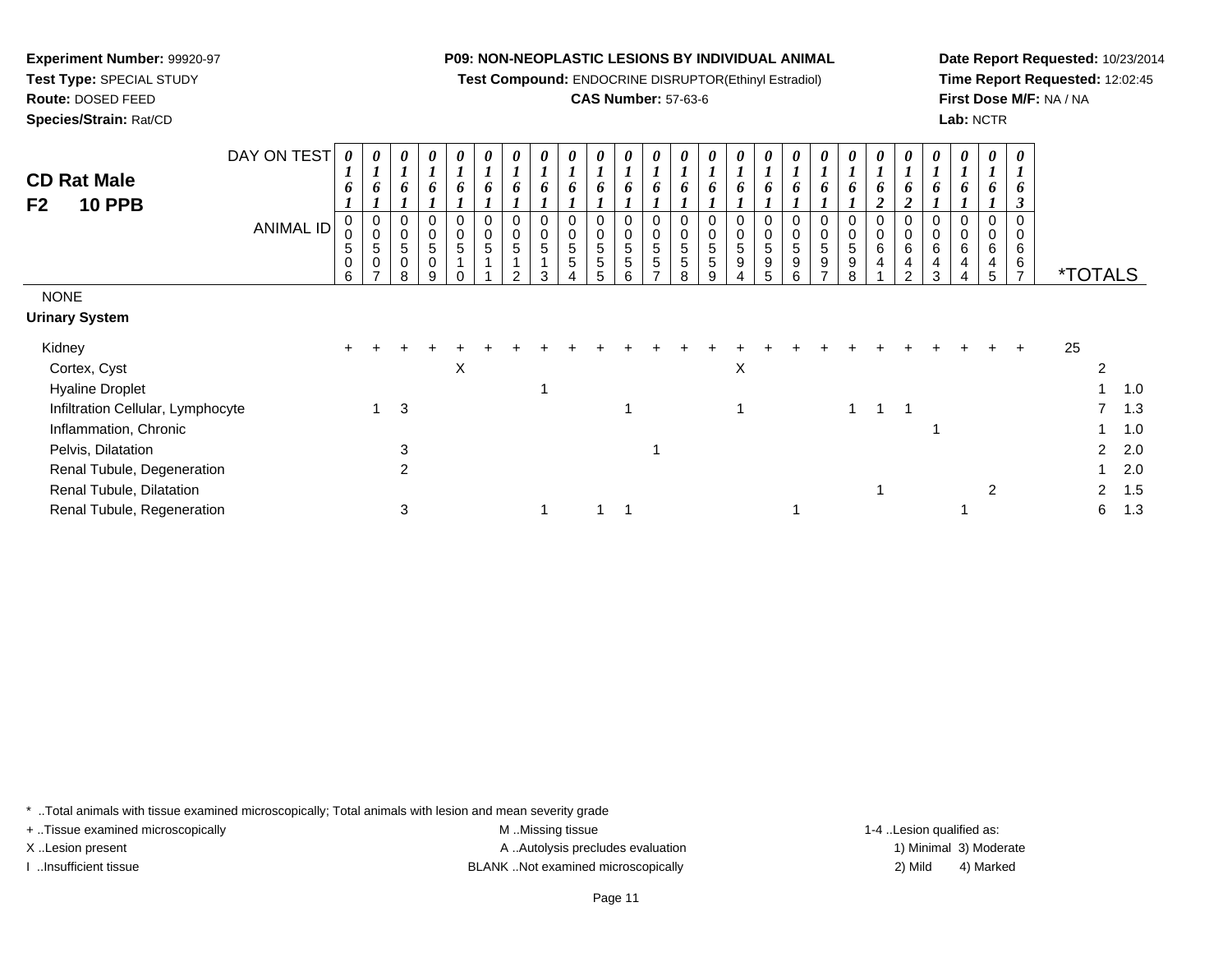**Test Compound:** ENDOCRINE DISRUPTOR(Ethinyl Estradiol)

# **CAS Number:** 57-63-6

**Date Report Requested:** 10/23/2014**Time Report Requested:** 12:02:45**First Dose M/F:** NA / NA**Lab:** NCTR

| <b>CD Rat Male</b><br><b>50 PPB</b><br>F <sub>2</sub>                                                                                                                                                                           | DAY ON TEST<br><b>ANIMAL ID</b> | 0<br>6<br>$\boldsymbol{l}$<br>$\mathbf 0$<br>0<br>5<br>4 | 0<br>$\boldsymbol{l}$<br>6<br>$\boldsymbol{l}$<br>$\mathbf 0$<br>$\mathbf 0$<br>5<br>$\mathbf{1}$<br>5 | $\boldsymbol{\theta}$<br>$\boldsymbol{l}$<br>6<br>$\pmb{0}$<br>0<br>$\overline{5}$<br>1<br>6 | 0<br>$\boldsymbol{l}$<br>6<br>0<br>$\mathbf 0$<br>5<br>$\mathbf{1}$<br>$\overline{ }$ | 0<br>$\boldsymbol{l}$<br>6<br>0<br>$\pmb{0}$<br>$\,$ 5 $\,$<br>8 | 0<br>$\boldsymbol{l}$<br>6<br>$\boldsymbol{l}$<br>$\mathbf 0$<br>$\pmb{0}$<br>$\sqrt{5}$<br>6<br>$\Omega$ | 0<br>$\boldsymbol{l}$<br>6<br>$\mathbf{I}$<br>$\pmb{0}$<br>$\pmb{0}$<br>$\sqrt{5}$<br>6 | $\frac{\boldsymbol{\theta}}{\boldsymbol{I}}$<br>6<br>$\boldsymbol{l}$<br>0<br>$\mathbf 0$<br>$\sqrt{5}$<br>6<br>$\overline{2}$ | 0<br>$\boldsymbol{l}$<br>6<br>$\mathbf 0$<br>$\pmb{0}$<br>$\sqrt{5}$<br>6<br>3 | $\boldsymbol{\theta}$<br>$\boldsymbol{l}$<br>6<br>$\mathbf 0$<br>$\mathbf 0$<br>5<br>6<br>$\boldsymbol{\Lambda}$ | $\boldsymbol{\theta}$<br>$\boldsymbol{l}$<br>6<br>3<br>$\mathbf 0$<br>0<br>5<br>9<br>9 | $\boldsymbol{\theta}$<br>$\boldsymbol{l}$<br>6<br>$\overline{c}$<br>0<br>$\mathbf 0$<br>$\,6\,$<br>$\mathbf 0$<br>$\Omega$ | 0<br>$\boldsymbol{l}$<br>6<br>$\overline{2}$<br>0<br>$\pmb{0}$<br>6<br>$\mathbf 0$ | 0<br>1<br>6<br>$\boldsymbol{2}$<br>$\mathbf 0$<br>$\pmb{0}$<br>6<br>0<br>2 | 0<br>$\boldsymbol{l}$<br>6<br>$\mathbf 0$<br>$\mathbf 0$<br>6<br>0<br>3 | 0<br>$\boldsymbol{l}$<br>6<br>$\boldsymbol{l}$<br>0<br>$\pmb{0}$<br>6<br>0<br>4 | $\boldsymbol{\theta}$<br>$\boldsymbol{l}$<br>6<br>$\mathbf 0$<br>$\mathbf 0$<br>$6\phantom{1}6$<br>0<br>5 | $\boldsymbol{\theta}$<br>$\boldsymbol{l}$<br>6<br>$\pmb{0}$<br>$\pmb{0}$<br>$\,6\,$<br>$\mathbf 0$<br>6 | $\boldsymbol{\theta}$<br>$\boldsymbol{l}$<br>6<br>$\overline{c}$<br>0<br>$\pmb{0}$<br>6<br>4<br>6 | 0<br>$\boldsymbol{l}$<br>6<br>0<br>$\pmb{0}$<br>$\,6$<br>4 | 0<br>$\boldsymbol{l}$<br>6<br>$\pmb{0}$<br>$\pmb{0}$<br>6<br>4<br>8 | 0<br>$\boldsymbol{l}$<br>6<br>$\,0\,$<br>$\,0\,$<br>$\,6$<br>4<br>$\boldsymbol{9}$ | 0<br>$\mathbf{I}$<br>6<br>0<br>$\mathbf 0$<br>$\,6$<br>$\,$ 5 $\,$<br>0 | 0<br>$\boldsymbol{l}$<br>6<br>0<br>0<br>6<br>$\,$ 5 $\,$ | $\boldsymbol{\theta}$<br>$\boldsymbol{l}$<br>6<br>4<br>$\mathbf 0$<br>$\mathbf 0$<br>6<br>6<br>8 | <i><b>*TOTALS</b></i> |    |                          |
|---------------------------------------------------------------------------------------------------------------------------------------------------------------------------------------------------------------------------------|---------------------------------|----------------------------------------------------------|--------------------------------------------------------------------------------------------------------|----------------------------------------------------------------------------------------------|---------------------------------------------------------------------------------------|------------------------------------------------------------------|-----------------------------------------------------------------------------------------------------------|-----------------------------------------------------------------------------------------|--------------------------------------------------------------------------------------------------------------------------------|--------------------------------------------------------------------------------|------------------------------------------------------------------------------------------------------------------|----------------------------------------------------------------------------------------|----------------------------------------------------------------------------------------------------------------------------|------------------------------------------------------------------------------------|----------------------------------------------------------------------------|-------------------------------------------------------------------------|---------------------------------------------------------------------------------|-----------------------------------------------------------------------------------------------------------|---------------------------------------------------------------------------------------------------------|---------------------------------------------------------------------------------------------------|------------------------------------------------------------|---------------------------------------------------------------------|------------------------------------------------------------------------------------|-------------------------------------------------------------------------|----------------------------------------------------------|--------------------------------------------------------------------------------------------------|-----------------------|----|--------------------------|
| <b>Alimentary System</b><br>Liver<br>Erythrophagocytosis<br>Hematopoietic Cell Proliferation<br>Hepatodiaphragmatic Nodule<br>Infiltration Cellular, Lymphocyte<br>Inflammation, Chronic Active<br><b>Cardiovascular System</b> |                                 | -1                                                       | $\mathbf{1}$                                                                                           |                                                                                              | $\mathbf{1}$                                                                          |                                                                  | $\mathbf{1}$                                                                                              | $\overline{1}$                                                                          | $\mathbf{1}$                                                                                                                   | $\overline{1}$                                                                 |                                                                                                                  |                                                                                        | $\mathbf{1}$                                                                                                               |                                                                                    |                                                                            |                                                                         |                                                                                 | $\mathbf{1}$                                                                                              |                                                                                                         |                                                                                                   | X<br>$\mathbf{1}$                                          | $\overline{\mathbf{1}}$                                             |                                                                                    | $\mathbf{1}$                                                            |                                                          | $\mathbf{1}$                                                                                     | 25                    | 12 | 1.0<br>1.0<br>1.0<br>1.0 |
| <b>NONE</b><br><b>Endocrine System</b>                                                                                                                                                                                          |                                 |                                                          |                                                                                                        |                                                                                              |                                                                                       |                                                                  |                                                                                                           |                                                                                         |                                                                                                                                |                                                                                |                                                                                                                  |                                                                                        |                                                                                                                            |                                                                                    |                                                                            |                                                                         |                                                                                 |                                                                                                           |                                                                                                         |                                                                                                   |                                                            |                                                                     |                                                                                    |                                                                         |                                                          |                                                                                                  |                       |    |                          |
| <b>Adrenal Cortex</b>                                                                                                                                                                                                           |                                 |                                                          |                                                                                                        |                                                                                              |                                                                                       |                                                                  |                                                                                                           |                                                                                         |                                                                                                                                |                                                                                |                                                                                                                  |                                                                                        |                                                                                                                            |                                                                                    |                                                                            |                                                                         |                                                                                 |                                                                                                           |                                                                                                         |                                                                                                   |                                                            |                                                                     |                                                                                    |                                                                         |                                                          |                                                                                                  | 25                    |    |                          |
| Adrenal Medulla                                                                                                                                                                                                                 |                                 |                                                          |                                                                                                        |                                                                                              |                                                                                       |                                                                  |                                                                                                           |                                                                                         |                                                                                                                                |                                                                                |                                                                                                                  |                                                                                        |                                                                                                                            |                                                                                    |                                                                            |                                                                         |                                                                                 |                                                                                                           |                                                                                                         |                                                                                                   |                                                            |                                                                     |                                                                                    |                                                                         |                                                          |                                                                                                  | 25                    |    |                          |
| <b>Pituitary Gland</b><br>Pars Distalis, Hypertrophy                                                                                                                                                                            |                                 | $\ddot{}$                                                |                                                                                                        |                                                                                              |                                                                                       |                                                                  |                                                                                                           |                                                                                         |                                                                                                                                |                                                                                |                                                                                                                  |                                                                                        |                                                                                                                            |                                                                                    | $\overline{2}$                                                             |                                                                         |                                                                                 |                                                                                                           |                                                                                                         |                                                                                                   |                                                            |                                                                     |                                                                                    |                                                                         |                                                          |                                                                                                  | 25                    |    | 2.0                      |
| <b>Thyroid Gland</b>                                                                                                                                                                                                            |                                 |                                                          |                                                                                                        |                                                                                              |                                                                                       |                                                                  |                                                                                                           |                                                                                         |                                                                                                                                |                                                                                |                                                                                                                  |                                                                                        |                                                                                                                            |                                                                                    |                                                                            |                                                                         |                                                                                 |                                                                                                           |                                                                                                         |                                                                                                   |                                                            |                                                                     |                                                                                    |                                                                         |                                                          |                                                                                                  | 25                    |    |                          |
| Cyst, Squamous                                                                                                                                                                                                                  |                                 |                                                          |                                                                                                        |                                                                                              | Χ                                                                                     |                                                                  |                                                                                                           |                                                                                         |                                                                                                                                |                                                                                |                                                                                                                  |                                                                                        |                                                                                                                            |                                                                                    | X                                                                          |                                                                         |                                                                                 |                                                                                                           |                                                                                                         |                                                                                                   |                                                            |                                                                     |                                                                                    |                                                                         | X                                                        |                                                                                                  |                       | 3  |                          |
| Cyst, Squamous, Multiple<br><b>General Body System</b>                                                                                                                                                                          |                                 |                                                          |                                                                                                        |                                                                                              |                                                                                       | Χ                                                                |                                                                                                           |                                                                                         |                                                                                                                                |                                                                                |                                                                                                                  |                                                                                        |                                                                                                                            |                                                                                    |                                                                            |                                                                         |                                                                                 | X                                                                                                         |                                                                                                         |                                                                                                   |                                                            |                                                                     |                                                                                    |                                                                         |                                                          |                                                                                                  |                       | 2  |                          |
| <b>NONE</b>                                                                                                                                                                                                                     |                                 |                                                          |                                                                                                        |                                                                                              |                                                                                       |                                                                  |                                                                                                           |                                                                                         |                                                                                                                                |                                                                                |                                                                                                                  |                                                                                        |                                                                                                                            |                                                                                    |                                                                            |                                                                         |                                                                                 |                                                                                                           |                                                                                                         |                                                                                                   |                                                            |                                                                     |                                                                                    |                                                                         |                                                          |                                                                                                  |                       |    |                          |

**Genital System**

\* ..Total animals with tissue examined microscopically; Total animals with lesion and mean severity grade

**Experiment Number:** 99920-97**Test Type:** SPECIAL STUDY**Route:** DOSED FEED**Species/Strain:** Rat/CD

+ ..Tissue examined microscopically examined microscopically examined as:  $M$  ..Missing tissue 1-4 ..Lesion qualified as: X..Lesion present **A ..Autolysis precludes evaluation** A ..Autolysis precludes evaluation 1) Minimal 3) Moderate

I ..Insufficient tissue BLANK ..Not examined microscopically 2) Mild 4) Marked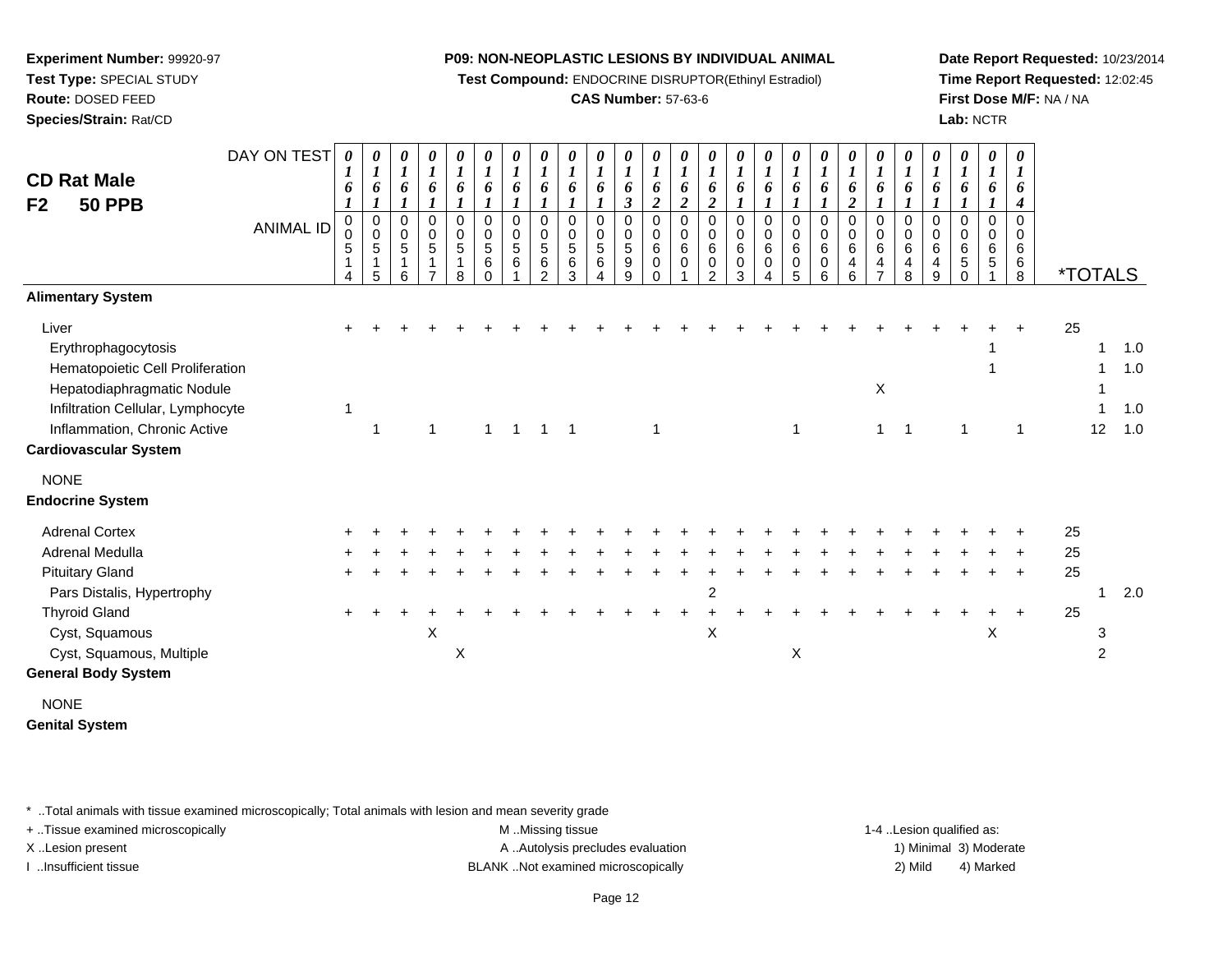**Test Compound:** ENDOCRINE DISRUPTOR(Ethinyl Estradiol)

# **CAS Number:** 57-63-6

**Date Report Requested:** 10/23/2014**Time Report Requested:** 12:02:45**First Dose M/F:** NA / NA**Lab:** NCTR

| <b>CD Rat Male</b><br><b>50 PPB</b><br>F <sub>2</sub> | DAY ON TEST<br><b>ANIMAL ID</b> | 0<br>$\boldsymbol{l}$<br>6<br>$\mathbf 0$<br>0<br>5<br>4 | 0<br>$\boldsymbol{l}$<br>6<br>$\boldsymbol{l}$<br>$\pmb{0}$<br>$\mathbf 0$<br>$\sqrt{5}$<br>$\mathbf{1}$<br>$\sqrt{5}$ | 0<br>$\boldsymbol{l}$<br>6<br>1<br>$\boldsymbol{0}$<br>$\mathbf 0$<br>5<br>$\mathbf 1$<br>6 | $\pmb{\theta}$<br>$\boldsymbol{l}$<br>6<br>$\mathsf 0$<br>$\mathbf 0$<br>5 | 0<br>$\overline{\mathbf{I}}$<br>6<br>$\mathbf 0$<br>0<br>5<br>8 | 0<br>$\boldsymbol{l}$<br>6<br>$\pmb{0}$<br>$\pmb{0}$<br>$\overline{5}$<br>6<br>$\Omega$ | $\pmb{\theta}$<br>$\boldsymbol{l}$<br>6<br>1<br>$\mathbf 0$<br>$\pmb{0}$<br>$\overline{5}$<br>6 | $\pmb{\theta}$<br>$\boldsymbol{l}$<br>6<br>$\mathbf 0$<br>$\pmb{0}$<br>5<br>6<br>$\overline{2}$ | $\boldsymbol{\theta}$<br>$\boldsymbol{l}$<br>6<br>$\mathbf 0$<br>$\mathbf 0$<br>$\sqrt{5}$<br>6<br>3 | 0<br>$\boldsymbol{l}$<br>6<br>$\mathbf 0$<br>0<br>$\overline{5}$<br>6<br>4 | $\boldsymbol{\theta}$<br>$\boldsymbol{l}$<br>6<br>3<br>$\overline{0}$<br>$\Omega$<br>$\sqrt{5}$<br>9<br>9 | 0<br>$\boldsymbol{l}$<br>6<br>$\overline{2}$<br>$\Omega$<br>$\Omega$<br>6<br>0<br>$\Omega$ | 0<br>$\boldsymbol{l}$<br>6<br>$\overline{\mathbf{c}}$<br>0<br>0<br>6<br>$\mathbf 0$ | 0<br>$\boldsymbol{l}$<br>6<br>$\overline{c}$<br>$\mathbf 0$<br>0<br>$6\phantom{a}$<br>$\mathbf 0$<br>$\overline{2}$ | $\pmb{\theta}$<br>$\boldsymbol{l}$<br>6<br>$\pmb{0}$<br>0<br>6<br>$\mathbf 0$<br>3 | 0<br>$\boldsymbol{l}$<br>6<br>$\Omega$<br>0<br>6<br>$\mathbf 0$<br>4 | 0<br>$\boldsymbol{l}$<br>6<br>$\pmb{0}$<br>0<br>$\,6$<br>0<br>5 | 0<br>$\boldsymbol{l}$<br>6<br>$\boldsymbol{l}$<br>$\mathbf 0$<br>0<br>6<br>0<br>6 | 0<br>$\boldsymbol{l}$<br>6<br>$\overline{c}$<br>$\overline{0}$<br>0<br>$\,6\,$<br>4<br>6 | 0<br>$\boldsymbol{l}$<br>6<br>0<br>0<br>$\,6\,$<br>4<br>$\overline{7}$ | 0<br>$\boldsymbol{l}$<br>6<br>0<br>0<br>$\,6\,$<br>$\overline{4}$<br>8 | $\pmb{\theta}$<br>$\boldsymbol{l}$<br>6<br>$\mathbf 0$<br>0<br>6<br>4<br>9 | $\pmb{\theta}$<br>$\boldsymbol{l}$<br>6<br>$\pmb{0}$<br>0<br>6<br>5<br>0 | $\boldsymbol{\theta}$<br>$\boldsymbol{l}$<br>6<br>1<br>$\mathbf 0$<br>0<br>6<br>5 | 0<br>$\boldsymbol{l}$<br>6<br>4<br>$\Omega$<br>$\Omega$<br>6<br>6<br>8 | <i><b>*TOTALS</b></i> |    |     |
|-------------------------------------------------------|---------------------------------|----------------------------------------------------------|------------------------------------------------------------------------------------------------------------------------|---------------------------------------------------------------------------------------------|----------------------------------------------------------------------------|-----------------------------------------------------------------|-----------------------------------------------------------------------------------------|-------------------------------------------------------------------------------------------------|-------------------------------------------------------------------------------------------------|------------------------------------------------------------------------------------------------------|----------------------------------------------------------------------------|-----------------------------------------------------------------------------------------------------------|--------------------------------------------------------------------------------------------|-------------------------------------------------------------------------------------|---------------------------------------------------------------------------------------------------------------------|------------------------------------------------------------------------------------|----------------------------------------------------------------------|-----------------------------------------------------------------|-----------------------------------------------------------------------------------|------------------------------------------------------------------------------------------|------------------------------------------------------------------------|------------------------------------------------------------------------|----------------------------------------------------------------------------|--------------------------------------------------------------------------|-----------------------------------------------------------------------------------|------------------------------------------------------------------------|-----------------------|----|-----|
| <b>Coagulating Gland</b>                              |                                 | $\ddot{}$                                                |                                                                                                                        |                                                                                             |                                                                            |                                                                 |                                                                                         |                                                                                                 |                                                                                                 |                                                                                                      |                                                                            |                                                                                                           |                                                                                            |                                                                                     |                                                                                                                     |                                                                                    |                                                                      |                                                                 |                                                                                   |                                                                                          |                                                                        |                                                                        |                                                                            |                                                                          |                                                                                   | $\ddot{}$                                                              | 25                    |    |     |
| Developmental Malformation                            |                                 |                                                          |                                                                                                                        |                                                                                             |                                                                            | Χ                                                               |                                                                                         |                                                                                                 |                                                                                                 |                                                                                                      |                                                                            |                                                                                                           |                                                                                            | Χ                                                                                   |                                                                                                                     | X                                                                                  |                                                                      |                                                                 |                                                                                   | X                                                                                        |                                                                        | х                                                                      |                                                                            | Х                                                                        | X                                                                                 | $\mathsf{X}$                                                           |                       | 8  |     |
| Epididymis                                            |                                 |                                                          |                                                                                                                        |                                                                                             |                                                                            |                                                                 |                                                                                         |                                                                                                 |                                                                                                 |                                                                                                      |                                                                            |                                                                                                           |                                                                                            |                                                                                     |                                                                                                                     |                                                                                    |                                                                      |                                                                 |                                                                                   |                                                                                          |                                                                        |                                                                        |                                                                            |                                                                          |                                                                                   |                                                                        | 25                    |    |     |
| Atrophy                                               |                                 |                                                          |                                                                                                                        |                                                                                             |                                                                            |                                                                 |                                                                                         |                                                                                                 |                                                                                                 |                                                                                                      |                                                                            |                                                                                                           |                                                                                            |                                                                                     |                                                                                                                     |                                                                                    |                                                                      |                                                                 |                                                                                   |                                                                                          |                                                                        |                                                                        |                                                                            |                                                                          |                                                                                   |                                                                        |                       |    | 2.0 |
| Hypospermia                                           |                                 |                                                          |                                                                                                                        |                                                                                             |                                                                            |                                                                 |                                                                                         |                                                                                                 |                                                                                                 |                                                                                                      |                                                                            |                                                                                                           |                                                                                            |                                                                                     |                                                                                                                     |                                                                                    |                                                                      |                                                                 |                                                                                   |                                                                                          |                                                                        |                                                                        |                                                                            |                                                                          |                                                                                   |                                                                        |                       |    | 4.0 |
| Infiltration Cellular, Lymphocyte                     |                                 |                                                          |                                                                                                                        |                                                                                             |                                                                            |                                                                 |                                                                                         |                                                                                                 |                                                                                                 |                                                                                                      |                                                                            |                                                                                                           |                                                                                            |                                                                                     |                                                                                                                     |                                                                                    |                                                                      |                                                                 |                                                                                   |                                                                                          |                                                                        |                                                                        |                                                                            |                                                                          |                                                                                   |                                                                        |                       |    | 1.0 |
| Prostate, Dorsal/Lateral Lobe                         |                                 |                                                          |                                                                                                                        |                                                                                             |                                                                            |                                                                 |                                                                                         |                                                                                                 |                                                                                                 |                                                                                                      |                                                                            |                                                                                                           |                                                                                            |                                                                                     |                                                                                                                     |                                                                                    |                                                                      |                                                                 |                                                                                   |                                                                                          |                                                                        |                                                                        |                                                                            |                                                                          |                                                                                   |                                                                        | 25                    |    |     |
| Infiltration Cellular, Lymphocyte                     |                                 | $\mathfrak{p}$                                           |                                                                                                                        | 2                                                                                           |                                                                            |                                                                 |                                                                                         |                                                                                                 |                                                                                                 |                                                                                                      | $\overline{2}$                                                             | $\overline{2}$                                                                                            | $\overline{2}$                                                                             |                                                                                     |                                                                                                                     |                                                                                    |                                                                      | 1                                                               | 3                                                                                 |                                                                                          |                                                                        |                                                                        |                                                                            |                                                                          |                                                                                   |                                                                        |                       | 10 | 1.7 |
| Inflammation, Suppurative                             |                                 |                                                          |                                                                                                                        |                                                                                             |                                                                            |                                                                 |                                                                                         |                                                                                                 |                                                                                                 |                                                                                                      |                                                                            |                                                                                                           |                                                                                            |                                                                                     |                                                                                                                     |                                                                                    |                                                                      |                                                                 |                                                                                   |                                                                                          |                                                                        |                                                                        |                                                                            |                                                                          |                                                                                   |                                                                        |                       | 3  | 1.0 |
| Prostate, Ventral Lobe                                |                                 |                                                          |                                                                                                                        |                                                                                             |                                                                            |                                                                 |                                                                                         |                                                                                                 |                                                                                                 |                                                                                                      |                                                                            |                                                                                                           |                                                                                            |                                                                                     |                                                                                                                     |                                                                                    |                                                                      |                                                                 |                                                                                   |                                                                                          |                                                                        |                                                                        |                                                                            |                                                                          |                                                                                   |                                                                        | 25                    |    |     |
| Infiltration Cellular, Lymphocyte                     |                                 |                                                          |                                                                                                                        |                                                                                             |                                                                            | $\overline{2}$                                                  |                                                                                         |                                                                                                 |                                                                                                 |                                                                                                      |                                                                            |                                                                                                           |                                                                                            |                                                                                     |                                                                                                                     | $\overline{2}$                                                                     |                                                                      |                                                                 |                                                                                   |                                                                                          |                                                                        |                                                                        | 3                                                                          |                                                                          | 1                                                                                 |                                                                        |                       | 11 | 1.4 |
| Inflammation, Suppurative                             |                                 |                                                          |                                                                                                                        |                                                                                             |                                                                            |                                                                 |                                                                                         |                                                                                                 |                                                                                                 |                                                                                                      |                                                                            |                                                                                                           |                                                                                            |                                                                                     |                                                                                                                     |                                                                                    |                                                                      |                                                                 | $\overline{2}$                                                                    |                                                                                          |                                                                        |                                                                        |                                                                            |                                                                          |                                                                                   |                                                                        |                       |    | 1.3 |
| <b>Rete Testes</b>                                    |                                 | ÷                                                        |                                                                                                                        |                                                                                             |                                                                            |                                                                 |                                                                                         |                                                                                                 |                                                                                                 |                                                                                                      |                                                                            |                                                                                                           |                                                                                            |                                                                                     |                                                                                                                     |                                                                                    |                                                                      |                                                                 |                                                                                   |                                                                                          |                                                                        |                                                                        |                                                                            |                                                                          |                                                                                   |                                                                        | 25                    |    |     |
| Dilatation                                            |                                 |                                                          |                                                                                                                        |                                                                                             |                                                                            |                                                                 |                                                                                         |                                                                                                 |                                                                                                 |                                                                                                      |                                                                            |                                                                                                           |                                                                                            |                                                                                     | 3                                                                                                                   |                                                                                    |                                                                      |                                                                 |                                                                                   |                                                                                          |                                                                        |                                                                        |                                                                            |                                                                          |                                                                                   |                                                                        |                       |    | 3.0 |
| <b>Seminal Vesicle</b>                                |                                 |                                                          |                                                                                                                        |                                                                                             |                                                                            |                                                                 |                                                                                         |                                                                                                 |                                                                                                 |                                                                                                      |                                                                            |                                                                                                           |                                                                                            |                                                                                     |                                                                                                                     |                                                                                    |                                                                      |                                                                 |                                                                                   |                                                                                          |                                                                        |                                                                        |                                                                            |                                                                          |                                                                                   |                                                                        | 25                    |    |     |
| <b>Depletion Secretory</b>                            |                                 |                                                          | $\mathfrak{p}$                                                                                                         |                                                                                             |                                                                            |                                                                 |                                                                                         |                                                                                                 |                                                                                                 |                                                                                                      |                                                                            |                                                                                                           |                                                                                            |                                                                                     |                                                                                                                     |                                                                                    |                                                                      |                                                                 |                                                                                   |                                                                                          |                                                                        |                                                                        |                                                                            |                                                                          |                                                                                   |                                                                        |                       |    | 2.0 |
| <b>Testes</b>                                         |                                 |                                                          |                                                                                                                        |                                                                                             |                                                                            |                                                                 |                                                                                         |                                                                                                 |                                                                                                 |                                                                                                      |                                                                            |                                                                                                           |                                                                                            |                                                                                     |                                                                                                                     |                                                                                    |                                                                      |                                                                 |                                                                                   |                                                                                          |                                                                        |                                                                        |                                                                            |                                                                          |                                                                                   |                                                                        | 25                    |    |     |
| Seminif Tub, Degeneration                             |                                 |                                                          |                                                                                                                        |                                                                                             |                                                                            |                                                                 |                                                                                         |                                                                                                 |                                                                                                 |                                                                                                      |                                                                            |                                                                                                           |                                                                                            |                                                                                     |                                                                                                                     |                                                                                    |                                                                      |                                                                 |                                                                                   |                                                                                          |                                                                        |                                                                        |                                                                            |                                                                          |                                                                                   |                                                                        |                       |    | 4.0 |
| <b>Hematopoietic System</b>                           |                                 |                                                          |                                                                                                                        |                                                                                             |                                                                            |                                                                 |                                                                                         |                                                                                                 |                                                                                                 |                                                                                                      |                                                                            |                                                                                                           |                                                                                            |                                                                                     |                                                                                                                     |                                                                                    |                                                                      |                                                                 |                                                                                   |                                                                                          |                                                                        |                                                                        |                                                                            |                                                                          |                                                                                   |                                                                        |                       |    |     |
| <b>Bone Marrow</b>                                    |                                 |                                                          |                                                                                                                        |                                                                                             |                                                                            |                                                                 |                                                                                         |                                                                                                 |                                                                                                 |                                                                                                      |                                                                            |                                                                                                           |                                                                                            |                                                                                     |                                                                                                                     |                                                                                    |                                                                      |                                                                 |                                                                                   |                                                                                          |                                                                        |                                                                        |                                                                            |                                                                          |                                                                                   |                                                                        | 25                    |    |     |
| Erythroid Cell, Hyperplasia                           |                                 |                                                          |                                                                                                                        |                                                                                             |                                                                            |                                                                 |                                                                                         |                                                                                                 |                                                                                                 |                                                                                                      |                                                                            |                                                                                                           |                                                                                            |                                                                                     |                                                                                                                     |                                                                                    |                                                                      |                                                                 |                                                                                   |                                                                                          |                                                                        |                                                                        |                                                                            |                                                                          | $\overline{2}$                                                                    |                                                                        |                       |    | 2.0 |
| Spleen                                                |                                 |                                                          |                                                                                                                        |                                                                                             |                                                                            |                                                                 |                                                                                         |                                                                                                 |                                                                                                 |                                                                                                      |                                                                            |                                                                                                           |                                                                                            |                                                                                     |                                                                                                                     |                                                                                    |                                                                      |                                                                 |                                                                                   |                                                                                          |                                                                        |                                                                        |                                                                            |                                                                          |                                                                                   |                                                                        | 25                    |    |     |
|                                                       |                                 |                                                          |                                                                                                                        |                                                                                             |                                                                            |                                                                 |                                                                                         |                                                                                                 |                                                                                                 |                                                                                                      |                                                                            |                                                                                                           |                                                                                            |                                                                                     |                                                                                                                     |                                                                                    |                                                                      |                                                                 |                                                                                   |                                                                                          |                                                                        |                                                                        |                                                                            |                                                                          |                                                                                   |                                                                        |                       |    |     |

\* ..Total animals with tissue examined microscopically; Total animals with lesion and mean severity grade

| + . Tissue examined microscopically | M Missing tissue                   | 1-4 Lesion qualified as: |                        |
|-------------------------------------|------------------------------------|--------------------------|------------------------|
| X Lesion present                    | A Autolysis precludes evaluation   |                          | 1) Minimal 3) Moderate |
| …Insufficient tissue                | BLANK Not examined microscopically | 2) Mild                  | 4) Marked              |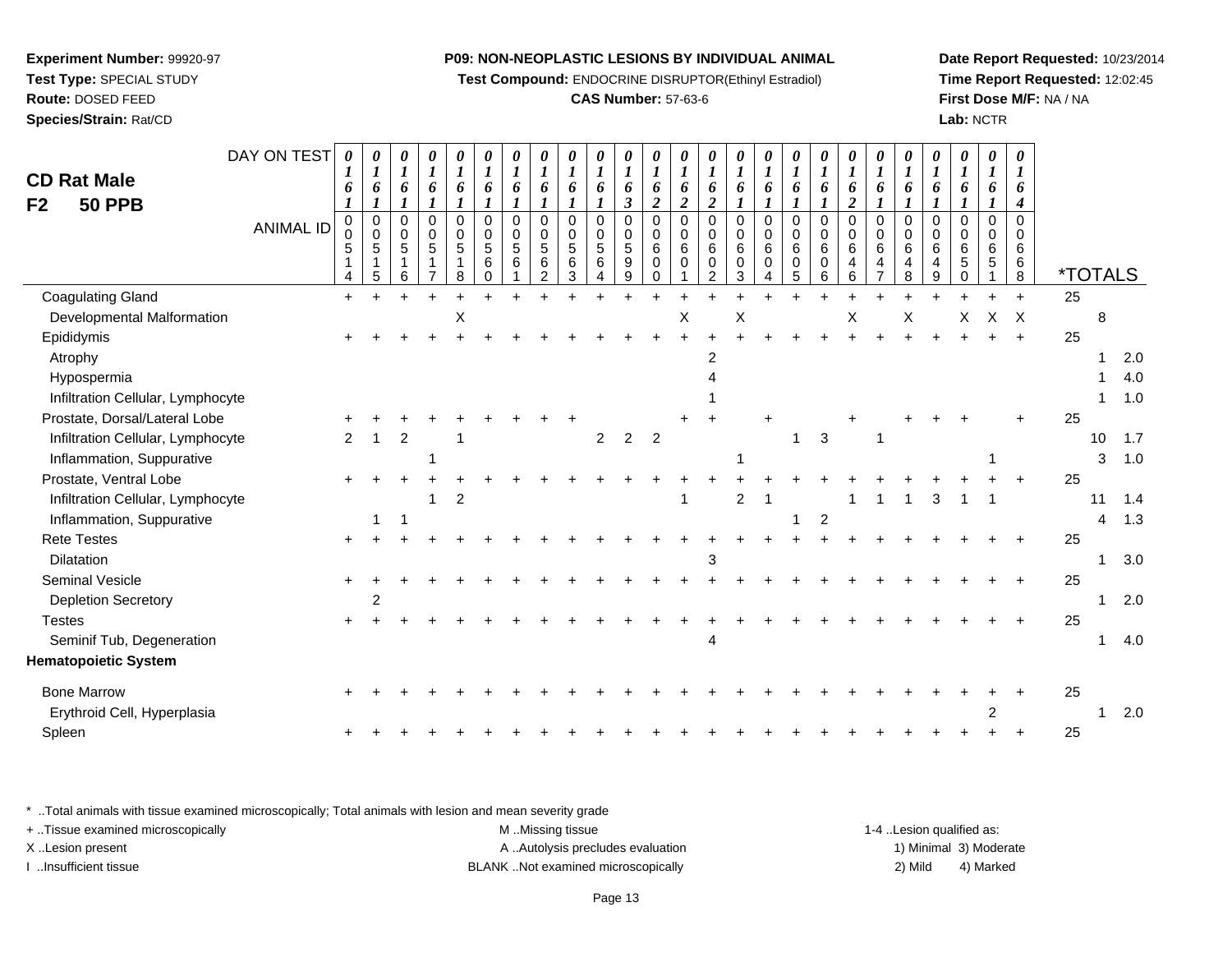**Test Compound:** ENDOCRINE DISRUPTOR(Ethinyl Estradiol)

# **CAS Number:** 57-63-6

**Date Report Requested:** 10/23/2014**Time Report Requested:** 12:02:45**First Dose M/F:** NA / NA**Lab:** NCTR

| <b>CD Rat Male</b><br>F2<br><b>50 PPB</b>                                                 | DAY ON TEST<br><b>ANIMAL ID</b> | 0<br>6<br>$\boldsymbol{l}$<br>0<br>$\mathbf 0$<br>$\,$ 5 $\,$ | 0<br>$\boldsymbol{l}$<br>6<br>$\boldsymbol{l}$<br>$\pmb{0}$<br>$\bar{0}$<br>$\sqrt{5}$ | 0<br>$\boldsymbol{I}$<br>6<br>$\boldsymbol{l}$<br>$\pmb{0}$<br>$\pmb{0}$<br>$\overline{5}$<br>$\mathbf 1$ | 0<br>$\boldsymbol{l}$<br>6<br>$\boldsymbol{l}$<br>$\mathbf 0$<br>$\mathbf 0$<br>$\overline{5}$<br>$\mathbf{1}$ | 0<br>$\boldsymbol{l}$<br>6<br>$\mathbf{I}$<br>$\mathbf 0$<br>$\pmb{0}$<br>$\sqrt{5}$<br>1 | 0<br>$\boldsymbol{l}$<br>6<br>1<br>$\Omega$<br>0<br>$\sqrt{5}$<br>6 | 0<br>$\boldsymbol{l}$<br>6<br>1<br>$\Omega$<br>0<br>5<br>6 | 0<br>$\boldsymbol{l}$<br>6<br>1<br>$\mathbf 0$<br>$\mathbf 0$<br>5<br>$\,6$ | $\frac{\theta}{I}$<br>6<br>$\boldsymbol{l}$<br>0<br>0<br>$\overline{5}$<br>$\frac{6}{3}$ | 0<br>$\boldsymbol{l}$<br>6<br>$\boldsymbol{l}$<br>$\mathbf 0$<br>$\mathsf{O}\xspace$<br>$\overline{5}$<br>$\,6$ | 0<br>$\boldsymbol{l}$<br>6<br>$\boldsymbol{\beta}$<br>$\mathbf 0$<br>$\mathbf 0$<br>$\,$ 5 $\,$<br>$\boldsymbol{9}$ | $\frac{\boldsymbol{\theta}}{\boldsymbol{I}}$<br>6<br>$\boldsymbol{2}$<br>$\mathbf 0$<br>$\pmb{0}$<br>$\,6\,$<br>$\,0\,$ | 0<br>$\boldsymbol{l}$<br>6<br>$\boldsymbol{2}$<br>$\mathbf 0$<br>0<br>$\,6$<br>$\,0\,$ | 0<br>$\boldsymbol{l}$<br>6<br>$\boldsymbol{2}$<br>$\mathbf 0$<br>0<br>$\,6\,$<br>$\begin{smallmatrix} 0\\2 \end{smallmatrix}$ | 0<br>$\boldsymbol{l}$<br>6<br>$\boldsymbol{l}$<br>$\mathbf 0$<br>0<br>$\,6\,$<br>$\pmb{0}$ | $\frac{\boldsymbol{\theta}}{\boldsymbol{I}}$<br>6<br>$\boldsymbol{l}$<br>0<br>0<br>$\,6$<br>$\pmb{0}$ | 0<br>$\boldsymbol{l}$<br>6<br>1<br>$\pmb{0}$<br>$\pmb{0}$<br>$\,6$<br>$\begin{array}{c} 0 \\ 5 \end{array}$ | 0<br>$\boldsymbol{l}$<br>6<br>$\boldsymbol{l}$<br>$\mathbf 0$<br>$\pmb{0}$<br>$\,6\,$<br>$\pmb{0}$ | $\frac{\theta}{I}$<br>6<br>$\boldsymbol{2}$<br>$\mathbf 0$<br>$\pmb{0}$<br>6<br>$\overline{4}$ | 0<br>$\boldsymbol{l}$<br>6<br>$\boldsymbol{l}$<br>$\Omega$<br>$\mathbf 0$<br>6<br>4 | 0<br>$\boldsymbol{l}$<br>6<br>$\boldsymbol{l}$<br>$\Omega$<br>$\mathbf 0$<br>6<br>$\overline{4}$ | 0<br>$\boldsymbol{l}$<br>6<br>1<br>$\Omega$<br>$\mathbf 0$<br>6<br>$\overline{\mathbf{r}}$ | 0<br>$\boldsymbol{l}$<br>6<br>$\Omega$<br>0<br>6<br>5 | 0<br>$\boldsymbol{l}$<br>6<br>1<br>$\mathbf 0$<br>0<br>$\,6\,$<br>$\sqrt{5}$ | 0<br>$\boldsymbol{l}$<br>6<br>4<br>$\Omega$<br>$\Omega$<br>6<br>$^6_8$ |                             |          |            |
|-------------------------------------------------------------------------------------------|---------------------------------|---------------------------------------------------------------|----------------------------------------------------------------------------------------|-----------------------------------------------------------------------------------------------------------|----------------------------------------------------------------------------------------------------------------|-------------------------------------------------------------------------------------------|---------------------------------------------------------------------|------------------------------------------------------------|-----------------------------------------------------------------------------|------------------------------------------------------------------------------------------|-----------------------------------------------------------------------------------------------------------------|---------------------------------------------------------------------------------------------------------------------|-------------------------------------------------------------------------------------------------------------------------|----------------------------------------------------------------------------------------|-------------------------------------------------------------------------------------------------------------------------------|--------------------------------------------------------------------------------------------|-------------------------------------------------------------------------------------------------------|-------------------------------------------------------------------------------------------------------------|----------------------------------------------------------------------------------------------------|------------------------------------------------------------------------------------------------|-------------------------------------------------------------------------------------|--------------------------------------------------------------------------------------------------|--------------------------------------------------------------------------------------------|-------------------------------------------------------|------------------------------------------------------------------------------|------------------------------------------------------------------------|-----------------------------|----------|------------|
| Hematopoietic Cell Proliferation<br>Pigmentation<br>Thymus<br><b>Integumentary System</b> |                                 | 4<br>$\ddot{}$                                                | 5                                                                                      | $6\phantom{a}$                                                                                            | $\overline{7}$                                                                                                 | 8<br>$\mathbf{1}$                                                                         | $\Omega$                                                            |                                                            | $\mathcal{P}$                                                               |                                                                                          | $\overline{4}$                                                                                                  | 9                                                                                                                   | $\Omega$                                                                                                                | 1                                                                                      | $\boldsymbol{2}$                                                                                                              | 3                                                                                          | 4                                                                                                     |                                                                                                             | 6<br>$\mathbf{1}$                                                                                  | 6                                                                                              | $\overline{7}$                                                                      | 8                                                                                                | 9                                                                                          | $\mathbf 0$                                           | $\overline{A}$<br>$\overline{a}$<br>$\ddot{}$                                | $+$                                                                    | <i><b>*TOTALS</b></i><br>25 | 1<br>4   | 1.0<br>1.5 |
| Mammary Gland<br>Alveolus, Hyperplasia<br>Duct, Hyperplasia<br>Musculoskeletal System     |                                 | $\ddot{}$<br>$\overline{4}$                                   | 4                                                                                      | $\overline{4}$                                                                                            | $\overline{1}$                                                                                                 | 4                                                                                         | 3                                                                   | $\overline{2}$                                             | -1                                                                          |                                                                                          |                                                                                                                 | 3                                                                                                                   | $\mathbf{1}$                                                                                                            | $\overline{2}$                                                                         | 2                                                                                                                             | Δ                                                                                          | 3                                                                                                     | $\overline{c}$                                                                                              | $\overline{2}$                                                                                     | $\overline{c}$                                                                                 | 2                                                                                   | $\boldsymbol{2}$                                                                                 | 3                                                                                          | $\sqrt{2}$                                            | 3                                                                            | 3                                                                      | 25                          | 13<br>12 | 3.0<br>1.8 |
| <b>Bone</b><br>Nervous System                                                             |                                 |                                                               |                                                                                        |                                                                                                           |                                                                                                                |                                                                                           |                                                                     |                                                            |                                                                             |                                                                                          |                                                                                                                 |                                                                                                                     |                                                                                                                         |                                                                                        |                                                                                                                               |                                                                                            |                                                                                                       |                                                                                                             |                                                                                                    |                                                                                                |                                                                                     |                                                                                                  |                                                                                            |                                                       |                                                                              |                                                                        | 25                          |          |            |
| <b>NONE</b><br><b>Respiratory System</b>                                                  |                                 |                                                               |                                                                                        |                                                                                                           |                                                                                                                |                                                                                           |                                                                     |                                                            |                                                                             |                                                                                          |                                                                                                                 |                                                                                                                     |                                                                                                                         |                                                                                        |                                                                                                                               |                                                                                            |                                                                                                       |                                                                                                             |                                                                                                    |                                                                                                |                                                                                     |                                                                                                  |                                                                                            |                                                       |                                                                              |                                                                        |                             |          |            |
| <b>NONE</b><br><b>Special Senses System</b>                                               |                                 |                                                               |                                                                                        |                                                                                                           |                                                                                                                |                                                                                           |                                                                     |                                                            |                                                                             |                                                                                          |                                                                                                                 |                                                                                                                     |                                                                                                                         |                                                                                        |                                                                                                                               |                                                                                            |                                                                                                       |                                                                                                             |                                                                                                    |                                                                                                |                                                                                     |                                                                                                  |                                                                                            |                                                       |                                                                              |                                                                        |                             |          |            |
| <b>NONE</b><br><b>Urinary System</b>                                                      |                                 |                                                               |                                                                                        |                                                                                                           |                                                                                                                |                                                                                           |                                                                     |                                                            |                                                                             |                                                                                          |                                                                                                                 |                                                                                                                     |                                                                                                                         |                                                                                        |                                                                                                                               |                                                                                            |                                                                                                       |                                                                                                             |                                                                                                    |                                                                                                |                                                                                     |                                                                                                  |                                                                                            |                                                       |                                                                              |                                                                        |                             |          |            |
| Kidney<br>Cortex, Cyst<br><b>Hyaline Droplet</b>                                          |                                 | X                                                             | 1                                                                                      | $\overline{2}$                                                                                            |                                                                                                                | X                                                                                         |                                                                     | $\mathbf{1}$                                               |                                                                             | 1                                                                                        |                                                                                                                 | $\mathsf{X}$                                                                                                        | $\mathsf{X}$                                                                                                            |                                                                                        | $\overline{2}$                                                                                                                | $\overline{2}$                                                                             | $\overline{1}$                                                                                        |                                                                                                             |                                                                                                    |                                                                                                |                                                                                     |                                                                                                  | 1                                                                                          |                                                       |                                                                              |                                                                        | 25                          | 4<br>8   | 1.4        |

\* ..Total animals with tissue examined microscopically; Total animals with lesion and mean severity grade

| + . Tissue examined microscopically | M Missing tissue                   | 1-4 Lesion qualified as: |                        |
|-------------------------------------|------------------------------------|--------------------------|------------------------|
| X Lesion present                    | A Autolysis precludes evaluation   |                          | 1) Minimal 3) Moderate |
| …Insufficient tissue                | BLANK Not examined microscopically | 2) Mild                  | 4) Marked              |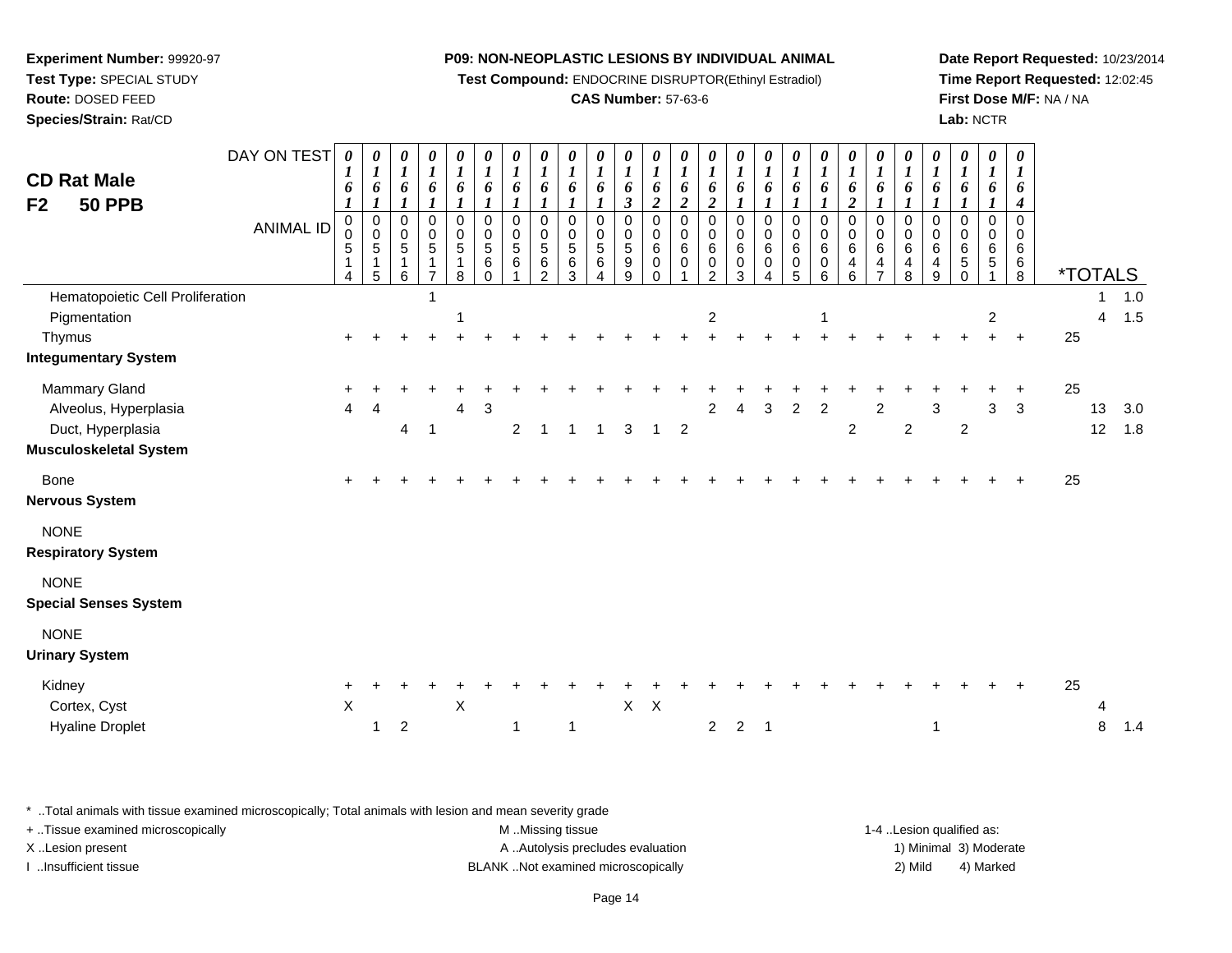**Test Compound:** ENDOCRINE DISRUPTOR(Ethinyl Estradiol)

# **CAS Number:** 57-63-6

**Date Report Requested:** 10/23/2014**Time Report Requested:** 12:02:46**First Dose M/F:** NA / NA**Lab:** NCTR

| <b>CD Rat Male</b><br><b>50 PPB</b><br>F <sub>2</sub> | DAY ON TEST<br><b>ANIMAL ID</b> | 0<br>$\mathbf{I}$<br>6 | $\boldsymbol{\theta}$<br>$\mathbf{I}$<br>0<br>υ | $\theta$<br>6<br>0<br>0 | $\theta$<br>6<br>0<br>0 | 0<br>6        | 0<br>6<br>0<br>0 | $\boldsymbol{\theta}$<br>6<br>$\mathbf 0$ | $\boldsymbol{\theta}$<br>6 | $\boldsymbol{\theta}$<br>6<br>0 | 0<br>6<br>0<br>0 | 0<br>6<br>0<br>0      | 0<br>6<br>∠      | $\theta$<br>6<br>ኅ<br>◢<br>0 | $\boldsymbol{\theta}$<br>6<br>◢<br>0 | $\theta$<br>6<br>0    | $\boldsymbol{\theta}$<br>6<br>0 | $\boldsymbol{\theta}$<br>6<br>0<br>0 | $\theta$<br>6<br>0 | $\theta$<br>6<br>0 | 0<br>6<br>0 | $\boldsymbol{\theta}$<br>6 | $\boldsymbol{\theta}$<br>6<br>0 | $\boldsymbol{\theta}$<br>o | 0<br>6<br>0<br>0 | $\boldsymbol{\theta}$<br>$\bm{l}$<br>6<br>4<br>0<br>0 |                       |     |  |
|-------------------------------------------------------|---------------------------------|------------------------|-------------------------------------------------|-------------------------|-------------------------|---------------|------------------|-------------------------------------------|----------------------------|---------------------------------|------------------|-----------------------|------------------|------------------------------|--------------------------------------|-----------------------|---------------------------------|--------------------------------------|--------------------|--------------------|-------------|----------------------------|---------------------------------|----------------------------|------------------|-------------------------------------------------------|-----------------------|-----|--|
|                                                       |                                 | 5<br>4                 | 5<br>5                                          | 5<br>6                  | 5                       | 5<br>8        | 5<br>6<br>0      | 5<br>6                                    | 5<br>6<br>C                | 5<br>6<br>3                     | $\mathbf 5$<br>6 | $\,$ 5 $\,$<br>9<br>9 | 6<br>$\mathbf 0$ | 6<br>$\mathbf 0$             | 6<br>$\pmb{0}$<br>C                  | 6<br>$\mathbf 0$<br>3 | 6<br>$\mathbf 0$                | $\,6\,$<br>0<br>5                    | $\,6$<br>0<br>6    | 6<br>4<br>6        | 6<br>4<br>⇁ | 6<br>4<br>8                | 6<br>4<br>9                     | 6<br>5                     | 6<br>$\sqrt{5}$  | 6<br>6<br>8                                           | <i><b>*TOTALS</b></i> |     |  |
| Infiltration Cellular, Lymphocyte                     |                                 |                        |                                                 |                         |                         |               |                  |                                           |                            |                                 |                  |                       |                  |                              |                                      |                       |                                 |                                      |                    |                    |             |                            |                                 |                            |                  |                                                       | 21                    | 1.0 |  |
| Interstitium, Fibrosis                                |                                 |                        |                                                 |                         |                         |               |                  |                                           |                            |                                 |                  |                       |                  |                              |                                      |                       |                                 |                                      |                    |                    |             |                            |                                 |                            |                  |                                                       |                       | 1.0 |  |
| Renal Tubule, Degeneration                            |                                 |                        |                                                 |                         |                         |               |                  |                                           |                            |                                 |                  |                       |                  |                              |                                      |                       |                                 |                                      |                    |                    |             |                            |                                 |                            |                  |                                                       |                       | 1.0 |  |
| Renal Tubule, Dilatation                              |                                 |                        |                                                 |                         |                         | $\mathcal{P}$ |                  |                                           |                            |                                 | $\mathcal{P}$    |                       | $\mathcal{P}$    |                              |                                      |                       |                                 |                                      |                    |                    |             |                            |                                 |                            |                  | 2                                                     | 8                     | 1.5 |  |
| Renal Tubule, Mineralization                          |                                 |                        |                                                 |                         |                         |               |                  |                                           |                            |                                 |                  |                       |                  | 2                            |                                      |                       |                                 |                                      |                    |                    |             |                            |                                 |                            | 2                |                                                       | 10                    | 1.2 |  |
| Renal Tubule, Regeneration                            |                                 |                        |                                                 |                         |                         |               |                  |                                           |                            |                                 |                  | 2                     |                  |                              |                                      |                       |                                 |                                      |                    |                    |             |                            |                                 |                            |                  |                                                       | 10                    | 1.1 |  |
|                                                       |                                 |                        |                                                 |                         |                         |               |                  |                                           |                            |                                 |                  |                       |                  |                              |                                      |                       |                                 |                                      |                    |                    |             |                            |                                 |                            |                  |                                                       |                       |     |  |

END OF MALE DATA\*

\* ..Total animals with tissue examined microscopically; Total animals with lesion and mean severity grade

**Experiment Number:** 99920-97**Test Type:** SPECIAL STUDY**Route:** DOSED FEED**Species/Strain:** Rat/CD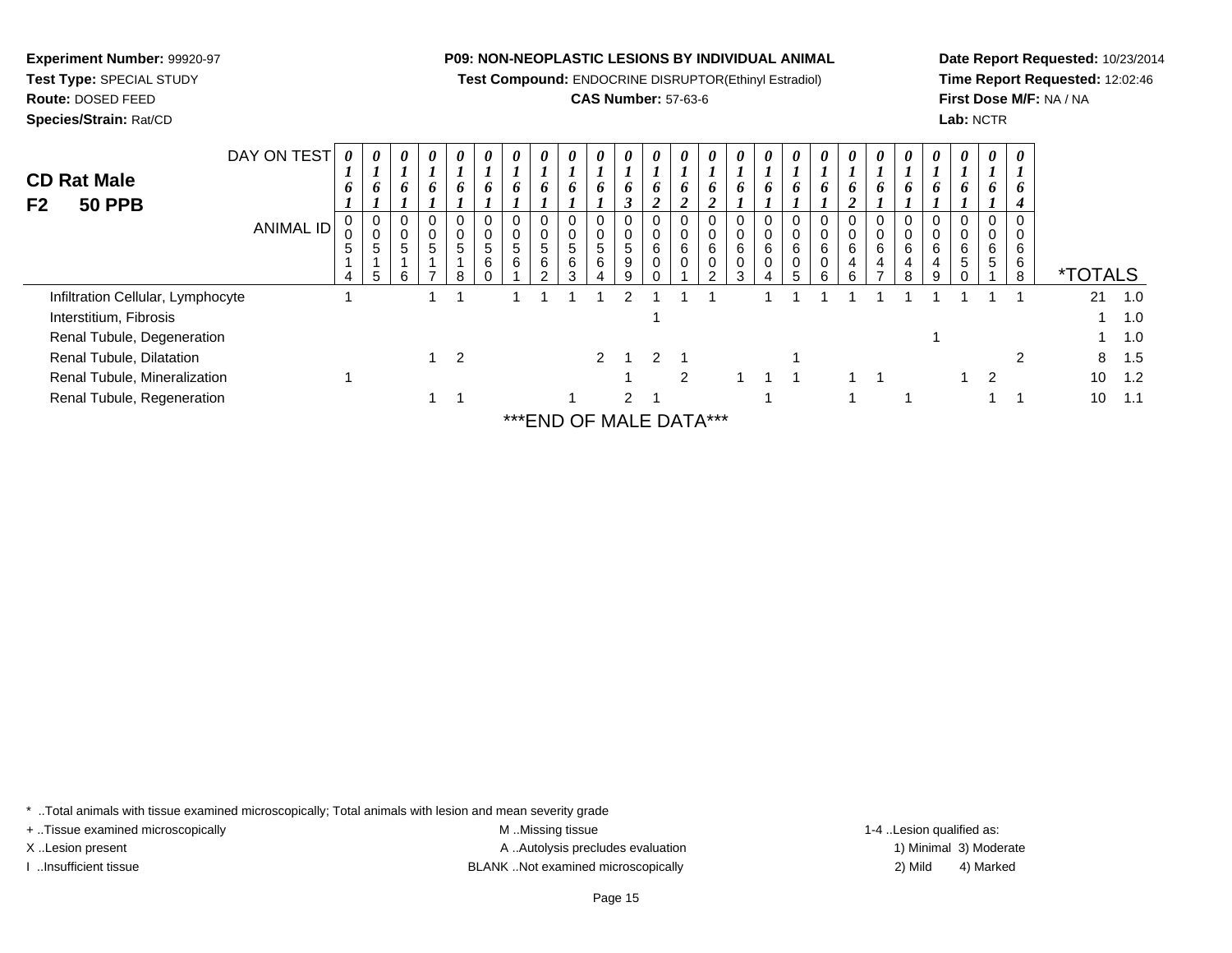**Test Compound:** ENDOCRINE DISRUPTOR(Ethinyl Estradiol)

# **CAS Number:** 57-63-6

**Date Report Requested:** 10/23/2014**Time Report Requested:** 12:02:46**First Dose M/F:** NA / NA**Lab:** NCTR

| DAY ON TEST                                                                                                                                                                                                               | $\boldsymbol{\theta}$                        | $\boldsymbol{\theta}$                                              | $\pmb{\theta}$<br>$\boldsymbol{l}$           | $\pmb{\theta}$                                            | $\boldsymbol{\theta}$                                                       | $\pmb{\theta}$                                       | $\boldsymbol{\theta}$<br>$\boldsymbol{l}$ | $\pmb{\theta}$<br>$\boldsymbol{l}$                                     | $\boldsymbol{\theta}$<br>$\boldsymbol{l}$           | 0<br>1                            | $\pmb{\theta}$                                           | 0<br>$\boldsymbol{l}$                                                               | $\boldsymbol{\theta}$<br>$\boldsymbol{l}$              | 0                                      | 0                     | $\pmb{\theta}$<br>$\boldsymbol{l}$                               | $\pmb{\theta}$<br>$\boldsymbol{l}$                          | $\pmb{\theta}$                                                   | 0                                                             | $\pmb{\theta}$<br>$\boldsymbol{l}$                    | $\boldsymbol{\theta}$                                     | $\boldsymbol{\theta}$<br>1             | $\boldsymbol{\theta}$<br>1                                       | 0                                     | 0<br>$\boldsymbol{l}$                                              |                    |                                                     |                       |
|---------------------------------------------------------------------------------------------------------------------------------------------------------------------------------------------------------------------------|----------------------------------------------|--------------------------------------------------------------------|----------------------------------------------|-----------------------------------------------------------|-----------------------------------------------------------------------------|------------------------------------------------------|-------------------------------------------|------------------------------------------------------------------------|-----------------------------------------------------|-----------------------------------|----------------------------------------------------------|-------------------------------------------------------------------------------------|--------------------------------------------------------|----------------------------------------|-----------------------|------------------------------------------------------------------|-------------------------------------------------------------|------------------------------------------------------------------|---------------------------------------------------------------|-------------------------------------------------------|-----------------------------------------------------------|----------------------------------------|------------------------------------------------------------------|---------------------------------------|--------------------------------------------------------------------|--------------------|-----------------------------------------------------|-----------------------|
| <b>CD Rat Female</b>                                                                                                                                                                                                      | $\mathbf I$<br>6                             | $\boldsymbol{l}$<br>6                                              | 6                                            | $\boldsymbol{l}$<br>$\pmb{6}$                             | $\boldsymbol{l}$<br>6                                                       | $\boldsymbol{l}$<br>$\pmb{6}$                        | 6                                         | 6                                                                      | 6                                                   | 6                                 | 1<br>6                                                   | 6                                                                                   | 6                                                      | $\boldsymbol{l}$<br>6                  | $\boldsymbol{l}$<br>6 | 6                                                                | 6                                                           | $\boldsymbol{l}$<br>$\pmb{6}$                                    | $\boldsymbol{l}$<br>6                                         | 6                                                     | $\boldsymbol{l}$<br>6                                     | 6                                      | 6                                                                | $\boldsymbol{l}$<br>6                 | 6                                                                  |                    |                                                     |                       |
| <b>CONTROL</b><br>F <sub>2</sub>                                                                                                                                                                                          | 1                                            | $\boldsymbol{l}$                                                   | $\boldsymbol{l}$                             | $\boldsymbol{l}$                                          | $\boldsymbol{l}$                                                            | $\boldsymbol{l}$                                     | $\overline{2}$                            | $\boldsymbol{2}$                                                       | 1                                                   |                                   | 1                                                        | $\boldsymbol{l}$                                                                    | $\mathbf{I}$                                           | $\overline{c}$                         | $\boldsymbol{l}$      | 1                                                                | $\boldsymbol{l}$                                            | $\overline{2}$                                                   | $\overline{2}$                                                | $\mathbf{I}$                                          | $\mathfrak{s}$                                            | 4                                      | $\boldsymbol{\beta}$                                             | 5                                     | $\overline{2}$                                                     |                    |                                                     |                       |
| <b>ANIMAL ID</b>                                                                                                                                                                                                          | $\mathbf 0$<br>0<br>4<br>$\overline{7}$<br>4 | $\begin{smallmatrix} 0\\0 \end{smallmatrix}$<br>$\frac{4}{7}$<br>5 | $\pmb{0}$<br>$\pmb{0}$<br>$\frac{4}{7}$<br>6 | $\pmb{0}$<br>$\pmb{0}$<br>$\frac{4}{7}$<br>$\overline{7}$ | $\pmb{0}$<br>$\mathsf{O}\xspace$<br>$\overline{4}$<br>$\boldsymbol{7}$<br>8 | $\pmb{0}$<br>$\mathbf 0$<br>4<br>$\overline{7}$<br>9 | $\mathbf 0$<br>$\mathbf 0$<br>5<br>1<br>9 | $\mathbf 0$<br>$\mathbf 0$<br>$\sqrt{5}$<br>$\overline{c}$<br>$\Omega$ | $\mathbf 0$<br>$\mathbf 0$<br>5<br>$\boldsymbol{2}$ | $\mathbf 0$<br>0<br>$\frac{5}{2}$ | $\mathbf 0$<br>$\pmb{0}$<br>$\,$ 5 $\,$<br>$\frac{2}{3}$ | $\mathbf 0$<br>$\pmb{0}$<br>$\sqrt{5}$<br>$\overline{c}$<br>$\overline{\mathbf{A}}$ | $\mathbf 0$<br>$\pmb{0}$<br>$\,$ 5 $\,$<br>$rac{2}{5}$ | $\pmb{0}$<br>0<br>$\sqrt{5}$<br>6<br>5 | 0<br>0<br>5<br>6<br>6 | $\pmb{0}$<br>$\pmb{0}$<br>$\,$ 5 $\,$<br>$\,6$<br>$\overline{7}$ | $\pmb{0}$<br>$\pmb{0}$<br>$\sqrt{5}$<br>$6\phantom{a}$<br>8 | $\pmb{0}$<br>$\pmb{0}$<br>$\,6\,$<br>$\pmb{0}$<br>$\overline{7}$ | $\pmb{0}$<br>$\mathbf 0$<br>$6\phantom{1}6$<br>$\pmb{0}$<br>8 | $\mathbf 0$<br>$\pmb{0}$<br>$\,6\,$<br>$\pmb{0}$<br>9 | $\mathbf 0$<br>$\mathbf 0$<br>$\,6\,$<br>$\,$ 5 $\,$<br>2 | $\Omega$<br>0<br>6<br>$\mathbf 5$<br>3 | $\mathbf 0$<br>$\mathbf 0$<br>$\,6\,$<br>$\,$ 5 $\,$<br>$\Delta$ | $\mathsf 0$<br>0<br>6<br>$\,6\,$<br>9 | $\mathbf 0$<br>$\mathbf 0$<br>6<br>$\boldsymbol{7}$<br>$\mathbf 0$ |                    |                                                     | <i><b>*TOTALS</b></i> |
| <b>Alimentary System</b>                                                                                                                                                                                                  |                                              |                                                                    |                                              |                                                           |                                                                             |                                                      |                                           |                                                                        |                                                     |                                   |                                                          |                                                                                     |                                                        |                                        |                       |                                                                  |                                                             |                                                                  |                                                               |                                                       |                                                           |                                        |                                                                  |                                       |                                                                    |                    |                                                     |                       |
| Intestine Small, Ileum<br>Peyers Patch, Hyperplasia, Lymphoid<br>Liver<br>Developmental Malformation<br>Infiltration Cellular, Mast Cell, Focal<br>Proliferation Connective Tissue, Focal<br><b>Cardiovascular System</b> | $\ddot{}$                                    |                                                                    |                                              | $\ddot{}$<br>3                                            |                                                                             | $\overline{2}$<br>$\overline{2}$                     |                                           |                                                                        | X                                                   |                                   |                                                          |                                                                                     |                                                        |                                        | X                     |                                                                  |                                                             |                                                                  |                                                               |                                                       |                                                           |                                        |                                                                  |                                       |                                                                    | $\mathbf{1}$<br>25 | $\mathbf{1}$<br>$\overline{c}$<br>1<br>$\mathbf{1}$ | 3.0<br>2.0<br>2.0     |
| <b>NONE</b>                                                                                                                                                                                                               |                                              |                                                                    |                                              |                                                           |                                                                             |                                                      |                                           |                                                                        |                                                     |                                   |                                                          |                                                                                     |                                                        |                                        |                       |                                                                  |                                                             |                                                                  |                                                               |                                                       |                                                           |                                        |                                                                  |                                       |                                                                    |                    |                                                     |                       |
| <b>Endocrine System</b>                                                                                                                                                                                                   |                                              |                                                                    |                                              |                                                           |                                                                             |                                                      |                                           |                                                                        |                                                     |                                   |                                                          |                                                                                     |                                                        |                                        |                       |                                                                  |                                                             |                                                                  |                                                               |                                                       |                                                           |                                        |                                                                  |                                       |                                                                    |                    |                                                     |                       |
| <b>Adrenal Cortex</b>                                                                                                                                                                                                     |                                              |                                                                    |                                              |                                                           |                                                                             |                                                      |                                           |                                                                        |                                                     |                                   |                                                          |                                                                                     |                                                        |                                        |                       |                                                                  |                                                             |                                                                  |                                                               |                                                       |                                                           |                                        |                                                                  |                                       |                                                                    | 25                 |                                                     |                       |
| Adrenal Medulla                                                                                                                                                                                                           |                                              |                                                                    |                                              |                                                           |                                                                             |                                                      |                                           |                                                                        |                                                     |                                   |                                                          |                                                                                     |                                                        |                                        |                       |                                                                  |                                                             |                                                                  |                                                               |                                                       |                                                           |                                        |                                                                  |                                       |                                                                    | 25                 |                                                     |                       |
| <b>Pituitary Gland</b>                                                                                                                                                                                                    |                                              |                                                                    |                                              |                                                           |                                                                             |                                                      |                                           |                                                                        |                                                     |                                   |                                                          |                                                                                     |                                                        |                                        |                       |                                                                  |                                                             |                                                                  |                                                               |                                                       |                                                           |                                        |                                                                  |                                       |                                                                    | 25                 |                                                     |                       |
| <b>Thyroid Gland</b>                                                                                                                                                                                                      |                                              |                                                                    |                                              |                                                           |                                                                             |                                                      |                                           |                                                                        |                                                     |                                   |                                                          |                                                                                     |                                                        |                                        |                       |                                                                  |                                                             |                                                                  |                                                               |                                                       |                                                           |                                        |                                                                  |                                       |                                                                    | 25                 |                                                     |                       |
| <b>General Body System</b>                                                                                                                                                                                                |                                              |                                                                    |                                              |                                                           |                                                                             |                                                      |                                           |                                                                        |                                                     |                                   |                                                          |                                                                                     |                                                        |                                        |                       |                                                                  |                                                             |                                                                  |                                                               |                                                       |                                                           |                                        |                                                                  |                                       |                                                                    |                    |                                                     |                       |
| <b>NONE</b>                                                                                                                                                                                                               |                                              |                                                                    |                                              |                                                           |                                                                             |                                                      |                                           |                                                                        |                                                     |                                   |                                                          |                                                                                     |                                                        |                                        |                       |                                                                  |                                                             |                                                                  |                                                               |                                                       |                                                           |                                        |                                                                  |                                       |                                                                    |                    |                                                     |                       |
| <b>Genital System</b>                                                                                                                                                                                                     |                                              |                                                                    |                                              |                                                           |                                                                             |                                                      |                                           |                                                                        |                                                     |                                   |                                                          |                                                                                     |                                                        |                                        |                       |                                                                  |                                                             |                                                                  |                                                               |                                                       |                                                           |                                        |                                                                  |                                       |                                                                    |                    |                                                     |                       |
| <b>Clitoral Gland</b><br>Distended<br>Inflammation, Chronic Active                                                                                                                                                        |                                              |                                                                    |                                              |                                                           |                                                                             |                                                      |                                           |                                                                        |                                                     |                                   |                                                          |                                                                                     |                                                        |                                        |                       |                                                                  |                                                             |                                                                  |                                                               | $\ddot{}$<br>X<br>$\overline{c}$                      |                                                           |                                        |                                                                  |                                       |                                                                    | $\mathbf{1}$       | $\mathbf{1}$                                        | 2.0                   |
|                                                                                                                                                                                                                           |                                              |                                                                    |                                              |                                                           |                                                                             |                                                      |                                           |                                                                        |                                                     |                                   |                                                          |                                                                                     |                                                        |                                        |                       |                                                                  |                                                             |                                                                  |                                                               |                                                       |                                                           |                                        |                                                                  |                                       |                                                                    |                    |                                                     |                       |

\* ..Total animals with tissue examined microscopically; Total animals with lesion and mean severity grade

| + Tissue examined microscopically | M Missing tissue                   | 1-4 Lesion qualified as: |
|-----------------------------------|------------------------------------|--------------------------|
| X Lesion present                  | A Autolysis precludes evaluation   | 1) Minimal 3) Moderate   |
| Insufficient tissue               | BLANK Not examined microscopically | 4) Marked<br>2) Mild     |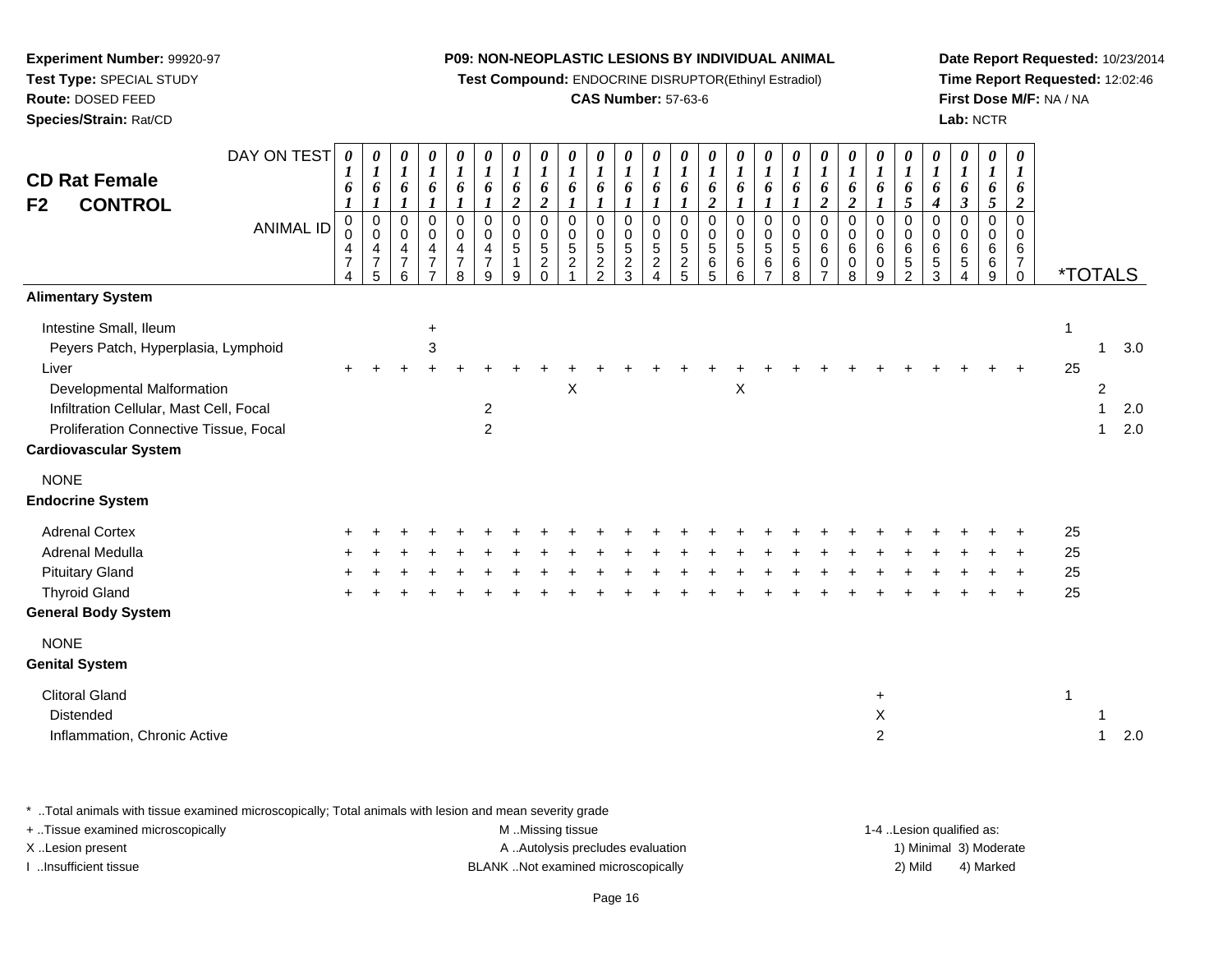**Test Compound:** ENDOCRINE DISRUPTOR(Ethinyl Estradiol)

# **CAS Number:** 57-63-6

**Date Report Requested:** 10/23/2014**Time Report Requested:** 12:02:46**First Dose M/F:** NA / NA**Lab:** NCTR

| <b>CD Rat Female</b><br><b>CONTROL</b><br>F2 | DAY ON TEST<br><b>ANIMAL ID</b> | $\boldsymbol{\theta}$<br>1<br>6<br>$\boldsymbol{l}$<br>0<br>0<br>4<br>$\overline{7}$<br>4 | 0<br>$\boldsymbol{l}$<br>6<br>$\boldsymbol{l}$<br>$\pmb{0}$<br>$\pmb{0}$<br>$\frac{4}{7}$<br>5 | 0<br>$\boldsymbol{l}$<br>6<br>0<br>$\mathbf 0$<br>$\overline{4}$<br>$\overline{7}$<br>$\,6$ | 0<br>$\boldsymbol{l}$<br>6<br>$\boldsymbol{l}$<br>$\pmb{0}$<br>$\boldsymbol{0}$<br>$\overline{4}$<br>$\overline{7}$<br>7 | 0<br>$\boldsymbol{l}$<br>6<br>$\mathbf 0$<br>0<br>$\overline{\mathbf{r}}$<br>$\overline{7}$<br>8 | 0<br>$\boldsymbol{l}$<br>6<br>$\mathbf 0$<br>0<br>4<br>$\overline{7}$<br>9 | 0<br>$\boldsymbol{l}$<br>6<br>$\boldsymbol{2}$<br>$\mathbf 0$<br>0<br>5<br>1<br>9 | 0<br>$\boldsymbol{l}$<br>6<br>$\boldsymbol{2}$<br>$\mathbf 0$<br>0<br>$\mathbf 5$<br>$\overline{c}$<br>$\mathbf 0$ | 0<br>$\boldsymbol{l}$<br>6<br>$\mathbf 0$<br>0<br>5<br>$\boldsymbol{2}$ | 0<br>1<br>6<br>$\mathbf 0$<br>0<br>5<br>$\frac{2}{2}$ | 0<br>6<br>$\mathbf 0$<br>0<br>$\,$ 5 $\,$<br>$\frac{2}{3}$ | 0<br>1<br>6<br>$\mathbf 0$<br>0<br>$\,$ 5 $\,$<br>$\overline{c}$<br>4 | 0<br>6<br>$\mathbf 0$<br>0<br>5<br>$\overline{c}$<br>5 | 0<br>6<br>$\overline{2}$<br>$\mathbf 0$<br>0<br>5<br>$\,6\,$<br>5 | $\boldsymbol{\theta}$<br>$\boldsymbol{l}$<br>6<br>$\mathbf 0$<br>0<br>5<br>$\,6\,$<br>6 | 0<br>$\boldsymbol{l}$<br>6<br>$\mathbf 0$<br>0<br>5<br>6<br>$\overline{7}$ | 0<br>$\boldsymbol{l}$<br>6<br>$\mathbf 0$<br>0<br>5<br>$\,6\,$<br>8 | 0<br>$\boldsymbol{l}$<br>6<br>$\boldsymbol{2}$<br>$\mathbf 0$<br>0<br>6<br>$\mathsf 0$<br>$\overline{7}$ | 0<br>1<br>6<br>$\overline{\mathbf{c}}$<br>$\mathbf 0$<br>0<br>$\,6$<br>$\mathbf 0$<br>8 | 0<br>1<br>6<br>$\mathbf 0$<br>0<br>6<br>0<br>9 | 0<br>$\boldsymbol{l}$<br>6<br>5<br>$\mathbf 0$<br>0<br>6<br>$\mathbf 5$<br>$\overline{c}$ | 0<br>$\boldsymbol{l}$<br>6<br>4<br>$\mathbf 0$<br>0<br>6<br>$\mathbf 5$<br>3 | $\pmb{\theta}$<br>$\boldsymbol{l}$<br>6<br>3<br>0<br>0<br>6<br>$\mathbf 5$<br>4 | 0<br>$\boldsymbol{l}$<br>6<br>5<br>$\mathbf 0$<br>0<br>6<br>6<br>9 | 0<br>$\boldsymbol{l}$<br>6<br>2<br>$\mathbf 0$<br>0<br>6<br>$\overline{7}$<br>$\mathbf 0$ | <i><b>*TOTALS</b></i> |         |
|----------------------------------------------|---------------------------------|-------------------------------------------------------------------------------------------|------------------------------------------------------------------------------------------------|---------------------------------------------------------------------------------------------|--------------------------------------------------------------------------------------------------------------------------|--------------------------------------------------------------------------------------------------|----------------------------------------------------------------------------|-----------------------------------------------------------------------------------|--------------------------------------------------------------------------------------------------------------------|-------------------------------------------------------------------------|-------------------------------------------------------|------------------------------------------------------------|-----------------------------------------------------------------------|--------------------------------------------------------|-------------------------------------------------------------------|-----------------------------------------------------------------------------------------|----------------------------------------------------------------------------|---------------------------------------------------------------------|----------------------------------------------------------------------------------------------------------|-----------------------------------------------------------------------------------------|------------------------------------------------|-------------------------------------------------------------------------------------------|------------------------------------------------------------------------------|---------------------------------------------------------------------------------|--------------------------------------------------------------------|-------------------------------------------------------------------------------------------|-----------------------|---------|
| Ovary                                        |                                 | $+$                                                                                       | $\ddot{}$                                                                                      | $\ddot{}$                                                                                   | $\ddot{}$                                                                                                                | $+$                                                                                              | $\ddot{}$                                                                  | $+$                                                                               | $+$                                                                                                                | $\ddot{}$                                                               | $\ddot{}$                                             | $+$                                                        | $\ddot{}$                                                             | $\ddot{}$                                              | $+$                                                               | $\ddot{}$                                                                               | $\ddot{}$                                                                  | ÷                                                                   | $\ddot{}$                                                                                                | $\ddot{}$                                                                               | $\ddot{}$                                      | $\ddot{}$                                                                                 | $\ddot{}$                                                                    | $+$                                                                             | $\pm$                                                              | $+$                                                                                       | 25                    |         |
| Cyst                                         |                                 |                                                                                           |                                                                                                |                                                                                             |                                                                                                                          |                                                                                                  |                                                                            |                                                                                   |                                                                                                                    |                                                                         |                                                       | $\mathsf X$                                                |                                                                       |                                                        |                                                                   |                                                                                         |                                                                            |                                                                     |                                                                                                          |                                                                                         |                                                |                                                                                           |                                                                              |                                                                                 |                                                                    |                                                                                           |                       |         |
| <b>Diestrus</b>                              |                                 |                                                                                           | X X X                                                                                          |                                                                                             |                                                                                                                          |                                                                                                  | $\mathsf{X}^-$                                                             |                                                                                   | $X$ $X$                                                                                                            |                                                                         | X                                                     | $\boldsymbol{\mathsf{X}}$                                  |                                                                       |                                                        | $\mathsf X$                                                       |                                                                                         |                                                                            |                                                                     |                                                                                                          |                                                                                         |                                                | $\mathsf{X}$                                                                              |                                                                              | $X$ $X$                                                                         |                                                                    |                                                                                           | 12                    |         |
| Estrus                                       |                                 |                                                                                           |                                                                                                |                                                                                             |                                                                                                                          | $\mathsf X$                                                                                      |                                                                            |                                                                                   |                                                                                                                    |                                                                         |                                                       |                                                            | $\boldsymbol{\mathsf{X}}$                                             |                                                        |                                                                   | $\mathsf X$                                                                             |                                                                            |                                                                     |                                                                                                          | $\boldsymbol{\mathsf{X}}$                                                               |                                                |                                                                                           |                                                                              |                                                                                 | $\pmb{\times}$                                                     |                                                                                           | 5                     |         |
| Metestrus                                    |                                 |                                                                                           |                                                                                                |                                                                                             |                                                                                                                          |                                                                                                  |                                                                            |                                                                                   |                                                                                                                    |                                                                         |                                                       |                                                            |                                                                       | X                                                      |                                                                   |                                                                                         |                                                                            | $\mathsf X$                                                         |                                                                                                          |                                                                                         |                                                |                                                                                           |                                                                              |                                                                                 |                                                                    |                                                                                           | 2                     |         |
| Proestrus                                    |                                 |                                                                                           |                                                                                                |                                                                                             | Χ                                                                                                                        |                                                                                                  |                                                                            |                                                                                   |                                                                                                                    | X                                                                       |                                                       |                                                            |                                                                       |                                                        |                                                                   |                                                                                         | X                                                                          |                                                                     | $\boldsymbol{\mathsf{X}}$                                                                                |                                                                                         | $\boldsymbol{\mathsf{X}}$                      |                                                                                           |                                                                              |                                                                                 |                                                                    | X                                                                                         | 6                     |         |
| Oviduct                                      |                                 |                                                                                           |                                                                                                |                                                                                             |                                                                                                                          |                                                                                                  |                                                                            |                                                                                   |                                                                                                                    |                                                                         |                                                       |                                                            |                                                                       |                                                        |                                                                   |                                                                                         |                                                                            |                                                                     |                                                                                                          |                                                                                         |                                                |                                                                                           |                                                                              |                                                                                 |                                                                    |                                                                                           | 25                    |         |
| <b>Uterus</b>                                |                                 |                                                                                           |                                                                                                |                                                                                             |                                                                                                                          |                                                                                                  |                                                                            |                                                                                   |                                                                                                                    |                                                                         |                                                       |                                                            |                                                                       |                                                        |                                                                   |                                                                                         |                                                                            |                                                                     |                                                                                                          |                                                                                         |                                                |                                                                                           |                                                                              |                                                                                 |                                                                    |                                                                                           | 25                    |         |
| <b>Diestrus</b>                              |                                 | $\sf X$                                                                                   |                                                                                                | $\mathsf X$                                                                                 |                                                                                                                          |                                                                                                  | X                                                                          | X                                                                                 | $\mathsf{X}$                                                                                                       |                                                                         | X                                                     | $\boldsymbol{\mathsf{X}}$                                  |                                                                       |                                                        | $\sf X$                                                           |                                                                                         |                                                                            |                                                                     |                                                                                                          |                                                                                         |                                                | X                                                                                         |                                                                              | $\mathsf X$                                                                     |                                                                    |                                                                                           | 10                    |         |
| Estrus                                       |                                 |                                                                                           |                                                                                                |                                                                                             |                                                                                                                          | $\boldsymbol{\mathsf{X}}$                                                                        |                                                                            |                                                                                   |                                                                                                                    |                                                                         |                                                       |                                                            | $\mathsf X$                                                           |                                                        |                                                                   | $\mathsf X$                                                                             |                                                                            |                                                                     |                                                                                                          | $\mathsf X$                                                                             |                                                |                                                                                           |                                                                              |                                                                                 |                                                                    |                                                                                           |                       |         |
| Metestrus                                    |                                 |                                                                                           | X                                                                                              |                                                                                             |                                                                                                                          |                                                                                                  |                                                                            |                                                                                   |                                                                                                                    |                                                                         |                                                       |                                                            |                                                                       | X                                                      |                                                                   |                                                                                         |                                                                            | $\mathsf X$                                                         |                                                                                                          |                                                                                         |                                                |                                                                                           | $\boldsymbol{\mathsf{X}}$                                                    |                                                                                 |                                                                    | $X$ $X$                                                                                   | 6                     |         |
| Proestrus                                    |                                 |                                                                                           |                                                                                                |                                                                                             | X                                                                                                                        |                                                                                                  |                                                                            |                                                                                   |                                                                                                                    | $\mathsf X$                                                             |                                                       |                                                            |                                                                       |                                                        |                                                                   |                                                                                         | $\mathsf X$                                                                |                                                                     | $\mathsf X$                                                                                              |                                                                                         | $\boldsymbol{\mathsf{X}}$                      |                                                                                           |                                                                              |                                                                                 |                                                                    |                                                                                           | 5                     |         |
| Vagina                                       |                                 | $\ddot{}$                                                                                 | $\ddot{}$                                                                                      |                                                                                             |                                                                                                                          |                                                                                                  |                                                                            |                                                                                   |                                                                                                                    |                                                                         |                                                       |                                                            |                                                                       |                                                        |                                                                   |                                                                                         |                                                                            |                                                                     |                                                                                                          |                                                                                         |                                                |                                                                                           |                                                                              |                                                                                 |                                                                    |                                                                                           | 25                    |         |
| <b>Diestrus</b>                              |                                 | $\mathsf X$                                                                               |                                                                                                | $\boldsymbol{\mathsf{X}}$                                                                   |                                                                                                                          |                                                                                                  | X                                                                          | $\mathsf{X}$                                                                      | $\times$                                                                                                           |                                                                         | X                                                     | $\boldsymbol{\mathsf{X}}$                                  |                                                                       |                                                        | X                                                                 |                                                                                         |                                                                            |                                                                     |                                                                                                          |                                                                                         |                                                | X                                                                                         | $\mathsf{X}$                                                                 | $\mathsf{X}$                                                                    |                                                                    |                                                                                           | 11                    |         |
| Estrus                                       |                                 |                                                                                           |                                                                                                |                                                                                             |                                                                                                                          | $\mathsf X$                                                                                      |                                                                            |                                                                                   |                                                                                                                    |                                                                         |                                                       |                                                            | $\boldsymbol{\mathsf{X}}$                                             |                                                        |                                                                   | $\pmb{\times}$                                                                          |                                                                            |                                                                     |                                                                                                          | X                                                                                       |                                                |                                                                                           |                                                                              |                                                                                 |                                                                    | $X$ $X$                                                                                   | 6                     |         |
| Metestrus                                    |                                 |                                                                                           | $\boldsymbol{\mathsf{X}}$                                                                      |                                                                                             |                                                                                                                          |                                                                                                  |                                                                            |                                                                                   |                                                                                                                    |                                                                         |                                                       |                                                            |                                                                       | X                                                      |                                                                   |                                                                                         |                                                                            | $\mathsf X$                                                         |                                                                                                          |                                                                                         |                                                |                                                                                           |                                                                              |                                                                                 |                                                                    |                                                                                           | 3                     |         |
| Proestrus                                    |                                 |                                                                                           |                                                                                                |                                                                                             | X                                                                                                                        |                                                                                                  |                                                                            |                                                                                   |                                                                                                                    | X                                                                       |                                                       |                                                            |                                                                       |                                                        |                                                                   |                                                                                         | $\mathsf X$                                                                |                                                                     | $\mathsf X$                                                                                              |                                                                                         | $\mathsf X$                                    |                                                                                           |                                                                              |                                                                                 |                                                                    |                                                                                           | 5                     |         |
| <b>Hematopoietic System</b>                  |                                 |                                                                                           |                                                                                                |                                                                                             |                                                                                                                          |                                                                                                  |                                                                            |                                                                                   |                                                                                                                    |                                                                         |                                                       |                                                            |                                                                       |                                                        |                                                                   |                                                                                         |                                                                            |                                                                     |                                                                                                          |                                                                                         |                                                |                                                                                           |                                                                              |                                                                                 |                                                                    |                                                                                           |                       |         |
| <b>Bone Marrow</b>                           |                                 |                                                                                           |                                                                                                |                                                                                             |                                                                                                                          |                                                                                                  |                                                                            |                                                                                   |                                                                                                                    |                                                                         |                                                       |                                                            |                                                                       |                                                        |                                                                   |                                                                                         |                                                                            |                                                                     |                                                                                                          |                                                                                         |                                                |                                                                                           |                                                                              |                                                                                 |                                                                    |                                                                                           | 25                    |         |
| Spleen                                       |                                 |                                                                                           |                                                                                                |                                                                                             |                                                                                                                          |                                                                                                  |                                                                            |                                                                                   |                                                                                                                    |                                                                         |                                                       |                                                            |                                                                       |                                                        |                                                                   |                                                                                         |                                                                            |                                                                     |                                                                                                          |                                                                                         |                                                |                                                                                           |                                                                              |                                                                                 |                                                                    |                                                                                           | 25                    |         |
| Pigmentation                                 |                                 |                                                                                           |                                                                                                |                                                                                             |                                                                                                                          |                                                                                                  |                                                                            |                                                                                   |                                                                                                                    |                                                                         |                                                       |                                                            |                                                                       |                                                        |                                                                   |                                                                                         |                                                                            |                                                                     |                                                                                                          |                                                                                         |                                                |                                                                                           |                                                                              |                                                                                 |                                                                    |                                                                                           | $\mathbf{1}$          | $1.0\,$ |
| Thymus                                       |                                 |                                                                                           |                                                                                                |                                                                                             |                                                                                                                          |                                                                                                  |                                                                            |                                                                                   |                                                                                                                    |                                                                         |                                                       |                                                            |                                                                       |                                                        |                                                                   |                                                                                         |                                                                            |                                                                     |                                                                                                          |                                                                                         |                                                |                                                                                           |                                                                              |                                                                                 |                                                                    |                                                                                           | 25                    |         |
|                                              |                                 |                                                                                           |                                                                                                |                                                                                             |                                                                                                                          |                                                                                                  |                                                                            |                                                                                   |                                                                                                                    |                                                                         |                                                       |                                                            |                                                                       |                                                        |                                                                   |                                                                                         |                                                                            |                                                                     |                                                                                                          |                                                                                         |                                                |                                                                                           |                                                                              |                                                                                 |                                                                    |                                                                                           |                       |         |

\* ..Total animals with tissue examined microscopically; Total animals with lesion and mean severity grade

| + Tissue examined microscopically | M Missing tissue                   | 1-4 Lesion qualified as: |                        |
|-----------------------------------|------------------------------------|--------------------------|------------------------|
| X Lesion present                  | A Autolysis precludes evaluation   |                          | 1) Minimal 3) Moderate |
| Insufficient tissue               | BLANK Not examined microscopically | 2) Mild                  | 4) Marked              |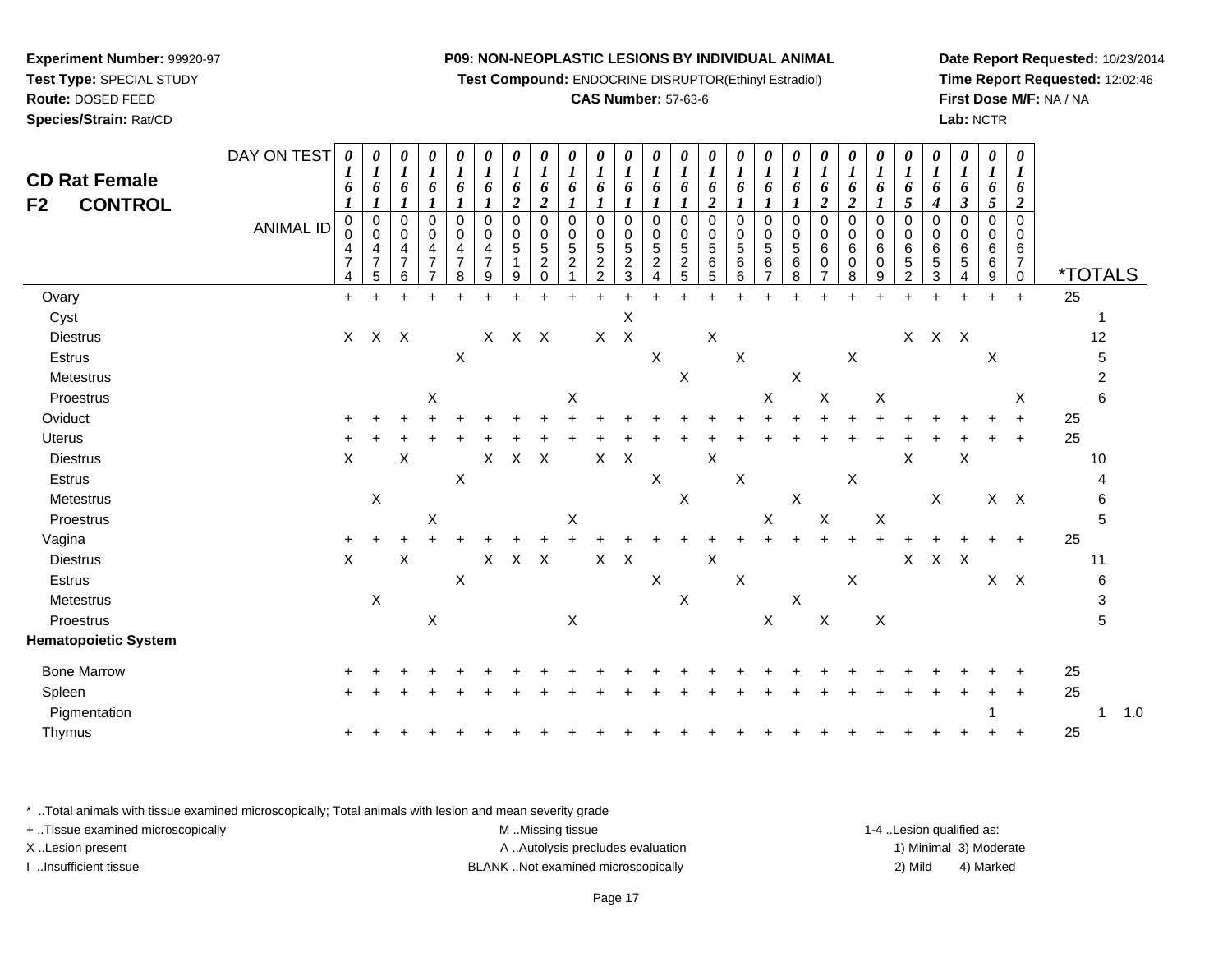**Test Compound:** ENDOCRINE DISRUPTOR(Ethinyl Estradiol)

# **CAS Number:** 57-63-6

**Date Report Requested:** 10/23/2014**Time Report Requested:** 12:02:46**First Dose M/F:** NA / NA**Lab:** NCTR

| <b>CD Rat Female</b><br><b>CONTROL</b><br>F <sub>2</sub>                                                                       | DAY ON TEST<br><b>ANIMAL ID</b> | 0<br>$\boldsymbol{l}$<br>6<br>$\boldsymbol{l}$<br>$\mathbf 0$<br>0<br>4<br>$\overline{7}$<br>4 | 0<br>$\boldsymbol{l}$<br>6<br>$\boldsymbol{l}$<br>$\pmb{0}$<br>$\pmb{0}$<br>4<br>$\overline{7}$<br>5 | 0<br>$\boldsymbol{l}$<br>6<br>$\pmb{0}$<br>$\mathbf 0$<br>4<br>$\overline{7}$<br>6 | 0<br>$\boldsymbol{l}$<br>6<br>$\mathsf 0$<br>$\pmb{0}$<br>4<br>$\overline{7}$ | 0<br>$\boldsymbol{l}$<br>6<br>1<br>0<br>$\pmb{0}$<br>4<br>$\overline{7}$<br>8 | 0<br>$\boldsymbol{l}$<br>6<br>1<br>$\mathbf 0$<br>$\pmb{0}$<br>4<br>$\overline{7}$<br>9 | $\boldsymbol{\theta}$<br>$\boldsymbol{l}$<br>6<br>$\overline{c}$<br>$\pmb{0}$<br>$\pmb{0}$<br>$\sqrt{5}$<br>1<br>9 | $\frac{\theta}{I}$<br>6<br>$\overline{c}$<br>$\mathbf 0$<br>$\mathbf 0$<br>5<br>$\overline{\mathbf{c}}$<br>$\Omega$ | 0<br>$\boldsymbol{l}$<br>6<br>$\pmb{0}$<br>$\mathbf 0$<br>$\sqrt{5}$<br>$\overline{c}$ | 0<br>$\boldsymbol{l}$<br>6<br>$\Omega$<br>0<br>$\sqrt{5}$<br>$\overline{c}$<br>$\mathfrak{p}$ | $\pmb{\theta}$<br>$\boldsymbol{l}$<br>6<br>$\pmb{0}$<br>$\pmb{0}$<br>$\sqrt{5}$<br>$\frac{2}{3}$ | $\frac{\theta}{I}$<br>6<br>0<br>$\mathbf 0$<br>$\sqrt{5}$<br>$\overline{c}$<br>$\overline{A}$ | $\frac{\theta}{I}$<br>6<br>0<br>$\pmb{0}$<br>$\overline{5}$<br>$\frac{2}{5}$ | 0<br>$\boldsymbol{l}$<br>6<br>$\overline{\mathbf{c}}$<br>$\mathbf 0$<br>$\pmb{0}$<br>5<br>6<br>5 | 0<br>$\boldsymbol{l}$<br>6<br>0<br>0<br>5<br>6<br>6 | 0<br>$\boldsymbol{l}$<br>6<br>0<br>0<br>$\sqrt{5}$<br>$\,6$<br>$\overline{ }$ | 0<br>$\boldsymbol{l}$<br>6<br>0<br>$\mathbf 0$<br>5<br>6<br>8 | $\boldsymbol{\theta}$<br>$\boldsymbol{l}$<br>6<br>$\boldsymbol{2}$<br>$\pmb{0}$<br>$\mathbf 0$<br>$\,6$<br>$\mathbf 0$ | 0<br>$\boldsymbol{l}$<br>6<br>$\boldsymbol{2}$<br>$\mathsf 0$<br>$\pmb{0}$<br>6<br>$\pmb{0}$<br>8 | 0<br>$\boldsymbol{l}$<br>6<br>1<br>0<br>$\pmb{0}$<br>$\,6\,$<br>$\pmb{0}$<br>9 | $\pmb{\theta}$<br>$\boldsymbol{l}$<br>6<br>$\sqrt{5}$<br>$\mathbf 0$<br>$\pmb{0}$<br>6<br>5<br>$\overline{2}$ | 0<br>$\boldsymbol{l}$<br>6<br>$\boldsymbol{4}$<br>0<br>0<br>$\,6$<br>5<br>3 | 0<br>$\boldsymbol{l}$<br>6<br>$\boldsymbol{\beta}$<br>$\mathbf 0$<br>$\mathbf 0$<br>6<br>5<br>4 | 0<br>$\boldsymbol{l}$<br>6<br>$\mathfrak{s}$<br>$\mathbf 0$<br>$\mathbf 0$<br>6<br>6<br>9 | $\boldsymbol{\theta}$<br>$\boldsymbol{l}$<br>6<br>$\boldsymbol{2}$<br>$\Omega$<br>$\mathbf 0$<br>6<br>$\boldsymbol{7}$<br>$\mathbf 0$ |    | <i><b>*TOTALS</b></i> |            |
|--------------------------------------------------------------------------------------------------------------------------------|---------------------------------|------------------------------------------------------------------------------------------------|------------------------------------------------------------------------------------------------------|------------------------------------------------------------------------------------|-------------------------------------------------------------------------------|-------------------------------------------------------------------------------|-----------------------------------------------------------------------------------------|--------------------------------------------------------------------------------------------------------------------|---------------------------------------------------------------------------------------------------------------------|----------------------------------------------------------------------------------------|-----------------------------------------------------------------------------------------------|--------------------------------------------------------------------------------------------------|-----------------------------------------------------------------------------------------------|------------------------------------------------------------------------------|--------------------------------------------------------------------------------------------------|-----------------------------------------------------|-------------------------------------------------------------------------------|---------------------------------------------------------------|------------------------------------------------------------------------------------------------------------------------|---------------------------------------------------------------------------------------------------|--------------------------------------------------------------------------------|---------------------------------------------------------------------------------------------------------------|-----------------------------------------------------------------------------|-------------------------------------------------------------------------------------------------|-------------------------------------------------------------------------------------------|---------------------------------------------------------------------------------------------------------------------------------------|----|-----------------------|------------|
| <b>Integumentary System</b><br>Mammary Gland<br>Alveolus, Hyperplasia<br>Lobules, Hyperplasia<br><b>Musculoskeletal System</b> |                                 | $\ddot{}$<br>3<br>1                                                                            |                                                                                                      |                                                                                    |                                                                               | $\overline{2}$                                                                |                                                                                         |                                                                                                                    | 1                                                                                                                   | 2<br>$\overline{c}$                                                                    |                                                                                               |                                                                                                  |                                                                                               | $\overline{2}$<br>1                                                          |                                                                                                  | $\overline{2}$                                      | $\overline{2}$                                                                | $\overline{2}$                                                |                                                                                                                        | $\overline{2}$                                                                                    |                                                                                | 1                                                                                                             |                                                                             |                                                                                                 |                                                                                           |                                                                                                                                       | 25 | 14<br>$\overline{7}$  | 1.8<br>1.1 |
| Bone<br><b>Nervous System</b><br><b>NONE</b>                                                                                   |                                 | $\ddot{}$                                                                                      |                                                                                                      |                                                                                    |                                                                               |                                                                               |                                                                                         |                                                                                                                    |                                                                                                                     |                                                                                        |                                                                                               |                                                                                                  |                                                                                               |                                                                              |                                                                                                  |                                                     |                                                                               |                                                               |                                                                                                                        |                                                                                                   |                                                                                |                                                                                                               |                                                                             |                                                                                                 |                                                                                           |                                                                                                                                       | 25 |                       |            |
| <b>Respiratory System</b><br><b>NONE</b><br><b>Special Senses System</b><br><b>NONE</b>                                        |                                 |                                                                                                |                                                                                                      |                                                                                    |                                                                               |                                                                               |                                                                                         |                                                                                                                    |                                                                                                                     |                                                                                        |                                                                                               |                                                                                                  |                                                                                               |                                                                              |                                                                                                  |                                                     |                                                                               |                                                               |                                                                                                                        |                                                                                                   |                                                                                |                                                                                                               |                                                                             |                                                                                                 |                                                                                           |                                                                                                                                       |    |                       |            |
| <b>Urinary System</b><br>Kidney<br>Cortex, Cyst<br>Renal Tubule, Mineralization                                                |                                 | $\ddot{}$                                                                                      |                                                                                                      | $\overline{2}$                                                                     |                                                                               |                                                                               | $\overline{2}$                                                                          | X                                                                                                                  |                                                                                                                     |                                                                                        |                                                                                               |                                                                                                  | $\overline{c}$                                                                                |                                                                              | X<br>1                                                                                           | 3                                                   | $\mathsf X$<br>3                                                              | 3                                                             | $\mathcal{P}$                                                                                                          |                                                                                                   |                                                                                |                                                                                                               |                                                                             |                                                                                                 | $\overline{c}$                                                                            |                                                                                                                                       | 25 | 3<br>18               | 1.6        |

\* ..Total animals with tissue examined microscopically; Total animals with lesion and mean severity grade

**Experiment Number:** 99920-97**Test Type:** SPECIAL STUDY**Route:** DOSED FEED**Species/Strain:** Rat/CD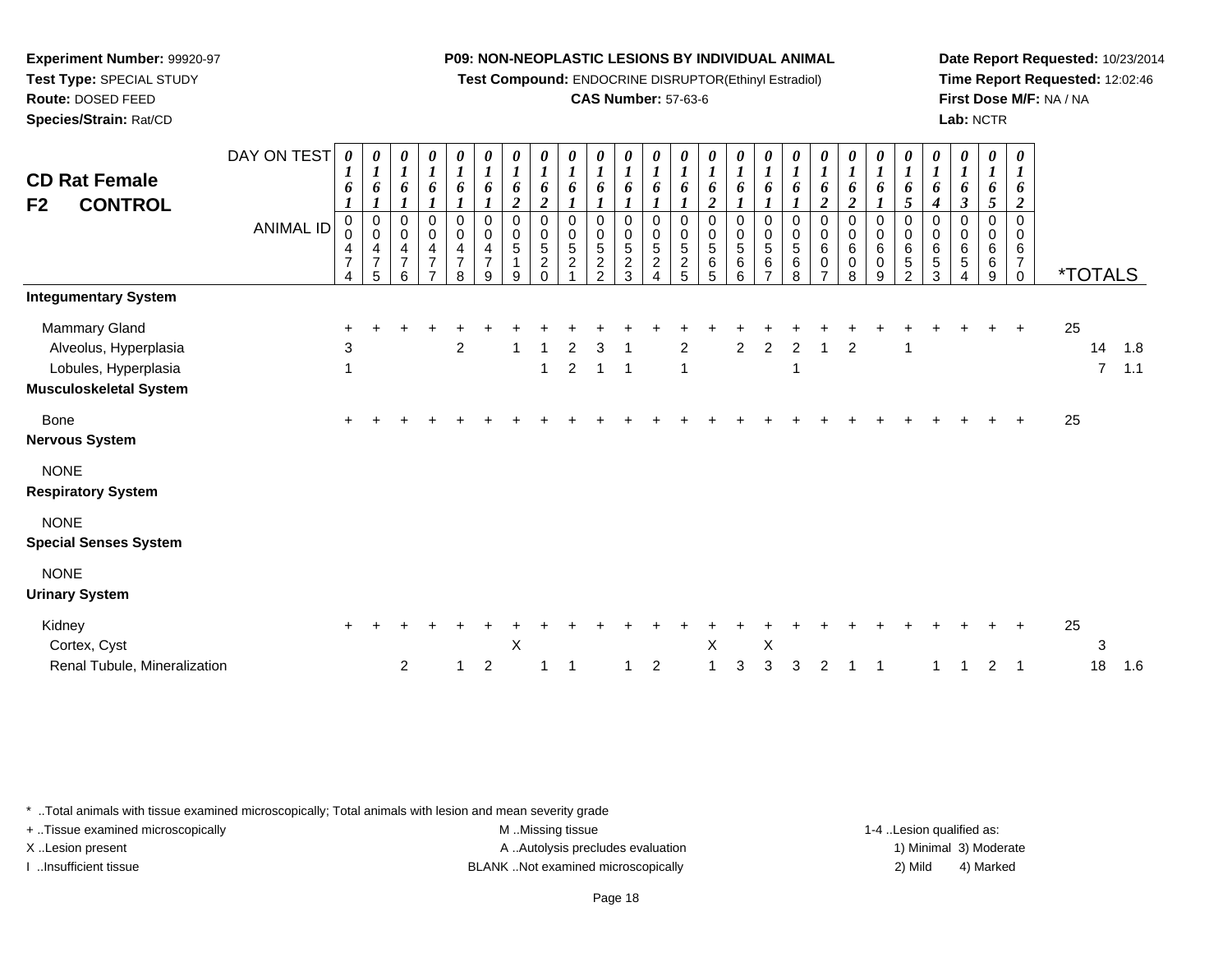**Test Compound:** ENDOCRINE DISRUPTOR(Ethinyl Estradiol)

# **CAS Number:** 57-63-6

**Date Report Requested:** 10/23/2014**Time Report Requested:** 12:02:46**First Dose M/F:** NA / NA**Lab:** NCTR

| Species/Strain: Rat/CD                                                                                                                                                                        |                                 |                                                                             |                                                     |                                                                                                    |                                                     |                                                                           |                                                                                   |                                                                    |                                                                      |                                                                                          |                                                            |                                                                                          |                                                                                |                                                                                          |                                                                              |                                                                              |                                                                                               |                                                                       |                                                                                        |                                                                        |                                                                                                               |                                                                                           |                                                                                     | Lab: NCTR                                                                                          |                                                                                                                     |                                                                                                   |                      |                             |            |
|-----------------------------------------------------------------------------------------------------------------------------------------------------------------------------------------------|---------------------------------|-----------------------------------------------------------------------------|-----------------------------------------------------|----------------------------------------------------------------------------------------------------|-----------------------------------------------------|---------------------------------------------------------------------------|-----------------------------------------------------------------------------------|--------------------------------------------------------------------|----------------------------------------------------------------------|------------------------------------------------------------------------------------------|------------------------------------------------------------|------------------------------------------------------------------------------------------|--------------------------------------------------------------------------------|------------------------------------------------------------------------------------------|------------------------------------------------------------------------------|------------------------------------------------------------------------------|-----------------------------------------------------------------------------------------------|-----------------------------------------------------------------------|----------------------------------------------------------------------------------------|------------------------------------------------------------------------|---------------------------------------------------------------------------------------------------------------|-------------------------------------------------------------------------------------------|-------------------------------------------------------------------------------------|----------------------------------------------------------------------------------------------------|---------------------------------------------------------------------------------------------------------------------|---------------------------------------------------------------------------------------------------|----------------------|-----------------------------|------------|
| <b>CD Rat Female</b><br>F2<br><b>2.0 PPB</b>                                                                                                                                                  | DAY ON TEST<br><b>ANIMAL ID</b> | $\boldsymbol{\theta}$<br>6<br>$\mathbf 0$<br>$\Omega$<br>4<br>8<br>$\Omega$ | $\boldsymbol{\theta}$<br>1<br>6<br>0<br>0<br>4<br>8 | $\boldsymbol{\theta}$<br>$\boldsymbol{I}$<br>6<br>$\mathbf 0$<br>$\mathbf 0$<br>4<br>$\frac{8}{2}$ | 0<br>$\boldsymbol{l}$<br>6<br>0<br>0<br>4<br>$^8_3$ | $\boldsymbol{\theta}$<br>$\bm{l}$<br>6<br>$\mathbf 0$<br>0<br>4<br>8<br>Δ | $\boldsymbol{\theta}$<br>$\boldsymbol{l}$<br>6<br>$\mathbf 0$<br>0<br>4<br>$^8_5$ | 0<br>$\boldsymbol{l}$<br>6<br>0<br>$\mathbf 0$<br>0<br>4<br>8<br>6 | 0<br>$\boldsymbol{l}$<br>6<br>0<br>$\mathbf 0$<br>$\Omega$<br>4<br>8 | 0<br>$\boldsymbol{l}$<br>6<br>$\boldsymbol{2}$<br>$\mathbf 0$<br>0<br>5<br>$\frac{2}{6}$ | 0<br>$\boldsymbol{l}$<br>6<br>0<br>0<br>5<br>$\frac{2}{7}$ | 0<br>$\boldsymbol{l}$<br>6<br>$\boldsymbol{l}$<br>0<br>0<br>$\,$ 5 $\,$<br>$\frac{2}{8}$ | 0<br>$\boldsymbol{l}$<br>6<br>$\boldsymbol{l}$<br>0<br>0<br>5<br>$\frac{2}{9}$ | $\boldsymbol{\theta}$<br>$\boldsymbol{l}$<br>6<br>$\mathbf 0$<br>0<br>5<br>3<br>$\Omega$ | $\boldsymbol{\theta}$<br>$\boldsymbol{I}$<br>6<br>$\mathbf 0$<br>0<br>5<br>3 | 0<br>$\boldsymbol{l}$<br>6<br>$\pmb{0}$<br>0<br>$\,$ 5 $\,$<br>$\frac{3}{2}$ | $\boldsymbol{\theta}$<br>$\boldsymbol{l}$<br>6<br>1<br>$\mathbf 0$<br>0<br>5<br>$\frac{3}{3}$ | 0<br>$\boldsymbol{l}$<br>6<br>$\pmb{0}$<br>0<br>$\mathbf 5$<br>$^6_9$ | 0<br>$\boldsymbol{l}$<br>6<br>0<br>0<br>$\,$ 5 $\,$<br>$\boldsymbol{7}$<br>$\mathbf 0$ | 0<br>$\boldsymbol{l}$<br>6<br>0<br>0<br>$\sqrt{5}$<br>$\boldsymbol{7}$ | 0<br>$\boldsymbol{l}$<br>6<br>1<br>$\pmb{0}$<br>$\mathbf 0$<br>$\sqrt{5}$<br>$\overline{7}$<br>$\overline{2}$ | $\boldsymbol{\theta}$<br>$\boldsymbol{l}$<br>6<br>$\pmb{0}$<br>0<br>6<br>1<br>$\mathbf 0$ | $\boldsymbol{\theta}$<br>$\boldsymbol{l}$<br>6<br>$\mathbf 0$<br>$\Omega$<br>6<br>1 | $\boldsymbol{\theta}$<br>$\boldsymbol{l}$<br>6<br>$\mathbf 0$<br>$\Omega$<br>6<br>$\mathbf 1$<br>2 | $\boldsymbol{\theta}$<br>$\boldsymbol{l}$<br>6<br>$\boldsymbol{2}$<br>$\mathbf 0$<br>$\Omega$<br>6<br>$\frac{5}{5}$ | 0<br>$\boldsymbol{l}$<br>6<br>$\boldsymbol{2}$<br>$\overline{0}$<br>0<br>6<br>7<br>$\overline{1}$ |                      | <i><b>*TOTALS</b></i>       |            |
| <b>Alimentary System</b><br><b>NONE</b><br>Cardiovascular System                                                                                                                              |                                 |                                                                             |                                                     |                                                                                                    |                                                     |                                                                           |                                                                                   |                                                                    |                                                                      |                                                                                          |                                                            |                                                                                          |                                                                                |                                                                                          |                                                                              |                                                                              |                                                                                               |                                                                       |                                                                                        |                                                                        |                                                                                                               |                                                                                           |                                                                                     |                                                                                                    |                                                                                                                     |                                                                                                   |                      |                             |            |
| <b>NONE</b><br><b>Endocrine System</b>                                                                                                                                                        |                                 |                                                                             |                                                     |                                                                                                    |                                                     |                                                                           |                                                                                   |                                                                    |                                                                      |                                                                                          |                                                            |                                                                                          |                                                                                |                                                                                          |                                                                              |                                                                              |                                                                                               |                                                                       |                                                                                        |                                                                        |                                                                                                               |                                                                                           |                                                                                     |                                                                                                    |                                                                                                                     |                                                                                                   |                      |                             |            |
| <b>NONE</b><br><b>General Body System</b>                                                                                                                                                     |                                 |                                                                             |                                                     |                                                                                                    |                                                     |                                                                           |                                                                                   |                                                                    |                                                                      |                                                                                          |                                                            |                                                                                          |                                                                                |                                                                                          |                                                                              |                                                                              |                                                                                               |                                                                       |                                                                                        |                                                                        |                                                                                                               |                                                                                           |                                                                                     |                                                                                                    |                                                                                                                     |                                                                                                   |                      |                             |            |
| <b>NONE</b><br><b>Genital System</b>                                                                                                                                                          |                                 |                                                                             |                                                     |                                                                                                    |                                                     |                                                                           |                                                                                   |                                                                    |                                                                      |                                                                                          |                                                            |                                                                                          |                                                                                |                                                                                          |                                                                              |                                                                              |                                                                                               |                                                                       |                                                                                        |                                                                        |                                                                                                               |                                                                                           |                                                                                     |                                                                                                    |                                                                                                                     |                                                                                                   |                      |                             |            |
| <b>Clitoral Gland</b><br>Abscess<br>Distended<br>Inflammation, Chronic<br>Inflammation, Chronic Active<br>Ovary<br>Corpus Luteum, Cyst<br><b>Diestrus</b><br>Estrus<br>Metestrus<br>Proestrus |                                 | $\mathsf X$                                                                 |                                                     | $X$ $X$                                                                                            | $\mathsf X$<br>$\boldsymbol{\mathsf{X}}$            |                                                                           | $X$ $X$                                                                           | X                                                                  |                                                                      | X X X                                                                                    |                                                            | $\mathsf X$                                                                              |                                                                                | X X X                                                                                    | $\ddot{}$<br>$\boldsymbol{X}$<br>3                                           | $\boldsymbol{\mathsf{X}}$                                                    |                                                                                               | X X X                                                                 |                                                                                        |                                                                        | $X$ $X$                                                                                                       | $\boldsymbol{\mathsf{X}}$                                                                 | X                                                                                   | $+$<br>$\mathsf X$<br>$\mathbf{3}$<br>$\boldsymbol{\mathsf{X}}$                                    | $\mathsf X$                                                                                                         | $\ddot{}$<br>$\mathsf X$                                                                          | $\overline{c}$<br>25 | 1<br>1<br>1<br>1<br>14<br>3 | 3.0<br>3.0 |
|                                                                                                                                                                                               |                                 |                                                                             |                                                     |                                                                                                    |                                                     |                                                                           |                                                                                   |                                                                    |                                                                      |                                                                                          |                                                            |                                                                                          |                                                                                |                                                                                          |                                                                              |                                                                              |                                                                                               |                                                                       |                                                                                        |                                                                        |                                                                                                               |                                                                                           |                                                                                     |                                                                                                    |                                                                                                                     |                                                                                                   |                      |                             |            |

\* ..Total animals with tissue examined microscopically; Total animals with lesion and mean severity grade

**Experiment Number:** 99920-97**Test Type:** SPECIAL STUDY**Route:** DOSED FEED

| + Tissue examined microscopically | M Missing tissue                   | 1-4 Lesion qualified as: |                        |
|-----------------------------------|------------------------------------|--------------------------|------------------------|
| X Lesion present                  | A Autolysis precludes evaluation   |                          | 1) Minimal 3) Moderate |
| Insufficient tissue               | BLANK Not examined microscopically | 2) Mild                  | 4) Marked              |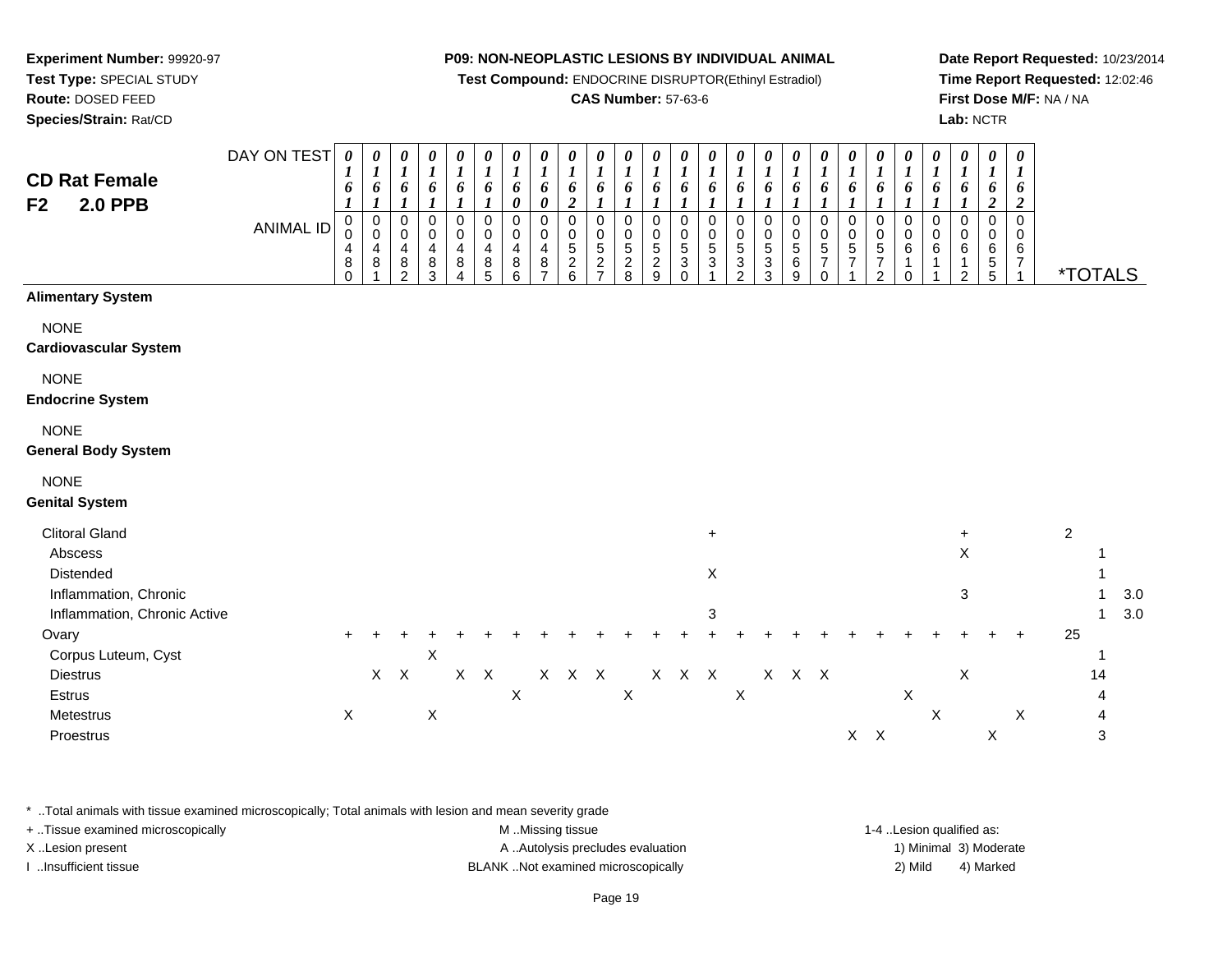**Test Compound:** ENDOCRINE DISRUPTOR(Ethinyl Estradiol)

## **CAS Number:** 57-63-6

**Date Report Requested:** 10/23/2014**Time Report Requested:** 12:02:46**First Dose M/F:** NA / NA**Lab:** NCTR

| <b>CD Rat Female</b>        | DAY ON TEST      | 0<br>6                        | 0<br>$\boldsymbol{l}$<br>6                                          | $\frac{\theta}{I}$<br>6                         | 0<br>$\boldsymbol{l}$<br>6                                            | 0<br>$\boldsymbol{l}$<br>6               | 0<br>$\boldsymbol{l}$<br>6                                                        | $\boldsymbol{\theta}$<br>$\boldsymbol{l}$<br>6         | 0<br>$\boldsymbol{l}$<br>6 | $\boldsymbol{\theta}$<br>$\boldsymbol{l}$<br>6                            | 0<br>$\boldsymbol{l}$<br>6                                   | 0<br>$\boldsymbol{l}$<br>6                   | 0<br>$\boldsymbol{l}$<br>6                                                            | 0<br>$\boldsymbol{l}$<br>6                                              | 0<br>$\boldsymbol{l}$<br>6                                                | 0<br>$\boldsymbol{l}$<br>6                                              | 0<br>$\boldsymbol{l}$<br>6      | 0<br>$\boldsymbol{l}$<br>6                    | 0<br>$\boldsymbol{l}$<br>6                                                             | 0<br>$\boldsymbol{l}$<br>6                                   | 0<br>$\boldsymbol{l}$<br>6                           | 0<br>$\boldsymbol{l}$<br>6 | 0<br>$\boldsymbol{l}$<br>6 | $\boldsymbol{\theta}$<br>$\boldsymbol{l}$<br>6 | 0<br>1<br>6                               | $\boldsymbol{\theta}$<br>1<br>6                |    |                       |     |
|-----------------------------|------------------|-------------------------------|---------------------------------------------------------------------|-------------------------------------------------|-----------------------------------------------------------------------|------------------------------------------|-----------------------------------------------------------------------------------|--------------------------------------------------------|----------------------------|---------------------------------------------------------------------------|--------------------------------------------------------------|----------------------------------------------|---------------------------------------------------------------------------------------|-------------------------------------------------------------------------|---------------------------------------------------------------------------|-------------------------------------------------------------------------|---------------------------------|-----------------------------------------------|----------------------------------------------------------------------------------------|--------------------------------------------------------------|------------------------------------------------------|----------------------------|----------------------------|------------------------------------------------|-------------------------------------------|------------------------------------------------|----|-----------------------|-----|
| F2<br><b>2.0 PPB</b>        | <b>ANIMAL ID</b> | 1<br>$\pmb{0}$<br>4<br>8<br>0 | $\boldsymbol{l}$<br>$\pmb{0}$<br>$\mathsf 0$<br>$\overline{4}$<br>8 | 0<br>0<br>$\overline{4}$<br>8<br>$\overline{2}$ | $\boldsymbol{l}$<br>0<br>0<br>$\overline{\mathbf{4}}$<br>$\bf 8$<br>3 | 1<br>0<br>$\,0\,$<br>$\overline{4}$<br>8 | $\boldsymbol{l}$<br>$\mathbf 0$<br>$\pmb{0}$<br>$\overline{\mathbf{4}}$<br>8<br>5 | $\boldsymbol{\theta}$<br>$\pmb{0}$<br>0<br>4<br>8<br>6 | 0<br>0<br>0<br>4<br>8      | $\boldsymbol{2}$<br>$\mathbf 0$<br>0<br>$\sqrt{5}$<br>$\overline{c}$<br>6 | 1<br>$\pmb{0}$<br>$\pmb{0}$<br>$\,$ 5 $\,$<br>$\overline{c}$ | 0<br>0<br>$\,$ 5 $\,$<br>$\overline{c}$<br>8 | $\boldsymbol{l}$<br>0<br>$\begin{array}{c} 0 \\ 5 \end{array}$<br>$\overline{c}$<br>9 | $\boldsymbol{l}$<br>$\pmb{0}$<br>$\,0\,$<br>$\sqrt{5}$<br>3<br>$\Omega$ | $\boldsymbol{l}$<br>$\mathbf 0$<br>$\pmb{0}$<br>$\,$ 5 $\,$<br>$\sqrt{3}$ | $\pmb{0}$<br>$\pmb{0}$<br>$\,$ 5 $\,$<br>$\mathbf{3}$<br>$\overline{2}$ | 0<br>0<br>$\,$ 5 $\,$<br>3<br>3 | $\mathbf 0$<br>0<br>$\mathbf 5$<br>$\,6$<br>9 | $\pmb{0}$<br>$\begin{smallmatrix}0\0\5\end{smallmatrix}$<br>$\overline{7}$<br>$\Omega$ | 0<br>$\begin{array}{c} 0 \\ 5 \end{array}$<br>$\overline{7}$ | 0<br>$\pmb{0}$<br>$\,$ 5 $\,$<br>$\overline{7}$<br>2 | 0<br>0<br>$\,6$<br>1<br>0  | 0<br>0<br>6                | 0<br>0<br>6<br>1<br>2                          | $\boldsymbol{2}$<br>0<br>0<br>6<br>5<br>5 | $\boldsymbol{2}$<br>$\mathsf 0$<br>0<br>6<br>7 |    | <i><b>*TOTALS</b></i> |     |
| Oviduct                     |                  | $\ddot{}$                     |                                                                     |                                                 |                                                                       |                                          |                                                                                   |                                                        |                            |                                                                           |                                                              |                                              |                                                                                       |                                                                         |                                                                           |                                                                         |                                 |                                               |                                                                                        |                                                              |                                                      |                            |                            |                                                |                                           | $\ddot{}$                                      | 25 |                       |     |
| <b>Uterus</b>               |                  |                               |                                                                     |                                                 |                                                                       |                                          |                                                                                   |                                                        |                            |                                                                           |                                                              |                                              |                                                                                       |                                                                         |                                                                           |                                                                         |                                 |                                               |                                                                                        |                                                              |                                                      |                            |                            |                                                |                                           | ÷                                              | 25 |                       |     |
| <b>Diestrus</b>             |                  |                               | X                                                                   | X                                               |                                                                       | $\mathsf{X}$                             | $\boldsymbol{\mathsf{X}}$                                                         |                                                        | X                          | X                                                                         | $\boldsymbol{X}$                                             |                                              | X                                                                                     | $\boldsymbol{X}$                                                        |                                                                           |                                                                         | X                               | $\boldsymbol{\mathsf{X}}$                     |                                                                                        |                                                              |                                                      |                            |                            | $\boldsymbol{\mathsf{X}}$                      |                                           |                                                |    | 12                    |     |
| Estrus                      |                  |                               |                                                                     |                                                 |                                                                       |                                          |                                                                                   | X                                                      |                            |                                                                           |                                                              | Χ                                            |                                                                                       |                                                                         |                                                                           | $\mathsf X$                                                             |                                 |                                               |                                                                                        |                                                              |                                                      | X                          |                            |                                                |                                           |                                                |    |                       |     |
| Metestrus                   |                  | $\mathsf X$                   |                                                                     |                                                 | $\mathsf X$                                                           |                                          |                                                                                   |                                                        |                            |                                                                           |                                                              |                                              |                                                                                       |                                                                         | Χ                                                                         |                                                                         |                                 |                                               | $\mathsf X$                                                                            |                                                              |                                                      |                            | X                          |                                                |                                           | $\mathsf X$                                    |    | 6                     |     |
| Proestrus                   |                  |                               |                                                                     |                                                 |                                                                       |                                          |                                                                                   |                                                        |                            |                                                                           |                                                              |                                              |                                                                                       |                                                                         |                                                                           |                                                                         |                                 |                                               |                                                                                        |                                                              | $X$ $X$                                              |                            |                            |                                                | X                                         |                                                |    | 3                     |     |
| Vagina                      |                  |                               |                                                                     |                                                 |                                                                       |                                          |                                                                                   |                                                        |                            |                                                                           |                                                              |                                              |                                                                                       |                                                                         |                                                                           |                                                                         |                                 |                                               |                                                                                        | $\ddot{}$                                                    |                                                      |                            |                            |                                                | $+$                                       | $+$                                            | 25 |                       |     |
| <b>Diestrus</b>             |                  |                               | $\mathsf{X}$                                                        | X                                               |                                                                       | $\mathsf{X}$                             | $\boldsymbol{\mathsf{X}}$                                                         |                                                        | X                          | $\mathsf{X}$                                                              | $\boldsymbol{\mathsf{X}}$                                    |                                              | X                                                                                     | $\mathsf{X}$                                                            |                                                                           |                                                                         | X                               | X                                             |                                                                                        |                                                              |                                                      |                            |                            | X                                              |                                           |                                                |    | 12                    |     |
| Estrus                      |                  |                               |                                                                     |                                                 |                                                                       |                                          |                                                                                   | $\mathsf X$                                            |                            |                                                                           |                                                              | $\mathsf X$                                  |                                                                                       |                                                                         |                                                                           | $\mathsf X$                                                             |                                 |                                               |                                                                                        |                                                              |                                                      | $\mathsf X$                |                            |                                                |                                           |                                                |    |                       |     |
| Metestrus                   |                  | $\mathsf X$                   |                                                                     |                                                 | X                                                                     |                                          |                                                                                   |                                                        |                            |                                                                           |                                                              |                                              |                                                                                       |                                                                         | X                                                                         |                                                                         |                                 |                                               | $\mathsf X$                                                                            |                                                              |                                                      |                            | $\pmb{\times}$             |                                                |                                           | $\mathsf X$                                    |    | $\,6$                 |     |
| Mucocyte, Hyperplasia       |                  |                               |                                                                     |                                                 |                                                                       | 3                                        |                                                                                   |                                                        |                            |                                                                           |                                                              |                                              |                                                                                       | 1                                                                       |                                                                           |                                                                         |                                 |                                               |                                                                                        |                                                              |                                                      |                            |                            |                                                |                                           |                                                |    | $\overline{c}$        | 2.0 |
| Proestrus                   |                  |                               |                                                                     |                                                 |                                                                       |                                          |                                                                                   |                                                        |                            |                                                                           |                                                              |                                              |                                                                                       |                                                                         |                                                                           |                                                                         |                                 |                                               |                                                                                        |                                                              | $X$ $X$                                              |                            |                            |                                                | X                                         |                                                |    | 3                     |     |
| <b>Hematopoietic System</b> |                  |                               |                                                                     |                                                 |                                                                       |                                          |                                                                                   |                                                        |                            |                                                                           |                                                              |                                              |                                                                                       |                                                                         |                                                                           |                                                                         |                                 |                                               |                                                                                        |                                                              |                                                      |                            |                            |                                                |                                           |                                                |    |                       |     |
| <b>NONE</b>                 |                  |                               |                                                                     |                                                 |                                                                       |                                          |                                                                                   |                                                        |                            |                                                                           |                                                              |                                              |                                                                                       |                                                                         |                                                                           |                                                                         |                                 |                                               |                                                                                        |                                                              |                                                      |                            |                            |                                                |                                           |                                                |    |                       |     |
| <b>Integumentary System</b> |                  |                               |                                                                     |                                                 |                                                                       |                                          |                                                                                   |                                                        |                            |                                                                           |                                                              |                                              |                                                                                       |                                                                         |                                                                           |                                                                         |                                 |                                               |                                                                                        |                                                              |                                                      |                            |                            |                                                |                                           |                                                |    |                       |     |
| Mammary Gland               |                  |                               |                                                                     |                                                 |                                                                       |                                          |                                                                                   |                                                        |                            |                                                                           |                                                              |                                              |                                                                                       |                                                                         |                                                                           |                                                                         |                                 |                                               |                                                                                        |                                                              |                                                      |                            |                            |                                                |                                           | $\ddot{}$                                      | 25 |                       |     |
| Alveolus, Hyperplasia       |                  | 1                             |                                                                     |                                                 | 3                                                                     |                                          |                                                                                   | $\overline{c}$                                         | 2                          |                                                                           | $\overline{c}$                                               |                                              |                                                                                       |                                                                         | $\overline{c}$                                                            |                                                                         | 2                               |                                               |                                                                                        | 1                                                            | $\mathbf 1$                                          |                            |                            |                                                |                                           |                                                |    | 15                    | 1.5 |
| Lobules, Hyperplasia        |                  |                               |                                                                     |                                                 | $\mathbf{3}$                                                          |                                          |                                                                                   |                                                        | $\overline{c}$             |                                                                           | $\boldsymbol{2}$                                             | 1                                            |                                                                                       | 1                                                                       | $\overline{c}$                                                            | $\overline{c}$                                                          | $\overline{2}$                  |                                               |                                                                                        | $\overline{c}$                                               |                                                      |                            |                            |                                                |                                           |                                                |    | 10                    | 1.8 |
| Musculoskeletal System      |                  |                               |                                                                     |                                                 |                                                                       |                                          |                                                                                   |                                                        |                            |                                                                           |                                                              |                                              |                                                                                       |                                                                         |                                                                           |                                                                         |                                 |                                               |                                                                                        |                                                              |                                                      |                            |                            |                                                |                                           |                                                |    |                       |     |
| <b>NONE</b>                 |                  |                               |                                                                     |                                                 |                                                                       |                                          |                                                                                   |                                                        |                            |                                                                           |                                                              |                                              |                                                                                       |                                                                         |                                                                           |                                                                         |                                 |                                               |                                                                                        |                                                              |                                                      |                            |                            |                                                |                                           |                                                |    |                       |     |
| Nervous System              |                  |                               |                                                                     |                                                 |                                                                       |                                          |                                                                                   |                                                        |                            |                                                                           |                                                              |                                              |                                                                                       |                                                                         |                                                                           |                                                                         |                                 |                                               |                                                                                        |                                                              |                                                      |                            |                            |                                                |                                           |                                                |    |                       |     |

\* ..Total animals with tissue examined microscopically; Total animals with lesion and mean severity grade

**Experiment Number:** 99920-97**Test Type:** SPECIAL STUDY**Route:** DOSED FEED**Species/Strain:** Rat/CD

+ ..Tissue examined microscopically examined microscopically examined as:  $M$  ..Missing tissue 1-4 ..Lesion qualified as: X..Lesion present **A ..Autolysis precludes evaluation** A ..Autolysis precludes evaluation 1) Minimal 3) Moderate

I ..Insufficient tissue BLANK ..Not examined microscopically 2) Mild 4) Marked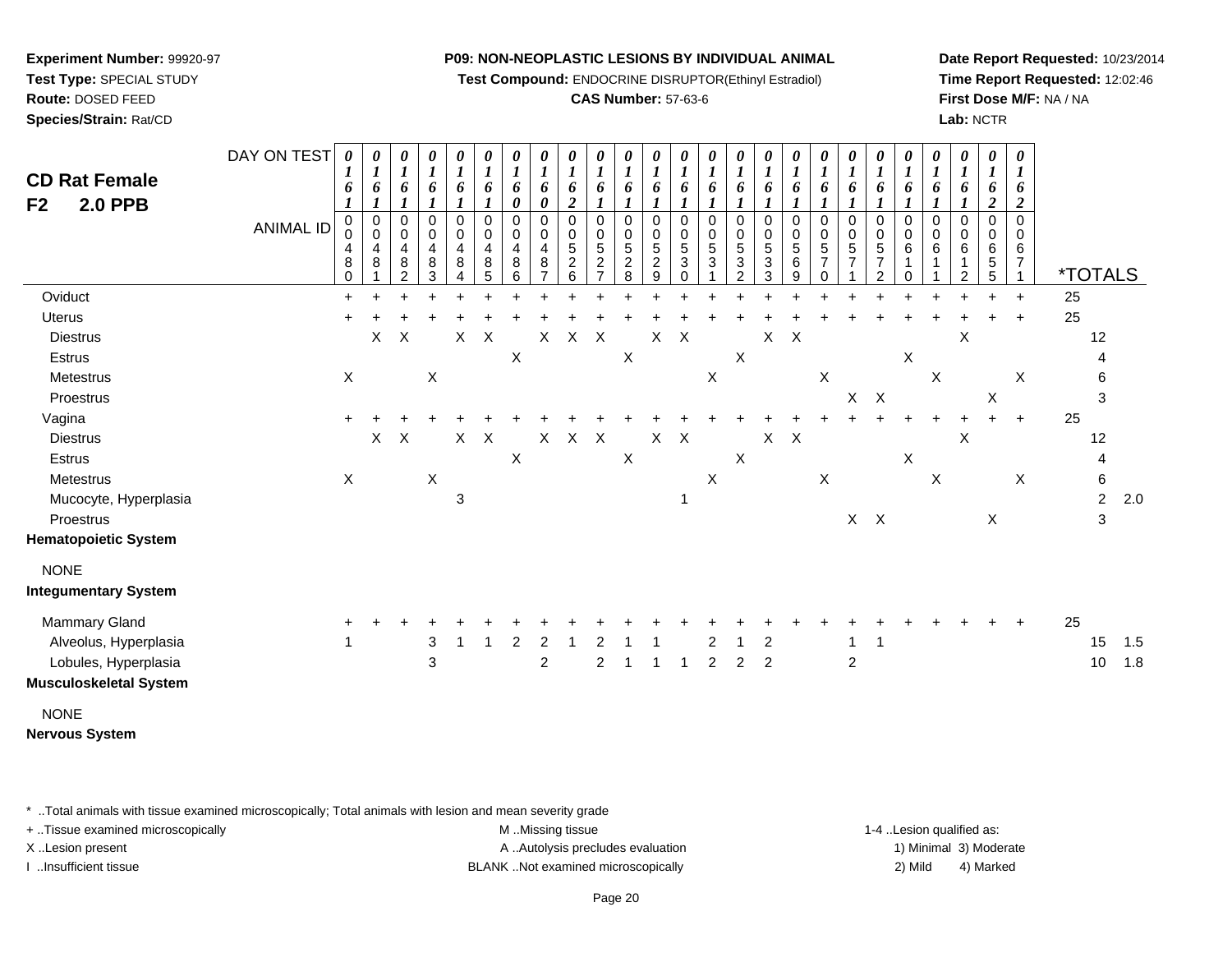**Test Compound:** ENDOCRINE DISRUPTOR(Ethinyl Estradiol)

# **CAS Number:** 57-63-6

<sup>1</sup> <sup>2</sup> <sup>4</sup> <sup>2</sup> <sup>2</sup> <sup>3</sup> <sup>2</sup> <sup>1</sup> <sup>1</sup> <sup>1</sup> <sup>1</sup> <sup>1</sup> <sup>1</sup> <sup>1</sup> <sup>1</sup> <sup>1</sup> <sup>1</sup> <sup>1</sup> <sup>2</sup> <sup>1</sup> <sup>1</sup> <sup>1</sup> <sup>1</sup> <sup>23</sup> 1.4

**Date Report Requested:** 10/23/2014**Time Report Requested:** 12:02:47**First Dose M/F:** NA / NA**Lab:** NCTR

| <b>CD Rat Female</b><br><b>2.0 PPB</b><br>F <sub>2</sub> | DAY ON TEST<br>ANIMAL ID | $\boldsymbol{\theta}$<br>$\boldsymbol{I}$<br>6<br>$\boldsymbol{0}$<br>0<br>4<br>$\bf 8$<br>$\Omega$ | $\mathbf{I}$<br>$\boldsymbol{0}$<br>$\boldsymbol{0}$<br>4<br>8 | 0<br>6<br>0<br>$\pmb{0}$<br>$\overline{\mathbf{4}}$<br>$\bf 8$<br>$\overline{2}$ | 0<br>6<br>0<br>$\pmb{0}$<br>4<br>8<br>3 | 0<br>1<br>6<br>0<br>0<br>4<br>8<br>4 | $\pmb{\theta}$<br>$\boldsymbol{l}$<br>6<br>0<br>$\mathbf 0$<br>$\overline{4}$<br>8<br>5 | 0<br>6<br>0<br>0<br>$\pmb{0}$<br>4<br>8<br>6 | 0<br>6<br>0<br>$\pmb{0}$<br>4<br>8<br>⇁ | 0<br>6<br>ി<br>0<br>$\overline{5}$<br>$\overline{c}$<br>6 | 0<br>6<br>$\pmb{0}$<br>$\overline{5}$<br>$\overline{c}$ | 0<br>$\boldsymbol{l}$<br>6<br>0<br>$\begin{smallmatrix}0\0\5\end{smallmatrix}$<br>$\overline{c}$<br>8 | 0<br>6<br>$\pmb{0}$<br>$\sqrt{5}$<br>$\overline{c}$<br>9 | 0<br>1<br>6<br>$\pmb{0}$<br>$\sqrt{5}$<br>3<br>0 | $\boldsymbol{\theta}$<br>6<br>0<br>$\pmb{0}$<br>$\sqrt{5}$<br>$\ensuremath{\mathsf{3}}$ | $\boldsymbol{\theta}$<br>6<br>0<br>$\pmb{0}$<br>5<br>3<br>2 | 0<br>$\mathbf{I}$<br>6<br>0<br>$\pmb{0}$<br>$\,$ 5 $\,$<br>$\ensuremath{\mathsf{3}}$<br>3 | 1<br>$\pmb{0}$<br>5<br>6<br>9 | 0<br>6<br>0<br>$\pmb{0}$<br>5<br>$\overline{7}$<br>0 | 0<br>6<br>0<br>0<br>5<br>$\overline{7}$ | 0<br>6<br>0<br>0<br>$\sqrt{5}$<br>$\overline{7}$<br>2 | $\boldsymbol{\theta}$<br>$\boldsymbol{l}$<br>6<br>0<br>$\pmb{0}$<br>$\,6\,$<br>1<br>$\Omega$ | 0<br>6<br>0<br>0<br>$\,6\,$ | $\boldsymbol{\theta}$<br>$\mathbf{I}$<br>6<br>0<br>6<br>2 | 0<br>$\mathbf{I}$<br>0<br>6<br>5<br>5 | $\boldsymbol{\theta}$<br>6<br>2<br>$\Omega$<br>0<br>6<br>$\overline{7}$ |    | <i><b>*TOTALS</b></i> |     |
|----------------------------------------------------------|--------------------------|-----------------------------------------------------------------------------------------------------|----------------------------------------------------------------|----------------------------------------------------------------------------------|-----------------------------------------|--------------------------------------|-----------------------------------------------------------------------------------------|----------------------------------------------|-----------------------------------------|-----------------------------------------------------------|---------------------------------------------------------|-------------------------------------------------------------------------------------------------------|----------------------------------------------------------|--------------------------------------------------|-----------------------------------------------------------------------------------------|-------------------------------------------------------------|-------------------------------------------------------------------------------------------|-------------------------------|------------------------------------------------------|-----------------------------------------|-------------------------------------------------------|----------------------------------------------------------------------------------------------|-----------------------------|-----------------------------------------------------------|---------------------------------------|-------------------------------------------------------------------------|----|-----------------------|-----|
| <b>Nervous System</b>                                    |                          |                                                                                                     |                                                                |                                                                                  |                                         |                                      |                                                                                         |                                              |                                         |                                                           |                                                         |                                                                                                       |                                                          |                                                  |                                                                                         |                                                             |                                                                                           |                               |                                                      |                                         |                                                       |                                                                                              |                             |                                                           |                                       |                                                                         |    |                       |     |
| <b>NONE</b>                                              |                          |                                                                                                     |                                                                |                                                                                  |                                         |                                      |                                                                                         |                                              |                                         |                                                           |                                                         |                                                                                                       |                                                          |                                                  |                                                                                         |                                                             |                                                                                           |                               |                                                      |                                         |                                                       |                                                                                              |                             |                                                           |                                       |                                                                         |    |                       |     |
| <b>Respiratory System</b>                                |                          |                                                                                                     |                                                                |                                                                                  |                                         |                                      |                                                                                         |                                              |                                         |                                                           |                                                         |                                                                                                       |                                                          |                                                  |                                                                                         |                                                             |                                                                                           |                               |                                                      |                                         |                                                       |                                                                                              |                             |                                                           |                                       |                                                                         |    |                       |     |
| <b>NONE</b>                                              |                          |                                                                                                     |                                                                |                                                                                  |                                         |                                      |                                                                                         |                                              |                                         |                                                           |                                                         |                                                                                                       |                                                          |                                                  |                                                                                         |                                                             |                                                                                           |                               |                                                      |                                         |                                                       |                                                                                              |                             |                                                           |                                       |                                                                         |    |                       |     |
| <b>Special Senses System</b>                             |                          |                                                                                                     |                                                                |                                                                                  |                                         |                                      |                                                                                         |                                              |                                         |                                                           |                                                         |                                                                                                       |                                                          |                                                  |                                                                                         |                                                             |                                                                                           |                               |                                                      |                                         |                                                       |                                                                                              |                             |                                                           |                                       |                                                                         |    |                       |     |
| <b>NONE</b>                                              |                          |                                                                                                     |                                                                |                                                                                  |                                         |                                      |                                                                                         |                                              |                                         |                                                           |                                                         |                                                                                                       |                                                          |                                                  |                                                                                         |                                                             |                                                                                           |                               |                                                      |                                         |                                                       |                                                                                              |                             |                                                           |                                       |                                                                         |    |                       |     |
| <b>Urinary System</b>                                    |                          |                                                                                                     |                                                                |                                                                                  |                                         |                                      |                                                                                         |                                              |                                         |                                                           |                                                         |                                                                                                       |                                                          |                                                  |                                                                                         |                                                             |                                                                                           |                               |                                                      |                                         |                                                       |                                                                                              |                             |                                                           |                                       |                                                                         |    |                       |     |
| Kidney                                                   |                          | +                                                                                                   |                                                                |                                                                                  |                                         |                                      |                                                                                         |                                              |                                         |                                                           |                                                         |                                                                                                       |                                                          |                                                  |                                                                                         |                                                             |                                                                                           |                               |                                                      |                                         |                                                       |                                                                                              |                             |                                                           |                                       | $\pm$                                                                   | 25 |                       |     |
| Cortex, Cyst                                             |                          |                                                                                                     |                                                                |                                                                                  |                                         |                                      |                                                                                         |                                              |                                         |                                                           |                                                         |                                                                                                       |                                                          |                                                  |                                                                                         |                                                             |                                                                                           |                               |                                                      |                                         |                                                       |                                                                                              |                             |                                                           |                                       | X                                                                       |    |                       |     |
| Inflammation, Chronic Active                             |                          |                                                                                                     |                                                                |                                                                                  |                                         |                                      |                                                                                         |                                              |                                         |                                                           |                                                         |                                                                                                       |                                                          |                                                  |                                                                                         |                                                             |                                                                                           |                               |                                                      |                                         |                                                       |                                                                                              |                             |                                                           |                                       |                                                                         |    |                       | 1.0 |

\* ..Total animals with tissue examined microscopically; Total animals with lesion and mean severity grade

Renal Tubule, Mineralization

**Experiment Number:** 99920-97**Test Type:** SPECIAL STUDY**Route:** DOSED FEED**Species/Strain:** Rat/CD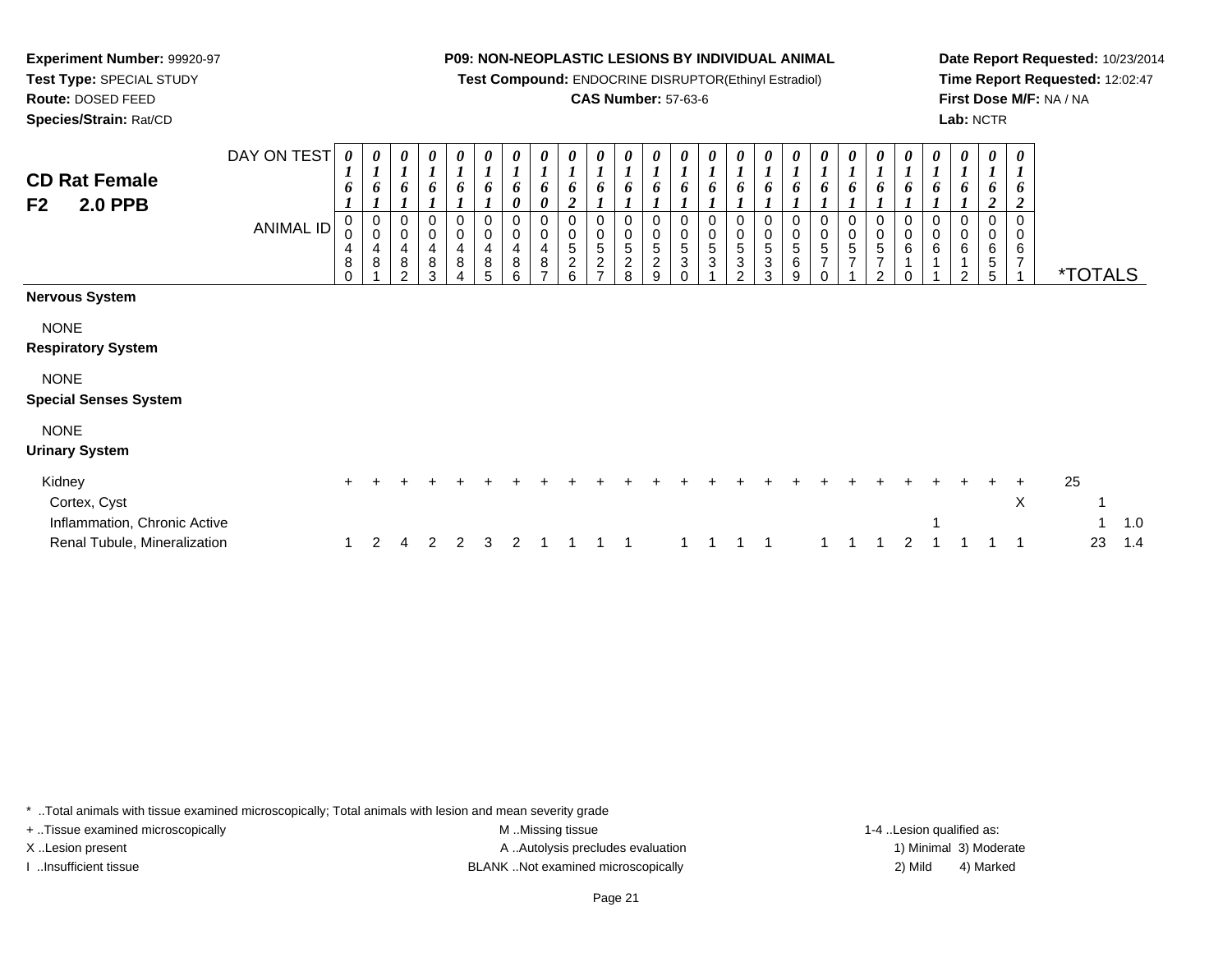**Test Compound:** ENDOCRINE DISRUPTOR(Ethinyl Estradiol)

# **CAS Number:** 57-63-6

**Date Report Requested:** 10/23/2014**Time Report Requested:** 12:02:47**First Dose M/F:** NA / NA**Lab:** NCTR

| <b>CD Rat Female</b><br><b>10 PPB</b><br>F <sub>2</sub>                                                                                | DAY ON TEST<br><b>ANIMAL ID</b> | 0<br>$\boldsymbol{l}$<br>6<br>$\boldsymbol{l}$<br>0<br>0<br>4<br>$\bf 8$<br>8 | 0<br>$\boldsymbol{I}$<br>6<br>$\boldsymbol{l}$<br>0<br>$\mathbf 0$<br>4<br>8<br>9 | $\frac{\boldsymbol{0}}{\boldsymbol{1}}$<br>6<br>$\boldsymbol{l}$<br>$\,0\,$<br>$\pmb{0}$<br>4<br>9<br>$\Omega$ | $\boldsymbol{\theta}$<br>$\boldsymbol{l}$<br>$\boldsymbol{6}$<br>$\boldsymbol{I}$<br>$\pmb{0}$<br>$\mathbf 0$<br>$\overline{5}$<br>$\sqrt{3}$<br>4 | 0<br>$\boldsymbol{l}$<br>6<br>$\boldsymbol{l}$<br>0<br>$\pmb{0}$<br>5<br>$\ensuremath{\mathsf{3}}$<br>5 | 0<br>$\boldsymbol{l}$<br>6<br>$\boldsymbol{l}$<br>0<br>$\mathbf 0$<br>$\overline{5}$<br>$\sqrt{3}$<br>6 | 0<br>$\boldsymbol{I}$<br>6<br>1<br>0<br>0<br>$\sqrt{5}$<br>3<br>7 | $\pmb{\theta}$<br>$\boldsymbol{l}$<br>6<br>$\boldsymbol{l}$<br>$\mathbf 0$<br>0<br>$5\,$<br>$\ensuremath{\mathsf{3}}$<br>8 | $\pmb{\theta}$<br>$\boldsymbol{\mathit{1}}$<br>6<br>$\boldsymbol{l}$<br>0<br>$\mathbf 0$<br>$\sqrt{5}$<br>$\overline{7}$<br>3 | 0<br>$\boldsymbol{l}$<br>6<br>1<br>$\pmb{0}$<br>$\pmb{0}$<br>$\frac{5}{7}$<br>4 | 0<br>$\boldsymbol{l}$<br>6<br>$\boldsymbol{I}$<br>$\mathbf 0$<br>$\mathbf 0$<br>$\overline{5}$<br>$\overline{7}$<br>5 | 0<br>$\boldsymbol{\mathit{1}}$<br>6<br>$\boldsymbol{l}$<br>$\mathbf 0$<br>$\boldsymbol{0}$<br>5<br>$\overline{7}$<br>6 | 0<br>$\boldsymbol{l}$<br>6<br>$\mathbf{I}$<br>0<br>0<br>$\sqrt{5}$<br>7<br>⇁ | 0<br>$\boldsymbol{I}$<br>6<br>$\boldsymbol{l}$<br>0<br>$\pmb{0}$<br>$\sqrt{5}$<br>$\overline{7}$<br>8 | 0<br>$\boldsymbol{l}$<br>6<br>$\boldsymbol{l}$<br>0<br>$\mathbf 0$<br>$\sqrt{5}$<br>$\overline{7}$<br>9 | $\pmb{\theta}$<br>$\boldsymbol{l}$<br>6<br>$\boldsymbol{l}$<br>0<br>$\mathbf 0$<br>$\,$ 5 $\,$<br>8<br>$\Omega$ | $\frac{\boldsymbol{\theta}}{\boldsymbol{I}}$<br>6<br>$\boldsymbol{l}$<br>$\,0\,$<br>$\begin{smallmatrix}0\0\5\end{smallmatrix}$<br>$\bf8$ | $\boldsymbol{\theta}$<br>$\boldsymbol{l}$<br>6<br>$\mathbf{3}$<br>$\mathbf 0$<br>$\mathbf 0$<br>$\,6\,$<br>$\overline{1}$<br>3 | 0<br>$\boldsymbol{I}$<br>6<br>$\boldsymbol{2}$<br>$\mathbf 0$<br>0<br>6<br>1<br>4 | 0<br>$\boldsymbol{l}$<br>6<br>$\mathbf{I}$<br>0<br>0<br>$\,6$<br>1<br>6 | 0<br>$\boldsymbol{\mathit{1}}$<br>6<br>$\mathbf 0$<br>$\mathbf 0$<br>6<br>$\overline{7}$ | 0<br>$\boldsymbol{\mathit{1}}$<br>6<br>$\Omega$<br>0<br>6<br>8 | $\boldsymbol{\theta}$<br>$\boldsymbol{l}$<br>6<br>1<br>0<br>0<br>6<br>1<br>9 | 0<br>$\boldsymbol{l}$<br>6<br>1<br>$\mathbf 0$<br>0<br>6<br>$\boldsymbol{2}$<br>$\mathbf 0$ | $\boldsymbol{\theta}$<br>$\boldsymbol{l}$<br>6<br>$\boldsymbol{\beta}$<br>$\mathbf 0$<br>$\mathbf 0$<br>$\,6$<br>$\frac{5}{6}$ |              | <i><b>*TOTALS</b></i>     |            |
|----------------------------------------------------------------------------------------------------------------------------------------|---------------------------------|-------------------------------------------------------------------------------|-----------------------------------------------------------------------------------|----------------------------------------------------------------------------------------------------------------|----------------------------------------------------------------------------------------------------------------------------------------------------|---------------------------------------------------------------------------------------------------------|---------------------------------------------------------------------------------------------------------|-------------------------------------------------------------------|----------------------------------------------------------------------------------------------------------------------------|-------------------------------------------------------------------------------------------------------------------------------|---------------------------------------------------------------------------------|-----------------------------------------------------------------------------------------------------------------------|------------------------------------------------------------------------------------------------------------------------|------------------------------------------------------------------------------|-------------------------------------------------------------------------------------------------------|---------------------------------------------------------------------------------------------------------|-----------------------------------------------------------------------------------------------------------------|-------------------------------------------------------------------------------------------------------------------------------------------|--------------------------------------------------------------------------------------------------------------------------------|-----------------------------------------------------------------------------------|-------------------------------------------------------------------------|------------------------------------------------------------------------------------------|----------------------------------------------------------------|------------------------------------------------------------------------------|---------------------------------------------------------------------------------------------|--------------------------------------------------------------------------------------------------------------------------------|--------------|---------------------------|------------|
| <b>Alimentary System</b>                                                                                                               |                                 |                                                                               |                                                                                   |                                                                                                                |                                                                                                                                                    |                                                                                                         |                                                                                                         |                                                                   |                                                                                                                            |                                                                                                                               |                                                                                 |                                                                                                                       |                                                                                                                        |                                                                              |                                                                                                       |                                                                                                         |                                                                                                                 |                                                                                                                                           |                                                                                                                                |                                                                                   |                                                                         |                                                                                          |                                                                |                                                                              |                                                                                             |                                                                                                                                |              |                           |            |
| Liver<br>Developmental Malformation<br>Inflammation, Chronic<br>Proliferation Connective Tissue, Focal<br><b>Cardiovascular System</b> |                                 |                                                                               |                                                                                   |                                                                                                                |                                                                                                                                                    |                                                                                                         | $+$<br>$\overline{2}$                                                                                   | $+$<br>$\overline{c}$                                             |                                                                                                                            |                                                                                                                               |                                                                                 |                                                                                                                       |                                                                                                                        |                                                                              |                                                                                                       |                                                                                                         |                                                                                                                 |                                                                                                                                           |                                                                                                                                |                                                                                   |                                                                         |                                                                                          | $\ddot{}$<br>X                                                 |                                                                              |                                                                                             |                                                                                                                                | $\sqrt{3}$   | 1                         | 2.0<br>2.0 |
| <b>NONE</b><br><b>Endocrine System</b>                                                                                                 |                                 |                                                                               |                                                                                   |                                                                                                                |                                                                                                                                                    |                                                                                                         |                                                                                                         |                                                                   |                                                                                                                            |                                                                                                                               |                                                                                 |                                                                                                                       |                                                                                                                        |                                                                              |                                                                                                       |                                                                                                         |                                                                                                                 |                                                                                                                                           |                                                                                                                                |                                                                                   |                                                                         |                                                                                          |                                                                |                                                                              |                                                                                             |                                                                                                                                |              |                           |            |
| <b>NONE</b><br><b>General Body System</b>                                                                                              |                                 |                                                                               |                                                                                   |                                                                                                                |                                                                                                                                                    |                                                                                                         |                                                                                                         |                                                                   |                                                                                                                            |                                                                                                                               |                                                                                 |                                                                                                                       |                                                                                                                        |                                                                              |                                                                                                       |                                                                                                         |                                                                                                                 |                                                                                                                                           |                                                                                                                                |                                                                                   |                                                                         |                                                                                          |                                                                |                                                                              |                                                                                             |                                                                                                                                |              |                           |            |
| <b>NONE</b><br><b>Genital System</b>                                                                                                   |                                 |                                                                               |                                                                                   |                                                                                                                |                                                                                                                                                    |                                                                                                         |                                                                                                         |                                                                   |                                                                                                                            |                                                                                                                               |                                                                                 |                                                                                                                       |                                                                                                                        |                                                                              |                                                                                                       |                                                                                                         |                                                                                                                 |                                                                                                                                           |                                                                                                                                |                                                                                   |                                                                         |                                                                                          |                                                                |                                                                              |                                                                                             |                                                                                                                                |              |                           |            |
| <b>Clitoral Gland</b><br>Distended<br>Inflammation, Chronic Active                                                                     |                                 |                                                                               |                                                                                   |                                                                                                                |                                                                                                                                                    |                                                                                                         |                                                                                                         |                                                                   |                                                                                                                            |                                                                                                                               |                                                                                 |                                                                                                                       | $\pm$<br>$\pmb{\times}$<br>$\overline{c}$                                                                              |                                                                              |                                                                                                       |                                                                                                         |                                                                                                                 |                                                                                                                                           |                                                                                                                                |                                                                                   |                                                                         |                                                                                          |                                                                |                                                                              |                                                                                             |                                                                                                                                | $\mathbf{1}$ | 1                         | 2.0        |
| Ovary                                                                                                                                  |                                 |                                                                               |                                                                                   |                                                                                                                |                                                                                                                                                    |                                                                                                         |                                                                                                         |                                                                   |                                                                                                                            |                                                                                                                               |                                                                                 |                                                                                                                       |                                                                                                                        |                                                                              |                                                                                                       |                                                                                                         |                                                                                                                 |                                                                                                                                           |                                                                                                                                |                                                                                   |                                                                         |                                                                                          |                                                                |                                                                              |                                                                                             |                                                                                                                                | 25           |                           |            |
| Cyst<br><b>Diestrus</b><br>Estrus<br>Metestrus                                                                                         |                                 | X                                                                             |                                                                                   | X X X                                                                                                          |                                                                                                                                                    | X                                                                                                       | X                                                                                                       | X<br>X                                                            |                                                                                                                            | X X X X                                                                                                                       |                                                                                 |                                                                                                                       |                                                                                                                        |                                                                              | X X X                                                                                                 |                                                                                                         |                                                                                                                 |                                                                                                                                           | $X$ $X$                                                                                                                        | X                                                                                 |                                                                         |                                                                                          | X                                                              |                                                                              | $X$ $X$                                                                                     |                                                                                                                                |              | 13<br>5<br>$\overline{c}$ |            |

\* ..Total animals with tissue examined microscopically; Total animals with lesion and mean severity grade

| + Tissue examined microscopically | M Missing tissue                   | 1-4 Lesion qualified as: |                        |
|-----------------------------------|------------------------------------|--------------------------|------------------------|
| X Lesion present                  | A Autolysis precludes evaluation   |                          | 1) Minimal 3) Moderate |
| Insufficient tissue               | BLANK Not examined microscopically | 2) Mild                  | 4) Marked              |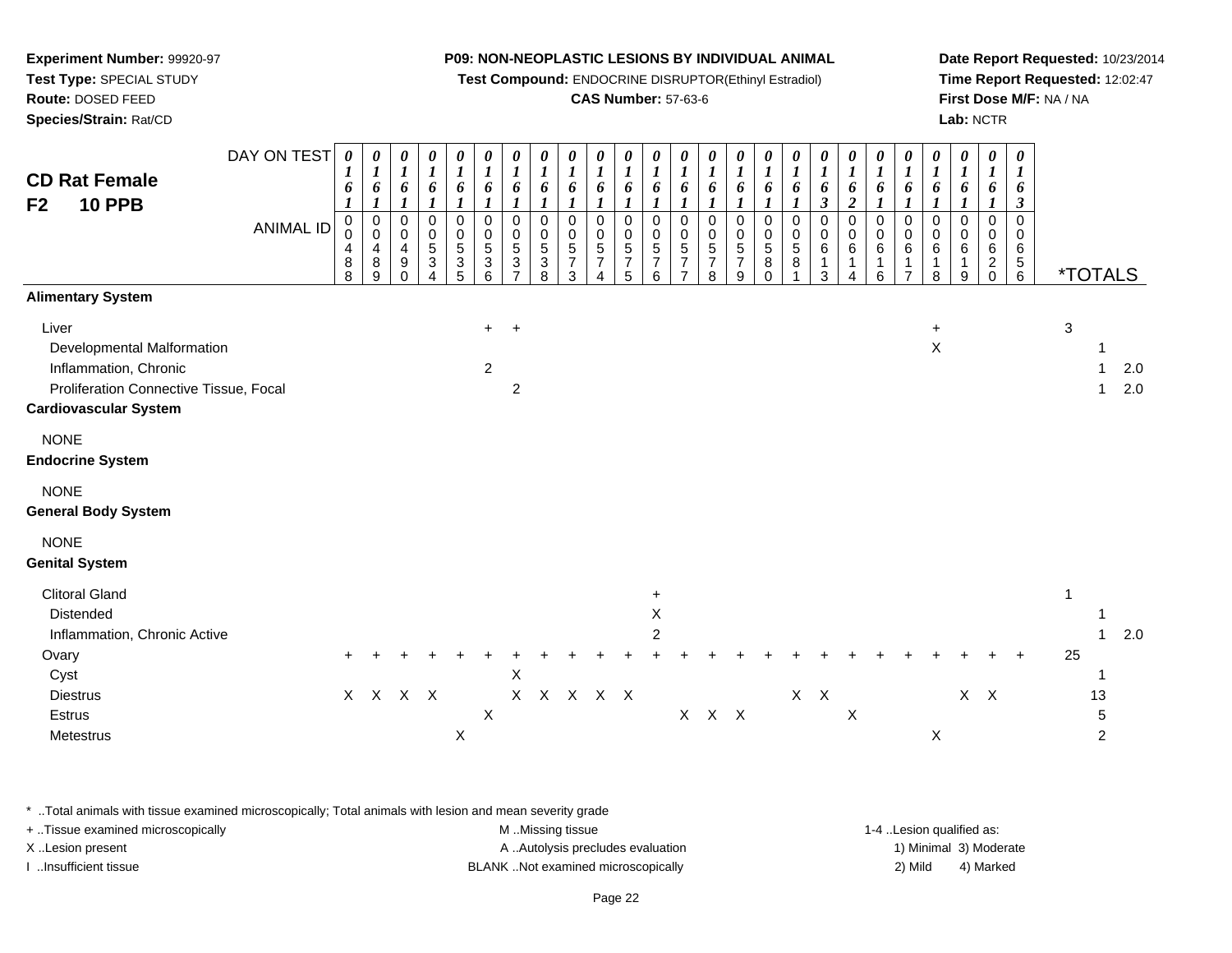**Test Compound:** ENDOCRINE DISRUPTOR(Ethinyl Estradiol)

#### **CAS Number:** 57-63-6

**Date Report Requested:** 10/23/2014**Time Report Requested:** 12:02:47**First Dose M/F:** NA / NA**Lab:** NCTR

| <b>CD Rat Female</b><br><b>10 PPB</b><br>F <sub>2</sub> | DAY ON TEST<br><b>ANIMAL ID</b> | $\boldsymbol{\theta}$<br>$\boldsymbol{l}$<br>6<br>1<br>$\mathbf 0$<br>0<br>4<br>8<br>8 | 0<br>$\boldsymbol{l}$<br>6<br>$\pmb{0}$<br>$\pmb{0}$<br>$\overline{\mathbf{4}}$<br>$\,8\,$<br>9 | 0<br>$\boldsymbol{l}$<br>6<br>$\pmb{0}$<br>$\mathbf 0$<br>4<br>$\boldsymbol{9}$<br>$\Omega$ | 0<br>$\boldsymbol{l}$<br>6<br>$\mathbf 0$<br>$\pmb{0}$<br>$\mathbf 5$<br>$\ensuremath{\mathsf{3}}$<br>$\overline{A}$ | 0<br>$\boldsymbol{l}$<br>6<br>$\mathbf{I}$<br>$\mathbf 0$<br>$\pmb{0}$<br>$\overline{5}$<br>$\ensuremath{\mathsf{3}}$<br>5 | 0<br>$\boldsymbol{l}$<br>6<br>$\mathbf{I}$<br>$\mathbf 0$<br>$\,0\,$<br>$\frac{5}{3}$<br>$6\phantom{1}$ | 0<br>$\boldsymbol{l}$<br>6<br>$\boldsymbol{l}$<br>$\mathbf 0$<br>0<br>$\mathbf 5$<br>$\ensuremath{\mathsf{3}}$<br>$\overline{7}$ | 0<br>$\boldsymbol{l}$<br>6<br>0<br>0<br>5<br>$\ensuremath{\mathsf{3}}$<br>8 | 0<br>$\boldsymbol{l}$<br>6<br>$\mathbf 0$<br>0<br>$\sqrt{5}$<br>$\boldsymbol{7}$<br>3 | 0<br>$\boldsymbol{l}$<br>6<br>$\mathbf 0$<br>0<br>$\mathbf 5$<br>$\overline{7}$<br>$\overline{\mathbf{4}}$ | 0<br>1<br>6<br>0<br>0<br>$\sqrt{5}$<br>$\overline{\mathbf{7}}$<br>5 | 0<br>$\boldsymbol{l}$<br>6<br>0<br>0<br>$\sqrt{5}$<br>$\overline{7}$<br>$\,6$ | 0<br>$\boldsymbol{l}$<br>6<br>$\mathbf 0$<br>0<br>$\sqrt{5}$<br>7<br>7 | 0<br>$\boldsymbol{l}$<br>6<br>0<br>0<br>5<br>$\boldsymbol{7}$<br>8 | 0<br>$\boldsymbol{l}$<br>6<br>$\mathbf 0$<br>0<br>$\mathbf 5$<br>$\boldsymbol{7}$<br>$\boldsymbol{9}$ | 0<br>$\boldsymbol{l}$<br>6<br>$\boldsymbol{l}$<br>$\pmb{0}$<br>0<br>$\mathbf 5$<br>8<br>$\pmb{0}$ | $\begin{matrix} 0 \\ 1 \end{matrix}$<br>6<br>$\pmb{0}$<br>$\begin{smallmatrix}0\0\0\end{smallmatrix}$<br>$\overline{8}$ | $\frac{\theta}{I}$<br>$\boldsymbol{6}$<br>$\boldsymbol{\mathfrak{z}}$<br>0<br>$\pmb{0}$<br>$\,6\,$<br>$\mathbf{1}$<br>3 | 0<br>$\boldsymbol{l}$<br>6<br>$\boldsymbol{2}$<br>0<br>0<br>$\,6\,$<br>1<br>4 | $\boldsymbol{\theta}$<br>$\boldsymbol{l}$<br>6<br>$\mathbf 0$<br>0<br>$\,6$<br>1<br>6 | 0<br>$\boldsymbol{l}$<br>6<br>$\mathbf 0$<br>0<br>6<br>7 | 0<br>$\boldsymbol{l}$<br>6<br>$\Omega$<br>0<br>6<br>8 | 0<br>$\boldsymbol{l}$<br>6<br>$\Omega$<br>0<br>6<br>1<br>9 | 0<br>$\boldsymbol{l}$<br>6<br>0<br>0<br>6<br>$\overline{c}$<br>$\Omega$ | $\boldsymbol{\theta}$<br>$\boldsymbol{l}$<br>6<br>$\boldsymbol{\beta}$<br>0<br>0<br>$\,6\,$<br>$\frac{5}{6}$ | <i><b>*TOTALS</b></i> |    |     |
|---------------------------------------------------------|---------------------------------|----------------------------------------------------------------------------------------|-------------------------------------------------------------------------------------------------|---------------------------------------------------------------------------------------------|----------------------------------------------------------------------------------------------------------------------|----------------------------------------------------------------------------------------------------------------------------|---------------------------------------------------------------------------------------------------------|----------------------------------------------------------------------------------------------------------------------------------|-----------------------------------------------------------------------------|---------------------------------------------------------------------------------------|------------------------------------------------------------------------------------------------------------|---------------------------------------------------------------------|-------------------------------------------------------------------------------|------------------------------------------------------------------------|--------------------------------------------------------------------|-------------------------------------------------------------------------------------------------------|---------------------------------------------------------------------------------------------------|-------------------------------------------------------------------------------------------------------------------------|-------------------------------------------------------------------------------------------------------------------------|-------------------------------------------------------------------------------|---------------------------------------------------------------------------------------|----------------------------------------------------------|-------------------------------------------------------|------------------------------------------------------------|-------------------------------------------------------------------------|--------------------------------------------------------------------------------------------------------------|-----------------------|----|-----|
| Proestrus                                               |                                 |                                                                                        |                                                                                                 |                                                                                             |                                                                                                                      |                                                                                                                            |                                                                                                         |                                                                                                                                  |                                                                             |                                                                                       |                                                                                                            |                                                                     | X                                                                             |                                                                        |                                                                    |                                                                                                       | X                                                                                                 |                                                                                                                         |                                                                                                                         |                                                                               | $\sf X$                                                                               | X                                                        |                                                       |                                                            |                                                                         | X                                                                                                            |                       | 5  |     |
| Oviduct                                                 |                                 |                                                                                        |                                                                                                 |                                                                                             |                                                                                                                      |                                                                                                                            |                                                                                                         |                                                                                                                                  |                                                                             |                                                                                       |                                                                                                            |                                                                     |                                                                               |                                                                        |                                                                    |                                                                                                       |                                                                                                   |                                                                                                                         |                                                                                                                         |                                                                               |                                                                                       |                                                          |                                                       |                                                            |                                                                         |                                                                                                              | 25                    |    |     |
| Uterus                                                  |                                 |                                                                                        |                                                                                                 |                                                                                             |                                                                                                                      |                                                                                                                            |                                                                                                         |                                                                                                                                  |                                                                             |                                                                                       |                                                                                                            |                                                                     |                                                                               |                                                                        |                                                                    |                                                                                                       |                                                                                                   |                                                                                                                         |                                                                                                                         |                                                                               |                                                                                       |                                                          |                                                       |                                                            |                                                                         |                                                                                                              | 25                    |    |     |
| <b>Diestrus</b>                                         |                                 | $\mathsf{X}$                                                                           | $\times$                                                                                        |                                                                                             | X                                                                                                                    |                                                                                                                            |                                                                                                         | X                                                                                                                                | $\sf X$                                                                     | $\mathsf{X}$                                                                          | $X$ $X$                                                                                                    |                                                                     |                                                                               |                                                                        |                                                                    |                                                                                                       |                                                                                                   | $\mathsf{X}$                                                                                                            | $\boldsymbol{\mathsf{X}}$                                                                                               |                                                                               |                                                                                       |                                                          |                                                       |                                                            | X                                                                       |                                                                                                              |                       | 11 |     |
| Estrus                                                  |                                 |                                                                                        |                                                                                                 |                                                                                             |                                                                                                                      |                                                                                                                            | $\boldsymbol{\mathsf{X}}$                                                                               |                                                                                                                                  |                                                                             |                                                                                       |                                                                                                            |                                                                     |                                                                               | $\mathsf{X}$                                                           |                                                                    | $X$ $X$                                                                                               |                                                                                                   |                                                                                                                         |                                                                                                                         | $\boldsymbol{\mathsf{X}}$                                                     |                                                                                       |                                                          |                                                       |                                                            |                                                                         |                                                                                                              |                       | 5  |     |
| Metestrus                                               |                                 |                                                                                        |                                                                                                 | $\mathsf X$                                                                                 |                                                                                                                      | $\mathsf X$                                                                                                                |                                                                                                         |                                                                                                                                  |                                                                             |                                                                                       |                                                                                                            |                                                                     |                                                                               |                                                                        |                                                                    |                                                                                                       |                                                                                                   |                                                                                                                         |                                                                                                                         |                                                                               |                                                                                       |                                                          |                                                       | $X$ $X$                                                    |                                                                         |                                                                                                              |                       | 4  |     |
| Proestrus                                               |                                 |                                                                                        |                                                                                                 |                                                                                             |                                                                                                                      |                                                                                                                            |                                                                                                         |                                                                                                                                  |                                                                             |                                                                                       |                                                                                                            |                                                                     | X                                                                             |                                                                        |                                                                    |                                                                                                       | $\mathsf X$                                                                                       |                                                                                                                         |                                                                                                                         |                                                                               |                                                                                       | $X$ $X$                                                  |                                                       |                                                            |                                                                         | X                                                                                                            |                       | 5  |     |
| Vagina                                                  |                                 |                                                                                        |                                                                                                 |                                                                                             |                                                                                                                      |                                                                                                                            |                                                                                                         |                                                                                                                                  |                                                                             |                                                                                       |                                                                                                            |                                                                     |                                                                               |                                                                        |                                                                    |                                                                                                       |                                                                                                   |                                                                                                                         |                                                                                                                         |                                                                               |                                                                                       |                                                          |                                                       |                                                            |                                                                         | $\ddot{}$                                                                                                    | 25                    |    |     |
| <b>Diestrus</b>                                         |                                 | $\mathsf{X}$                                                                           | X                                                                                               |                                                                                             | X                                                                                                                    |                                                                                                                            |                                                                                                         | X                                                                                                                                | $\mathsf{X}$                                                                | $\boldsymbol{\mathsf{X}}$                                                             |                                                                                                            | X                                                                   |                                                                               |                                                                        |                                                                    |                                                                                                       |                                                                                                   | X                                                                                                                       | $\times$                                                                                                                |                                                                               |                                                                                       |                                                          |                                                       |                                                            | X                                                                       |                                                                                                              |                       | 10 |     |
| Estrus                                                  |                                 |                                                                                        |                                                                                                 |                                                                                             |                                                                                                                      |                                                                                                                            | $\boldsymbol{\mathsf{X}}$                                                                               |                                                                                                                                  |                                                                             |                                                                                       |                                                                                                            |                                                                     |                                                                               | X                                                                      |                                                                    | $X$ $X$                                                                                               |                                                                                                   |                                                                                                                         |                                                                                                                         | $\boldsymbol{\mathsf{X}}$                                                     |                                                                                       |                                                          |                                                       |                                                            |                                                                         |                                                                                                              |                       | 5  |     |
| Metestrus                                               |                                 |                                                                                        |                                                                                                 | X                                                                                           |                                                                                                                      | $\mathsf X$                                                                                                                |                                                                                                         |                                                                                                                                  |                                                                             |                                                                                       | X                                                                                                          |                                                                     |                                                                               |                                                                        |                                                                    |                                                                                                       |                                                                                                   |                                                                                                                         |                                                                                                                         |                                                                               |                                                                                       |                                                          |                                                       | $X$ $X$                                                    |                                                                         |                                                                                                              |                       | 5  |     |
| Proestrus                                               |                                 |                                                                                        |                                                                                                 |                                                                                             |                                                                                                                      |                                                                                                                            |                                                                                                         |                                                                                                                                  |                                                                             |                                                                                       |                                                                                                            |                                                                     | $\boldsymbol{\mathsf{X}}$                                                     |                                                                        |                                                                    |                                                                                                       | $\mathsf X$                                                                                       |                                                                                                                         |                                                                                                                         |                                                                               |                                                                                       | $X$ $X$                                                  |                                                       |                                                            |                                                                         | X                                                                                                            |                       | 5  |     |
| <b>Hematopoietic System</b>                             |                                 |                                                                                        |                                                                                                 |                                                                                             |                                                                                                                      |                                                                                                                            |                                                                                                         |                                                                                                                                  |                                                                             |                                                                                       |                                                                                                            |                                                                     |                                                                               |                                                                        |                                                                    |                                                                                                       |                                                                                                   |                                                                                                                         |                                                                                                                         |                                                                               |                                                                                       |                                                          |                                                       |                                                            |                                                                         |                                                                                                              |                       |    |     |
| <b>NONE</b>                                             |                                 |                                                                                        |                                                                                                 |                                                                                             |                                                                                                                      |                                                                                                                            |                                                                                                         |                                                                                                                                  |                                                                             |                                                                                       |                                                                                                            |                                                                     |                                                                               |                                                                        |                                                                    |                                                                                                       |                                                                                                   |                                                                                                                         |                                                                                                                         |                                                                               |                                                                                       |                                                          |                                                       |                                                            |                                                                         |                                                                                                              |                       |    |     |
| <b>Integumentary System</b>                             |                                 |                                                                                        |                                                                                                 |                                                                                             |                                                                                                                      |                                                                                                                            |                                                                                                         |                                                                                                                                  |                                                                             |                                                                                       |                                                                                                            |                                                                     |                                                                               |                                                                        |                                                                    |                                                                                                       |                                                                                                   |                                                                                                                         |                                                                                                                         |                                                                               |                                                                                       |                                                          |                                                       |                                                            |                                                                         |                                                                                                              |                       |    |     |
| <b>Mammary Gland</b>                                    |                                 |                                                                                        |                                                                                                 |                                                                                             |                                                                                                                      |                                                                                                                            |                                                                                                         |                                                                                                                                  |                                                                             |                                                                                       |                                                                                                            |                                                                     |                                                                               |                                                                        |                                                                    |                                                                                                       |                                                                                                   |                                                                                                                         |                                                                                                                         |                                                                               |                                                                                       |                                                          |                                                       |                                                            |                                                                         |                                                                                                              | 25                    |    |     |
| Alveolus, Hyperplasia                                   |                                 |                                                                                        |                                                                                                 | 2                                                                                           |                                                                                                                      |                                                                                                                            |                                                                                                         | 2                                                                                                                                | 2                                                                           | 2                                                                                     |                                                                                                            |                                                                     | 2                                                                             | $\overline{2}$                                                         |                                                                    |                                                                                                       |                                                                                                   |                                                                                                                         |                                                                                                                         |                                                                               |                                                                                       |                                                          |                                                       |                                                            |                                                                         |                                                                                                              |                       | 12 | 1.5 |
| Lobules, Hyperplasia                                    |                                 | 1                                                                                      |                                                                                                 | $\overline{c}$                                                                              |                                                                                                                      | 2                                                                                                                          |                                                                                                         | $\overline{\mathbf{c}}$                                                                                                          | $\overline{c}$                                                              |                                                                                       | $\overline{c}$                                                                                             |                                                                     | $\overline{c}$                                                                | $\overline{1}$                                                         |                                                                    |                                                                                                       |                                                                                                   |                                                                                                                         |                                                                                                                         |                                                                               |                                                                                       |                                                          | -1                                                    |                                                            |                                                                         |                                                                                                              |                       | 13 | 1.5 |
| <b>Musculoskeletal System</b>                           |                                 |                                                                                        |                                                                                                 |                                                                                             |                                                                                                                      |                                                                                                                            |                                                                                                         |                                                                                                                                  |                                                                             |                                                                                       |                                                                                                            |                                                                     |                                                                               |                                                                        |                                                                    |                                                                                                       |                                                                                                   |                                                                                                                         |                                                                                                                         |                                                                               |                                                                                       |                                                          |                                                       |                                                            |                                                                         |                                                                                                              |                       |    |     |
| <b>NONE</b>                                             |                                 |                                                                                        |                                                                                                 |                                                                                             |                                                                                                                      |                                                                                                                            |                                                                                                         |                                                                                                                                  |                                                                             |                                                                                       |                                                                                                            |                                                                     |                                                                               |                                                                        |                                                                    |                                                                                                       |                                                                                                   |                                                                                                                         |                                                                                                                         |                                                                               |                                                                                       |                                                          |                                                       |                                                            |                                                                         |                                                                                                              |                       |    |     |
| <b>Nervous System</b>                                   |                                 |                                                                                        |                                                                                                 |                                                                                             |                                                                                                                      |                                                                                                                            |                                                                                                         |                                                                                                                                  |                                                                             |                                                                                       |                                                                                                            |                                                                     |                                                                               |                                                                        |                                                                    |                                                                                                       |                                                                                                   |                                                                                                                         |                                                                                                                         |                                                                               |                                                                                       |                                                          |                                                       |                                                            |                                                                         |                                                                                                              |                       |    |     |

\* ..Total animals with tissue examined microscopically; Total animals with lesion and mean severity grade

**Experiment Number:** 99920-97**Test Type:** SPECIAL STUDY**Route:** DOSED FEED**Species/Strain:** Rat/CD

+ ..Tissue examined microscopically examined microscopically examined as:  $M$  ..Missing tissue 1-4 ..Lesion qualified as: X..Lesion present **A ..Autolysis precludes evaluation** A ..Autolysis precludes evaluation 1) Minimal 3) Moderate

I ..Insufficient tissue BLANK ..Not examined microscopically 2) Mild 4) Marked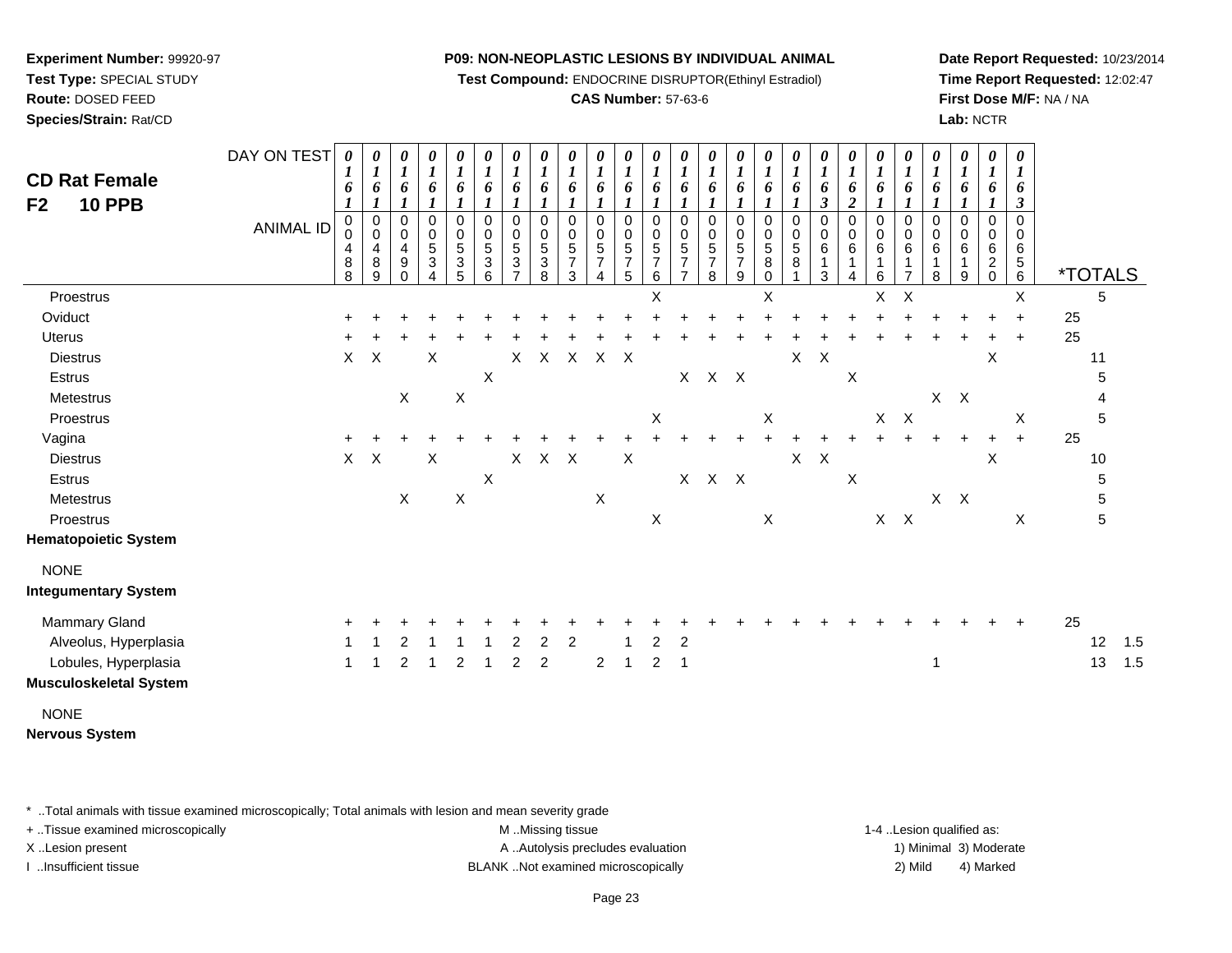**Test Compound:** ENDOCRINE DISRUPTOR(Ethinyl Estradiol)

# **CAS Number:** 57-63-6

**Date Report Requested:** 10/23/2014**Time Report Requested:** 12:02:47**First Dose M/F:** NA / NA**Lab:** NCTR

| <b>CD Rat Female</b><br><b>10 PPB</b><br>F <sub>2</sub> | DAY ON TEST<br><b>ANIMAL ID</b> | 0<br>6<br>0<br>0<br>4<br>8<br>8 | 0<br>$\mathbf{I}$<br>6<br>0<br>$\mathbf 0$<br>4<br>8<br>9 | 0<br>$\boldsymbol{l}$<br>6<br>0<br>$\pmb{0}$<br>4<br>$\boldsymbol{9}$ | $\pmb{\theta}$<br>$\boldsymbol{l}$<br>6<br>0<br>$\pmb{0}$<br>5<br>3 | $\boldsymbol{\theta}$<br>$\boldsymbol{l}$<br>6<br>0<br>$\pmb{0}$<br>$\,$ 5 $\,$<br>$\sqrt{3}$<br>5 | 0<br>6<br>0<br>$\mathbf 0$<br>5<br>3<br>6 | 0<br>$\boldsymbol{l}$<br>6<br>0<br>$\pmb{0}$<br>$\mathbf 5$<br>$\ensuremath{\mathsf{3}}$ | $\boldsymbol{\theta}$<br>$\boldsymbol{l}$<br>6<br>0<br>$\pmb{0}$<br>$\sqrt{5}$<br>$\ensuremath{\mathsf{3}}$<br>8 | 0<br>$\boldsymbol{l}$<br>6<br>0<br>$\pmb{0}$<br>$\sqrt{5}$<br>$\overline{7}$<br>3 | 0<br>6<br>0<br>$\boldsymbol{0}$<br>5<br>7 | 0<br>$\boldsymbol{l}$<br>6<br>0<br>0<br>5<br>5 | $\boldsymbol{\theta}$<br>$\boldsymbol{l}$<br>6<br>0<br>0<br>$\overline{5}$<br>$\overline{7}$<br>6 | $\frac{\boldsymbol{\theta}}{\boldsymbol{I}}$<br>6<br>0<br>$\pmb{0}$<br>$\sqrt{5}$<br>$\overline{7}$ | $\frac{\theta}{I}$<br>6<br>0<br>$\boldsymbol{0}$<br>$\sqrt{5}$<br>$\overline{7}$<br>8 | 0<br>$\boldsymbol{l}$<br>6<br>0<br>0<br>$\sqrt{5}$<br>$\boldsymbol{7}$<br>9 | 0<br>$\boldsymbol{l}$<br>6<br>0<br>$\pmb{0}$<br>$\sqrt{5}$<br>8 | 0<br>$\boldsymbol{l}$<br>6<br>0<br>$\,0\,$<br>$\mathbf 5$<br>$\bf8$ | $\frac{\theta}{I}$<br>6<br>$\boldsymbol{\beta}$<br>0<br>$\,0\,$<br>$\,6\,$<br>$\mathbf{1}$<br>3 | 0<br>$\boldsymbol{l}$<br>0<br>6 | $\boldsymbol{\theta}$<br>0<br>0<br>$\,6$ | 0<br>$\mathbf{r}$<br>6<br>0<br>0<br>6 | $\boldsymbol{\theta}$<br>$\mathbf{I}$<br>6<br>0<br>$\pmb{0}$<br>$\,6\,$<br>8 | 0<br>0<br>0<br>$\,6\,$<br>9 | 0<br>0<br>0<br>6<br>$\overline{2}$ | 0<br>o<br>0<br>0<br>6<br>5<br>6 | <i><b>*TOTALS</b></i>     |     |
|---------------------------------------------------------|---------------------------------|---------------------------------|-----------------------------------------------------------|-----------------------------------------------------------------------|---------------------------------------------------------------------|----------------------------------------------------------------------------------------------------|-------------------------------------------|------------------------------------------------------------------------------------------|------------------------------------------------------------------------------------------------------------------|-----------------------------------------------------------------------------------|-------------------------------------------|------------------------------------------------|---------------------------------------------------------------------------------------------------|-----------------------------------------------------------------------------------------------------|---------------------------------------------------------------------------------------|-----------------------------------------------------------------------------|-----------------------------------------------------------------|---------------------------------------------------------------------|-------------------------------------------------------------------------------------------------|---------------------------------|------------------------------------------|---------------------------------------|------------------------------------------------------------------------------|-----------------------------|------------------------------------|---------------------------------|---------------------------|-----|
| <b>Nervous System</b>                                   |                                 |                                 |                                                           |                                                                       |                                                                     |                                                                                                    |                                           |                                                                                          |                                                                                                                  |                                                                                   |                                           |                                                |                                                                                                   |                                                                                                     |                                                                                       |                                                                             |                                                                 |                                                                     |                                                                                                 |                                 |                                          |                                       |                                                                              |                             |                                    |                                 |                           |     |
| <b>NONE</b><br><b>Respiratory System</b>                |                                 |                                 |                                                           |                                                                       |                                                                     |                                                                                                    |                                           |                                                                                          |                                                                                                                  |                                                                                   |                                           |                                                |                                                                                                   |                                                                                                     |                                                                                       |                                                                             |                                                                 |                                                                     |                                                                                                 |                                 |                                          |                                       |                                                                              |                             |                                    |                                 |                           |     |
| <b>NONE</b><br><b>Special Senses System</b>             |                                 |                                 |                                                           |                                                                       |                                                                     |                                                                                                    |                                           |                                                                                          |                                                                                                                  |                                                                                   |                                           |                                                |                                                                                                   |                                                                                                     |                                                                                       |                                                                             |                                                                 |                                                                     |                                                                                                 |                                 |                                          |                                       |                                                                              |                             |                                    |                                 |                           |     |
| <b>NONE</b><br><b>Urinary System</b>                    |                                 |                                 |                                                           |                                                                       |                                                                     |                                                                                                    |                                           |                                                                                          |                                                                                                                  |                                                                                   |                                           |                                                |                                                                                                   |                                                                                                     |                                                                                       |                                                                             |                                                                 |                                                                     |                                                                                                 |                                 |                                          |                                       |                                                                              |                             |                                    |                                 |                           |     |
| Kidney<br>Cortex, Cyst<br>Infarct<br>Nephropathy        |                                 | $\pm$                           |                                                           |                                                                       |                                                                     |                                                                                                    | X                                         |                                                                                          |                                                                                                                  |                                                                                   |                                           |                                                |                                                                                                   |                                                                                                     |                                                                                       |                                                                             | $\mathsf X$                                                     |                                                                     |                                                                                                 | X                               | $\boldsymbol{X}$                         | X                                     |                                                                              |                             |                                    | $\ddot{}$                       | 25<br>3<br>$\overline{2}$ | 1.0 |
| Renal Tubule, Mineralization                            |                                 | $\overline{1}$                  |                                                           | 2                                                                     | 3                                                                   | 3                                                                                                  | $\overline{2}$                            |                                                                                          |                                                                                                                  | $\overline{1}$                                                                    | $\overline{2}$                            |                                                |                                                                                                   | $\overline{c}$                                                                                      |                                                                                       |                                                                             | 3                                                               | $\overline{2}$                                                      | 3                                                                                               |                                 |                                          |                                       |                                                                              |                             |                                    | 3                               | 20                        | 1.8 |

\* ..Total animals with tissue examined microscopically; Total animals with lesion and mean severity grade

**Experiment Number:** 99920-97**Test Type:** SPECIAL STUDY**Route:** DOSED FEED**Species/Strain:** Rat/CD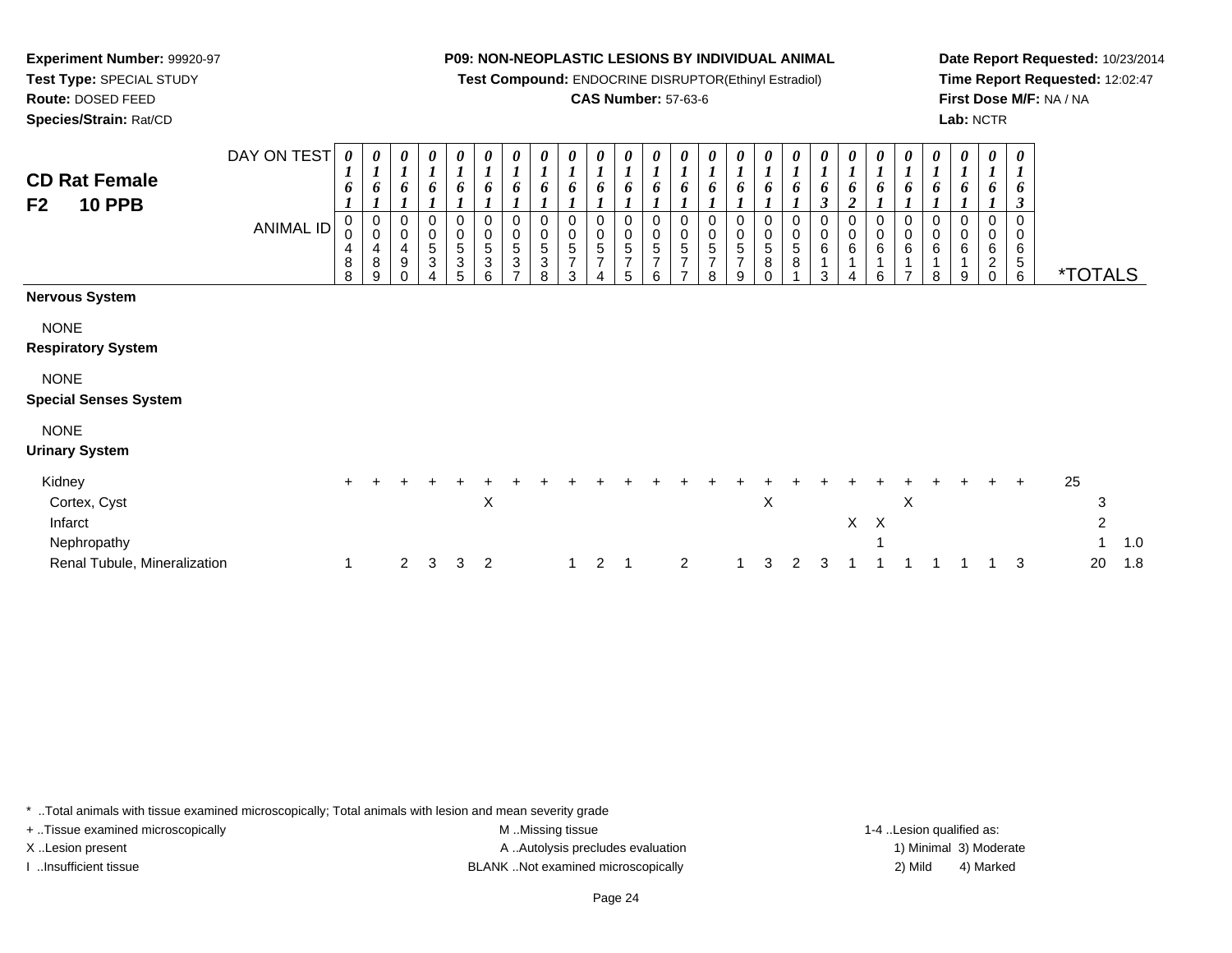**Test Compound:** ENDOCRINE DISRUPTOR(Ethinyl Estradiol)

# **CAS Number:** 57-63-6

**Date Report Requested:** 10/23/2014**Time Report Requested:** 12:02:47**First Dose M/F:** NA / NA**Lab:** NCTR

| <b>CD Rat Female</b><br><b>50 PPB</b><br>F <sub>2</sub>                    | DAY ON TEST<br><b>ANIMAL ID</b> | 0<br>$\boldsymbol{l}$<br>6<br>$\pmb{0}$<br>0<br>4<br>9 | 0<br>$\boldsymbol{l}$<br>6<br>$\boldsymbol{l}$<br>$\mathbf 0$<br>$\mathbf 0$<br>$\overline{4}$<br>$\frac{9}{2}$ | 0<br>$\boldsymbol{l}$<br>$\pmb{6}$<br>$\mathbf{I}$<br>$\mathsf 0$<br>$\mathsf{O}$<br>$\overline{4}$<br>$\frac{9}{3}$ | 0<br>$\boldsymbol{l}$<br>$\pmb{6}$<br>$\boldsymbol{2}$<br>$\pmb{0}$<br>$\pmb{0}$<br>$\,$ 5 $\,$<br>$\sqrt{3}$<br>9 | 0<br>$\boldsymbol{l}$<br>6<br>$\overline{c}$<br>$\pmb{0}$<br>$\pmb{0}$<br>$\sqrt{5}$<br>4<br>$\Omega$ | $\pmb{\theta}$<br>$\boldsymbol{l}$<br>6<br>$\boldsymbol{2}$<br>$\pmb{0}$<br>$\mathbf 0$<br>$\sqrt{5}$<br>4 | 0<br>$\boldsymbol{l}$<br>6<br>$\pmb{0}$<br>$\mathbf 0$<br>$\sqrt{5}$<br>4<br>$\mathcal{P}$ | $\boldsymbol{\theta}$<br>$\boldsymbol{l}$<br>6<br>$\mathbf 0$<br>0<br>5<br>4<br>3 | 0<br>$\boldsymbol{l}$<br>6<br>$\boldsymbol{l}$<br>$\mathbf 0$<br>$\mathbf 0$<br>$\sqrt{5}$<br>8<br>$\mathcal{P}$ | $\boldsymbol{\theta}$<br>$\boldsymbol{l}$<br>6<br>$\pmb{0}$<br>$\pmb{0}$<br>$\sqrt{5}$<br>8<br>3 | 0<br>$\boldsymbol{l}$<br>6<br>$\mathsf{O}\xspace$<br>$\mathsf{O}\xspace$<br>5<br>$\bf 8$<br>$\boldsymbol{\Lambda}$ | 0<br>$\boldsymbol{l}$<br>6<br>$\pmb{0}$<br>$\pmb{0}$<br>$\,$ 5 $\,$<br>$^8$ 5 | 0<br>$\boldsymbol{l}$<br>6<br>$\boldsymbol{l}$<br>$\pmb{0}$<br>$\mathbf 0$<br>$\sqrt{5}$<br>8<br>6 | 0<br>$\boldsymbol{l}$<br>6<br>$\boldsymbol{2}$<br>$\mathbf 0$<br>$\pmb{0}$<br>6<br>$\overline{c}$ | 0<br>$\boldsymbol{l}$<br>6<br>$\boldsymbol{2}$<br>$\pmb{0}$<br>$\mathbf 0$<br>6<br>$\frac{2}{2}$ | 0<br>$\boldsymbol{l}$<br>6<br>$\mathbf{I}$<br>$\pmb{0}$<br>0<br>$\,6$<br>$\frac{2}{3}$ | $\boldsymbol{\theta}$<br>$\boldsymbol{l}$<br>6<br>$\mathbf{I}$<br>$\mbox{O}$<br>$\pmb{0}$<br>$\,6$<br>$\overline{c}$<br>$\overline{A}$ | $\begin{matrix} 0 \\ 1 \end{matrix}$<br>6<br>$\mathbf 0$<br>$\mathbf 0$<br>$\,6$<br>$\frac{2}{5}$ | 0<br>$\boldsymbol{l}$<br>6<br>0<br>$\pmb{0}$<br>6<br>$\frac{2}{6}$ | 0<br>$\boldsymbol{l}$<br>6<br>$\boldsymbol{0}$<br>0<br>$\,6\,$<br>$\frac{2}{7}$ | 0<br>$\boldsymbol{l}$<br>6<br>$\mathbf 0$<br>$\pmb{0}$<br>$\,6\,$<br>$\frac{2}{8}$ | 0<br>$\boldsymbol{l}$<br>6<br>$\mathbf 0$<br>$\mathbf 0$<br>6<br>$\frac{2}{9}$ | 0<br>$\boldsymbol{l}$<br>6<br>$\mathbf 0$<br>0<br>6<br>$\ensuremath{\mathsf{3}}$<br>$\Omega$ | 0<br>$\boldsymbol{l}$<br>6<br>4<br>$\mathbf 0$<br>$\mathbf 0$<br>6<br>$\mathbf 5$<br>$\overline{7}$ | 0<br>$\boldsymbol{l}$<br>6<br>4<br>$\mathbf 0$<br>$\mathbf 0$<br>$\,6\,$<br>$\begin{array}{c} 5 \\ 8 \end{array}$ | *TOTALS |                               |
|----------------------------------------------------------------------------|---------------------------------|--------------------------------------------------------|-----------------------------------------------------------------------------------------------------------------|----------------------------------------------------------------------------------------------------------------------|--------------------------------------------------------------------------------------------------------------------|-------------------------------------------------------------------------------------------------------|------------------------------------------------------------------------------------------------------------|--------------------------------------------------------------------------------------------|-----------------------------------------------------------------------------------|------------------------------------------------------------------------------------------------------------------|--------------------------------------------------------------------------------------------------|--------------------------------------------------------------------------------------------------------------------|-------------------------------------------------------------------------------|----------------------------------------------------------------------------------------------------|---------------------------------------------------------------------------------------------------|--------------------------------------------------------------------------------------------------|----------------------------------------------------------------------------------------|----------------------------------------------------------------------------------------------------------------------------------------|---------------------------------------------------------------------------------------------------|--------------------------------------------------------------------|---------------------------------------------------------------------------------|------------------------------------------------------------------------------------|--------------------------------------------------------------------------------|----------------------------------------------------------------------------------------------|-----------------------------------------------------------------------------------------------------|-------------------------------------------------------------------------------------------------------------------|---------|-------------------------------|
| <b>Alimentary System</b>                                                   |                                 |                                                        |                                                                                                                 |                                                                                                                      |                                                                                                                    |                                                                                                       |                                                                                                            |                                                                                            |                                                                                   |                                                                                                                  |                                                                                                  |                                                                                                                    |                                                                               |                                                                                                    |                                                                                                   |                                                                                                  |                                                                                        |                                                                                                                                        |                                                                                                   |                                                                    |                                                                                 |                                                                                    |                                                                                |                                                                                              |                                                                                                     |                                                                                                                   |         |                               |
| Liver<br>Clear Cell Focus<br><b>Cardiovascular System</b>                  |                                 |                                                        |                                                                                                                 |                                                                                                                      |                                                                                                                    |                                                                                                       |                                                                                                            |                                                                                            |                                                                                   | X                                                                                                                |                                                                                                  |                                                                                                                    |                                                                               |                                                                                                    |                                                                                                   |                                                                                                  |                                                                                        |                                                                                                                                        |                                                                                                   |                                                                    |                                                                                 |                                                                                    |                                                                                |                                                                                              |                                                                                                     |                                                                                                                   | 25      | $\overline{\mathbf{1}}$       |
| <b>NONE</b><br><b>Endocrine System</b>                                     |                                 |                                                        |                                                                                                                 |                                                                                                                      |                                                                                                                    |                                                                                                       |                                                                                                            |                                                                                            |                                                                                   |                                                                                                                  |                                                                                                  |                                                                                                                    |                                                                               |                                                                                                    |                                                                                                   |                                                                                                  |                                                                                        |                                                                                                                                        |                                                                                                   |                                                                    |                                                                                 |                                                                                    |                                                                                |                                                                                              |                                                                                                     |                                                                                                                   |         |                               |
| <b>Adrenal Cortex</b>                                                      |                                 |                                                        |                                                                                                                 |                                                                                                                      |                                                                                                                    |                                                                                                       |                                                                                                            |                                                                                            |                                                                                   |                                                                                                                  |                                                                                                  |                                                                                                                    |                                                                               |                                                                                                    |                                                                                                   |                                                                                                  |                                                                                        |                                                                                                                                        |                                                                                                   |                                                                    |                                                                                 |                                                                                    |                                                                                |                                                                                              |                                                                                                     |                                                                                                                   | 25      |                               |
| Adrenal Medulla                                                            |                                 |                                                        |                                                                                                                 |                                                                                                                      |                                                                                                                    |                                                                                                       |                                                                                                            |                                                                                            |                                                                                   |                                                                                                                  |                                                                                                  |                                                                                                                    |                                                                               |                                                                                                    |                                                                                                   |                                                                                                  |                                                                                        |                                                                                                                                        |                                                                                                   |                                                                    |                                                                                 |                                                                                    |                                                                                |                                                                                              |                                                                                                     |                                                                                                                   | 25      |                               |
| <b>Pituitary Gland</b><br>Cyst                                             |                                 | $\ddot{}$                                              |                                                                                                                 | Χ                                                                                                                    |                                                                                                                    |                                                                                                       |                                                                                                            |                                                                                            |                                                                                   |                                                                                                                  |                                                                                                  |                                                                                                                    |                                                                               |                                                                                                    |                                                                                                   |                                                                                                  |                                                                                        |                                                                                                                                        |                                                                                                   |                                                                    |                                                                                 |                                                                                    |                                                                                |                                                                                              |                                                                                                     |                                                                                                                   | 25      |                               |
| <b>Thyroid Gland</b><br>Ultimobranchial Cyst<br><b>General Body System</b> |                                 | $+$                                                    |                                                                                                                 |                                                                                                                      |                                                                                                                    |                                                                                                       |                                                                                                            |                                                                                            |                                                                                   | Χ                                                                                                                |                                                                                                  |                                                                                                                    |                                                                               |                                                                                                    |                                                                                                   |                                                                                                  |                                                                                        |                                                                                                                                        |                                                                                                   |                                                                    |                                                                                 |                                                                                    |                                                                                |                                                                                              |                                                                                                     |                                                                                                                   | 25      | -1                            |
| <b>NONE</b><br><b>Genital System</b>                                       |                                 |                                                        |                                                                                                                 |                                                                                                                      |                                                                                                                    |                                                                                                       |                                                                                                            |                                                                                            |                                                                                   |                                                                                                                  |                                                                                                  |                                                                                                                    |                                                                               |                                                                                                    |                                                                                                   |                                                                                                  |                                                                                        |                                                                                                                                        |                                                                                                   |                                                                    |                                                                                 |                                                                                    |                                                                                |                                                                                              |                                                                                                     |                                                                                                                   |         |                               |
| Ovary<br><b>Diestrus</b><br>Estrus                                         |                                 | $+$                                                    |                                                                                                                 |                                                                                                                      | $X$ $X$                                                                                                            |                                                                                                       | X                                                                                                          |                                                                                            |                                                                                   | $\mathsf X$                                                                                                      |                                                                                                  | $\mathsf X$                                                                                                        |                                                                               | $X$ $X$                                                                                            | $\pmb{\times}$                                                                                    | $\boldsymbol{\mathsf{X}}$                                                                        | $X$ $X$                                                                                |                                                                                                                                        | $\mathsf X$                                                                                       |                                                                    |                                                                                 |                                                                                    |                                                                                |                                                                                              |                                                                                                     | $\mathsf X$                                                                                                       | 25      | 8<br>5                        |
| Metestrus<br>Proestrus                                                     |                                 | X                                                      | $\boldsymbol{\mathsf{X}}$                                                                                       |                                                                                                                      |                                                                                                                    | $\mathsf X$                                                                                           |                                                                                                            | X                                                                                          | $\mathsf{X}$                                                                      |                                                                                                                  | $\mathsf X$                                                                                      |                                                                                                                    |                                                                               |                                                                                                    |                                                                                                   |                                                                                                  |                                                                                        |                                                                                                                                        |                                                                                                   | $X$ $X$                                                            |                                                                                 |                                                                                    |                                                                                | X X X X                                                                                      |                                                                                                     |                                                                                                                   |         | $\mathbf 5$<br>$\overline{7}$ |

\* ..Total animals with tissue examined microscopically; Total animals with lesion and mean severity grade

| + . Tissue examined microscopically | M Missing tissue                   | 1-4 Lesion qualified as: |                        |
|-------------------------------------|------------------------------------|--------------------------|------------------------|
| X Lesion present                    | A Autolysis precludes evaluation   |                          | 1) Minimal 3) Moderate |
| Insufficient tissue                 | BLANK Not examined microscopically | 2) Mild                  | 4) Marked              |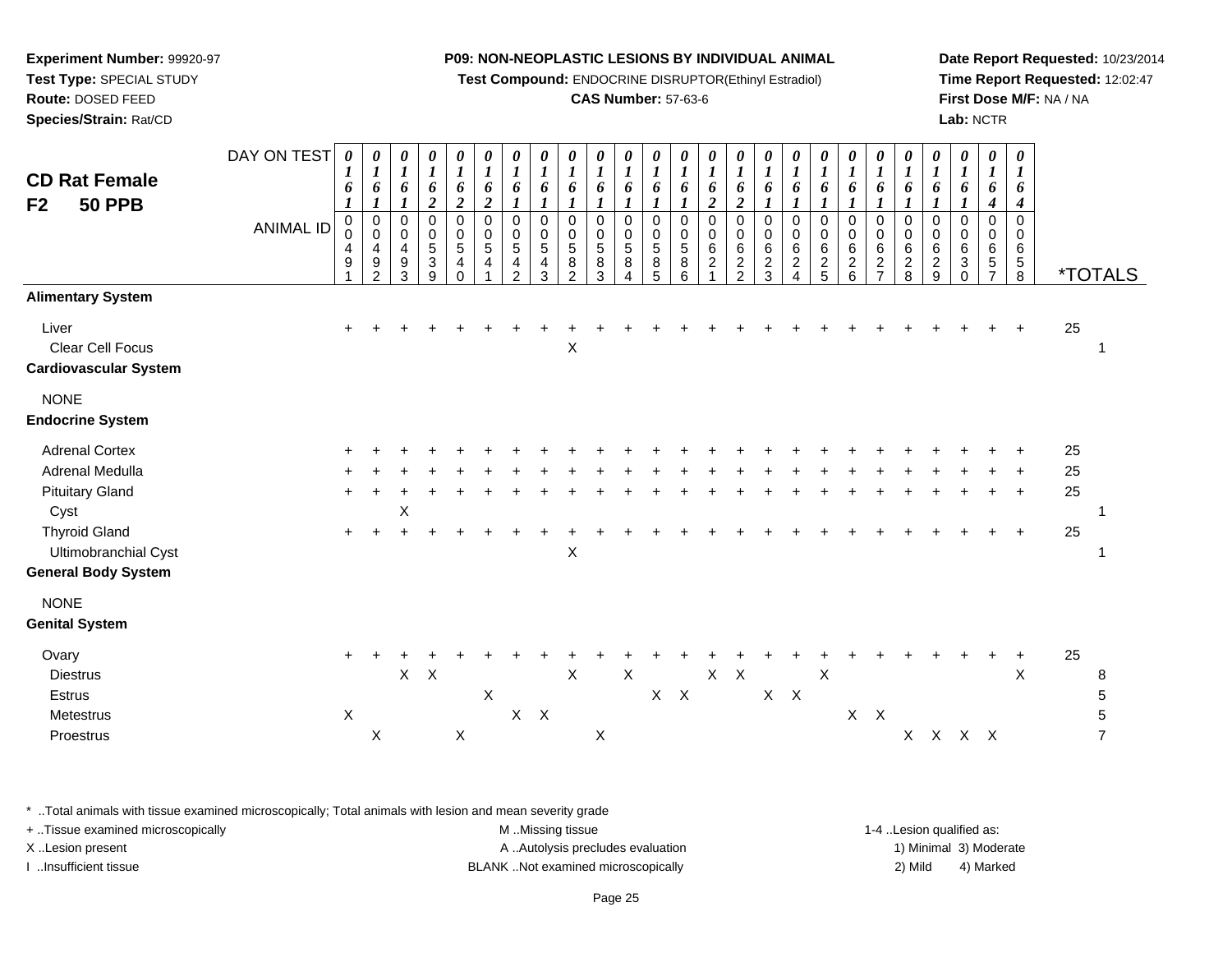**Test Compound:** ENDOCRINE DISRUPTOR(Ethinyl Estradiol)

### **CAS Number:** 57-63-6

**Date Report Requested:** 10/23/2014**Time Report Requested:** 12:02:47**First Dose M/F:** NA / NA**Lab:** NCTR

| <b>CD Rat Female</b><br>F2<br><b>50 PPB</b> | DAY ON TEST<br><b>ANIMAL ID</b> | $\boldsymbol{\theta}$<br>1<br>6<br>$\mathbf 0$<br>9 | $\pmb{\theta}$<br>$\boldsymbol{l}$<br>6<br>0<br>$\pmb{0}$<br>4<br>$\boldsymbol{9}$<br>$\overline{2}$ | $\boldsymbol{\theta}$<br>$\boldsymbol{l}$<br>6<br>0<br>0<br>4<br>$\boldsymbol{9}$<br>3 | 0<br>$\boldsymbol{l}$<br>6<br>$\boldsymbol{2}$<br>0<br>0<br>$\,$ 5 $\,$<br>$\ensuremath{\mathsf{3}}$<br>9 | $\pmb{\theta}$<br>$\boldsymbol{l}$<br>6<br>$\overline{c}$<br>$\pmb{0}$<br>0<br>$\mathbf 5$<br>4<br>$\Omega$ | $\pmb{\theta}$<br>$\boldsymbol{l}$<br>6<br>$\boldsymbol{2}$<br>0<br>$\mathbf 0$<br>5<br>4 | 0<br>$\bm{l}$<br>6<br>0<br>0<br>5<br>4<br>$\overline{2}$ | $\pmb{\theta}$<br>$\boldsymbol{l}$<br>6<br>0<br>0<br>5<br>4<br>3 | $\pmb{\theta}$<br>$\boldsymbol{l}$<br>6<br>0<br>0<br>5<br>8<br>2 | $\pmb{\theta}$<br>1<br>6<br>0<br>0<br>5<br>8<br>3 | 0<br>1<br>6<br>0<br>0<br>$\mathbf 5$<br>8<br>4 | 0<br>1<br>6<br>$\Omega$<br>0<br>$\mathbf 5$<br>$\bf 8$<br>5 | 0<br>1<br>6<br>0<br>0<br>$\mathbf 5$<br>8<br>6 | 0<br>1<br>6<br>$\boldsymbol{2}$<br>$\Omega$<br>$\mathbf 0$<br>6<br>$\overline{c}$ | 0<br>1<br>6<br>$\overline{2}$<br>$\mathbf 0$<br>0<br>6<br>$\overline{\mathbf{c}}$<br>$\overline{c}$ | $\boldsymbol{\theta}$<br>$\boldsymbol{l}$<br>6<br>$\mathbf 0$<br>0<br>6<br>$\sqrt{2}$<br>3 | 0<br>6<br>0<br>0<br>6<br>$\overline{c}$ | $\pmb{\theta}$<br>6<br>0<br>0<br>6<br>$\overline{c}$<br>5 | 0<br>6<br>0<br>0<br>$\,6\,$<br>$\overline{c}$<br>6 | 0<br>$\bm{l}$<br>6<br>0<br>0<br>6<br>$\overline{2}$<br>$\overline{7}$ | 0<br>$\boldsymbol{l}$<br>6<br>0<br>0<br>6<br>$_{\rm 2}^2$ | $\boldsymbol{\theta}$<br>$\bm{l}$<br>6<br>$\mathbf 0$<br>0<br>6<br>$\boldsymbol{2}$<br>$\boldsymbol{9}$ | $\pmb{\theta}$<br>$\boldsymbol{l}$<br>6<br>0<br>0<br>6<br>$\ensuremath{\mathsf{3}}$<br>$\mathbf 0$ | 0<br>$\boldsymbol{l}$<br>6<br>4<br>0<br>0<br>6<br>$\,$ 5 $\,$<br>$\overline{7}$ | 0<br>$\boldsymbol{l}$<br>6<br>4<br>$\Omega$<br>0<br>6<br>$\,$ 5 $\,$<br>8 | <i><b>*TOTALS</b></i> |                |     |
|---------------------------------------------|---------------------------------|-----------------------------------------------------|------------------------------------------------------------------------------------------------------|----------------------------------------------------------------------------------------|-----------------------------------------------------------------------------------------------------------|-------------------------------------------------------------------------------------------------------------|-------------------------------------------------------------------------------------------|----------------------------------------------------------|------------------------------------------------------------------|------------------------------------------------------------------|---------------------------------------------------|------------------------------------------------|-------------------------------------------------------------|------------------------------------------------|-----------------------------------------------------------------------------------|-----------------------------------------------------------------------------------------------------|--------------------------------------------------------------------------------------------|-----------------------------------------|-----------------------------------------------------------|----------------------------------------------------|-----------------------------------------------------------------------|-----------------------------------------------------------|---------------------------------------------------------------------------------------------------------|----------------------------------------------------------------------------------------------------|---------------------------------------------------------------------------------|---------------------------------------------------------------------------|-----------------------|----------------|-----|
| Oviduct                                     |                                 | $\ddot{}$                                           |                                                                                                      |                                                                                        |                                                                                                           |                                                                                                             |                                                                                           |                                                          |                                                                  |                                                                  |                                                   |                                                |                                                             |                                                |                                                                                   |                                                                                                     |                                                                                            |                                         |                                                           |                                                    |                                                                       |                                                           |                                                                                                         |                                                                                                    |                                                                                 | $\ddot{}$                                                                 | 25                    |                |     |
| Uterus                                      |                                 |                                                     |                                                                                                      |                                                                                        |                                                                                                           |                                                                                                             |                                                                                           |                                                          |                                                                  |                                                                  |                                                   |                                                |                                                             |                                                |                                                                                   |                                                                                                     |                                                                                            |                                         |                                                           |                                                    |                                                                       |                                                           |                                                                                                         |                                                                                                    |                                                                                 |                                                                           | 25                    |                |     |
| <b>Diestrus</b>                             |                                 |                                                     |                                                                                                      |                                                                                        | $X$ $X$                                                                                                   |                                                                                                             |                                                                                           |                                                          |                                                                  | $\mathsf X$                                                      |                                                   | X                                              |                                                             |                                                | $\boldsymbol{\mathsf{X}}$                                                         | $\times$                                                                                            |                                                                                            |                                         | $\boldsymbol{\mathsf{X}}$                                 |                                                    |                                                                       |                                                           |                                                                                                         |                                                                                                    |                                                                                 | X                                                                         |                       | 8              |     |
| Estrus                                      |                                 |                                                     |                                                                                                      |                                                                                        |                                                                                                           |                                                                                                             | $\sf X$                                                                                   |                                                          |                                                                  |                                                                  |                                                   |                                                |                                                             | $X$ $X$                                        |                                                                                   |                                                                                                     |                                                                                            | $\mathsf{X}-\mathsf{X}$                 |                                                           |                                                    |                                                                       |                                                           |                                                                                                         |                                                                                                    |                                                                                 |                                                                           |                       | 5              |     |
| Metestrus                                   |                                 | $\boldsymbol{\mathsf{X}}$                           |                                                                                                      |                                                                                        |                                                                                                           |                                                                                                             |                                                                                           | X                                                        | $\mathsf{X}$                                                     |                                                                  |                                                   |                                                |                                                             |                                                |                                                                                   |                                                                                                     |                                                                                            |                                         |                                                           |                                                    | $X$ $X$                                                               |                                                           |                                                                                                         |                                                                                                    |                                                                                 |                                                                           |                       | 5              |     |
| Proestrus                                   |                                 |                                                     | X                                                                                                    |                                                                                        |                                                                                                           | X                                                                                                           |                                                                                           |                                                          |                                                                  |                                                                  | X                                                 |                                                |                                                             |                                                |                                                                                   |                                                                                                     |                                                                                            |                                         |                                                           |                                                    |                                                                       |                                                           | X X X X                                                                                                 |                                                                                                    |                                                                                 |                                                                           |                       | $\overline{7}$ |     |
| Vagina                                      |                                 | $+$                                                 | $\ddot{}$                                                                                            | $\ddot{}$                                                                              | M                                                                                                         | $+$                                                                                                         | $\ddot{}$                                                                                 | M                                                        | $\ddot{}$                                                        |                                                                  |                                                   |                                                |                                                             |                                                |                                                                                   |                                                                                                     |                                                                                            |                                         |                                                           |                                                    |                                                                       |                                                           |                                                                                                         |                                                                                                    |                                                                                 | $\ddot{}$                                                                 | 23                    |                |     |
| <b>Diestrus</b>                             |                                 |                                                     |                                                                                                      | Χ                                                                                      |                                                                                                           |                                                                                                             |                                                                                           |                                                          |                                                                  | X                                                                |                                                   | X                                              |                                                             |                                                | X                                                                                 | $\boldsymbol{X}$                                                                                    |                                                                                            |                                         | X                                                         |                                                    |                                                                       |                                                           |                                                                                                         |                                                                                                    |                                                                                 | X                                                                         |                       | 7              |     |
| Estrus                                      |                                 |                                                     |                                                                                                      |                                                                                        |                                                                                                           |                                                                                                             | X                                                                                         |                                                          |                                                                  |                                                                  | $\mathsf X$                                       |                                                |                                                             | $X$ $X$                                        |                                                                                   |                                                                                                     |                                                                                            | $X$ $X$                                 |                                                           |                                                    |                                                                       |                                                           |                                                                                                         |                                                                                                    | X                                                                               |                                                                           |                       |                |     |
| Metestrus                                   |                                 | $\boldsymbol{\mathsf{X}}$                           |                                                                                                      |                                                                                        |                                                                                                           |                                                                                                             |                                                                                           |                                                          | Χ                                                                |                                                                  |                                                   |                                                |                                                             |                                                |                                                                                   |                                                                                                     |                                                                                            |                                         |                                                           |                                                    | $\mathsf{X}-\mathsf{X}$                                               |                                                           |                                                                                                         |                                                                                                    |                                                                                 |                                                                           |                       |                |     |
| Proestrus                                   |                                 |                                                     | $\mathsf X$                                                                                          |                                                                                        |                                                                                                           | $\boldsymbol{\mathsf{X}}$                                                                                   |                                                                                           |                                                          |                                                                  |                                                                  |                                                   |                                                |                                                             |                                                |                                                                                   |                                                                                                     |                                                                                            |                                         |                                                           |                                                    |                                                                       |                                                           | $X$ $X$ $X$                                                                                             |                                                                                                    |                                                                                 |                                                                           |                       | 5              |     |
| <b>Hematopoietic System</b>                 |                                 |                                                     |                                                                                                      |                                                                                        |                                                                                                           |                                                                                                             |                                                                                           |                                                          |                                                                  |                                                                  |                                                   |                                                |                                                             |                                                |                                                                                   |                                                                                                     |                                                                                            |                                         |                                                           |                                                    |                                                                       |                                                           |                                                                                                         |                                                                                                    |                                                                                 |                                                                           |                       |                |     |
| <b>Bone Marrow</b>                          |                                 |                                                     |                                                                                                      |                                                                                        |                                                                                                           |                                                                                                             |                                                                                           |                                                          |                                                                  |                                                                  |                                                   |                                                |                                                             |                                                |                                                                                   |                                                                                                     |                                                                                            |                                         |                                                           |                                                    |                                                                       |                                                           |                                                                                                         |                                                                                                    |                                                                                 |                                                                           | 25                    |                |     |
| Spleen                                      |                                 | $\ddot{}$                                           |                                                                                                      |                                                                                        |                                                                                                           |                                                                                                             |                                                                                           |                                                          |                                                                  |                                                                  |                                                   |                                                |                                                             |                                                |                                                                                   |                                                                                                     |                                                                                            |                                         |                                                           |                                                    |                                                                       |                                                           |                                                                                                         |                                                                                                    |                                                                                 |                                                                           | 25                    |                |     |
| Pigmentation                                |                                 |                                                     |                                                                                                      |                                                                                        |                                                                                                           |                                                                                                             |                                                                                           |                                                          |                                                                  |                                                                  |                                                   |                                                |                                                             |                                                |                                                                                   |                                                                                                     |                                                                                            |                                         |                                                           |                                                    |                                                                       |                                                           |                                                                                                         |                                                                                                    |                                                                                 |                                                                           |                       | 1              | 1.0 |
| Thymus                                      |                                 | $\ddot{}$                                           |                                                                                                      |                                                                                        |                                                                                                           |                                                                                                             |                                                                                           |                                                          |                                                                  |                                                                  |                                                   |                                                |                                                             |                                                |                                                                                   |                                                                                                     |                                                                                            |                                         |                                                           |                                                    |                                                                       |                                                           |                                                                                                         |                                                                                                    |                                                                                 |                                                                           | 25                    |                |     |
| <b>Integumentary System</b>                 |                                 |                                                     |                                                                                                      |                                                                                        |                                                                                                           |                                                                                                             |                                                                                           |                                                          |                                                                  |                                                                  |                                                   |                                                |                                                             |                                                |                                                                                   |                                                                                                     |                                                                                            |                                         |                                                           |                                                    |                                                                       |                                                           |                                                                                                         |                                                                                                    |                                                                                 |                                                                           |                       |                |     |
| Mammary Gland                               |                                 |                                                     |                                                                                                      |                                                                                        |                                                                                                           |                                                                                                             |                                                                                           |                                                          |                                                                  |                                                                  |                                                   |                                                |                                                             |                                                |                                                                                   |                                                                                                     |                                                                                            |                                         |                                                           |                                                    |                                                                       |                                                           |                                                                                                         |                                                                                                    |                                                                                 | $\ddot{}$                                                                 | 25                    |                |     |
| Alveolus, Hyperplasia                       |                                 | 2                                                   |                                                                                                      | 2                                                                                      |                                                                                                           |                                                                                                             | $\overline{2}$                                                                            |                                                          |                                                                  |                                                                  | 2                                                 |                                                | 2                                                           |                                                |                                                                                   |                                                                                                     |                                                                                            |                                         |                                                           |                                                    |                                                                       |                                                           |                                                                                                         | $\overline{c}$                                                                                     |                                                                                 |                                                                           |                       | 11             | 1.5 |
| Lobules, Hyperplasia                        |                                 | $\overline{c}$                                      |                                                                                                      |                                                                                        | 3                                                                                                         |                                                                                                             | $\overline{1}$                                                                            |                                                          | $\overline{1}$                                                   |                                                                  | 3                                                 |                                                | $\overline{1}$                                              |                                                |                                                                                   |                                                                                                     |                                                                                            | $\mathbf{1}$                            |                                                           |                                                    |                                                                       | $\overline{2}$                                            |                                                                                                         | $\overline{1}$                                                                                     |                                                                                 |                                                                           |                       | 13             | 1.5 |
| Musculoskeletal System                      |                                 |                                                     |                                                                                                      |                                                                                        |                                                                                                           |                                                                                                             |                                                                                           |                                                          |                                                                  |                                                                  |                                                   |                                                |                                                             |                                                |                                                                                   |                                                                                                     |                                                                                            |                                         |                                                           |                                                    |                                                                       |                                                           |                                                                                                         |                                                                                                    |                                                                                 |                                                                           |                       |                |     |

\* ..Total animals with tissue examined microscopically; Total animals with lesion and mean severity grade

**Experiment Number:** 99920-97**Test Type:** SPECIAL STUDY**Route:** DOSED FEED**Species/Strain:** Rat/CD

+ ..Tissue examined microscopically examined microscopically examined as:  $M$  ..Missing tissue 1-4 ..Lesion qualified as: X..Lesion present **A ..Autolysis precludes evaluation** A ..Autolysis precludes evaluation 1) Minimal 3) Moderate

I ..Insufficient tissue BLANK ..Not examined microscopically 2) Mild 4) Marked